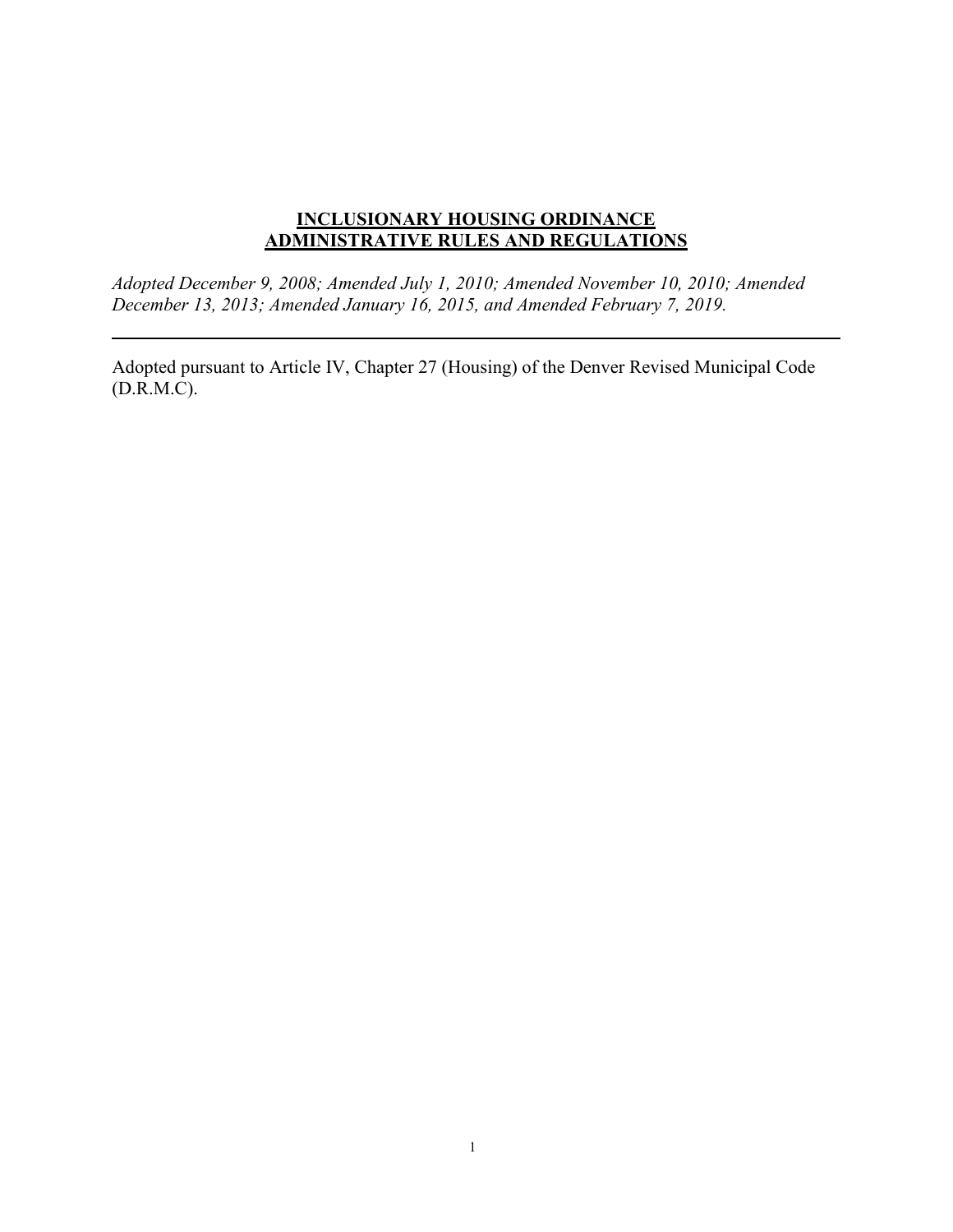# **Table of Contents**

|      | <b>SECTION 1:</b> |  |
|------|-------------------|--|
| I.   |                   |  |
| II.  |                   |  |
| III. |                   |  |
|      |                   |  |
|      |                   |  |
|      |                   |  |
|      |                   |  |
| I.   |                   |  |
|      |                   |  |
|      | В.                |  |
|      | C.                |  |
|      | D.                |  |
|      | Ε.                |  |
|      | F.                |  |
|      | G.                |  |
|      | Η.                |  |
|      | I.                |  |
|      | J.                |  |
|      | Κ.                |  |
|      | L.                |  |
|      |                   |  |
|      | N.                |  |
|      | Ο.                |  |
|      | Ρ.                |  |
|      | Q.                |  |
|      | R.                |  |
|      | S.                |  |
|      | T.                |  |
|      | U.                |  |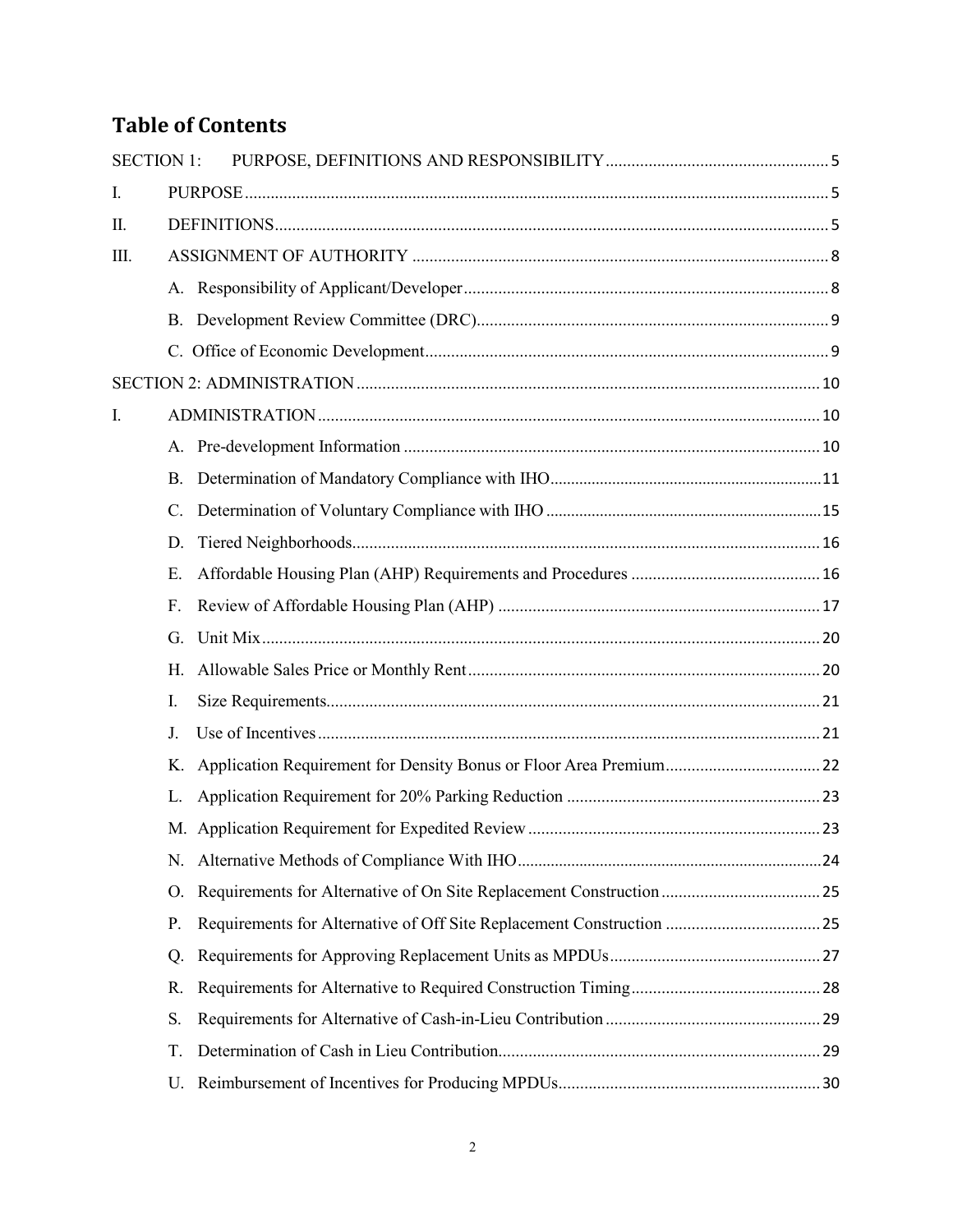| I. |           |                                                                                    |  |
|----|-----------|------------------------------------------------------------------------------------|--|
|    |           |                                                                                    |  |
|    | В.        |                                                                                    |  |
|    | C.        |                                                                                    |  |
|    | D.        | Income and Education Verification of Prospective Purchasers or Renters of MPDUs35  |  |
|    | Ε.        |                                                                                    |  |
|    | F.        |                                                                                    |  |
|    |           |                                                                                    |  |
|    |           |                                                                                    |  |
| I. |           |                                                                                    |  |
|    | A.        |                                                                                    |  |
|    | B.        |                                                                                    |  |
|    | C.        |                                                                                    |  |
|    | D.        |                                                                                    |  |
|    | Ε.        |                                                                                    |  |
|    | F.        |                                                                                    |  |
|    | G.        |                                                                                    |  |
|    | Н.        |                                                                                    |  |
|    | I.        |                                                                                    |  |
|    | J.        | Documentation Required to Approve Purchasers on Resale of MPDUs  42                |  |
|    | Κ.        |                                                                                    |  |
|    | L.        |                                                                                    |  |
|    |           | M. Sale and Rental to a Designated Nonprofit Organization, Governmental, or Quasi- |  |
|    |           |                                                                                    |  |
| I. |           |                                                                                    |  |
|    |           |                                                                                    |  |
|    | <b>B.</b> |                                                                                    |  |
|    | C.        |                                                                                    |  |
|    |           |                                                                                    |  |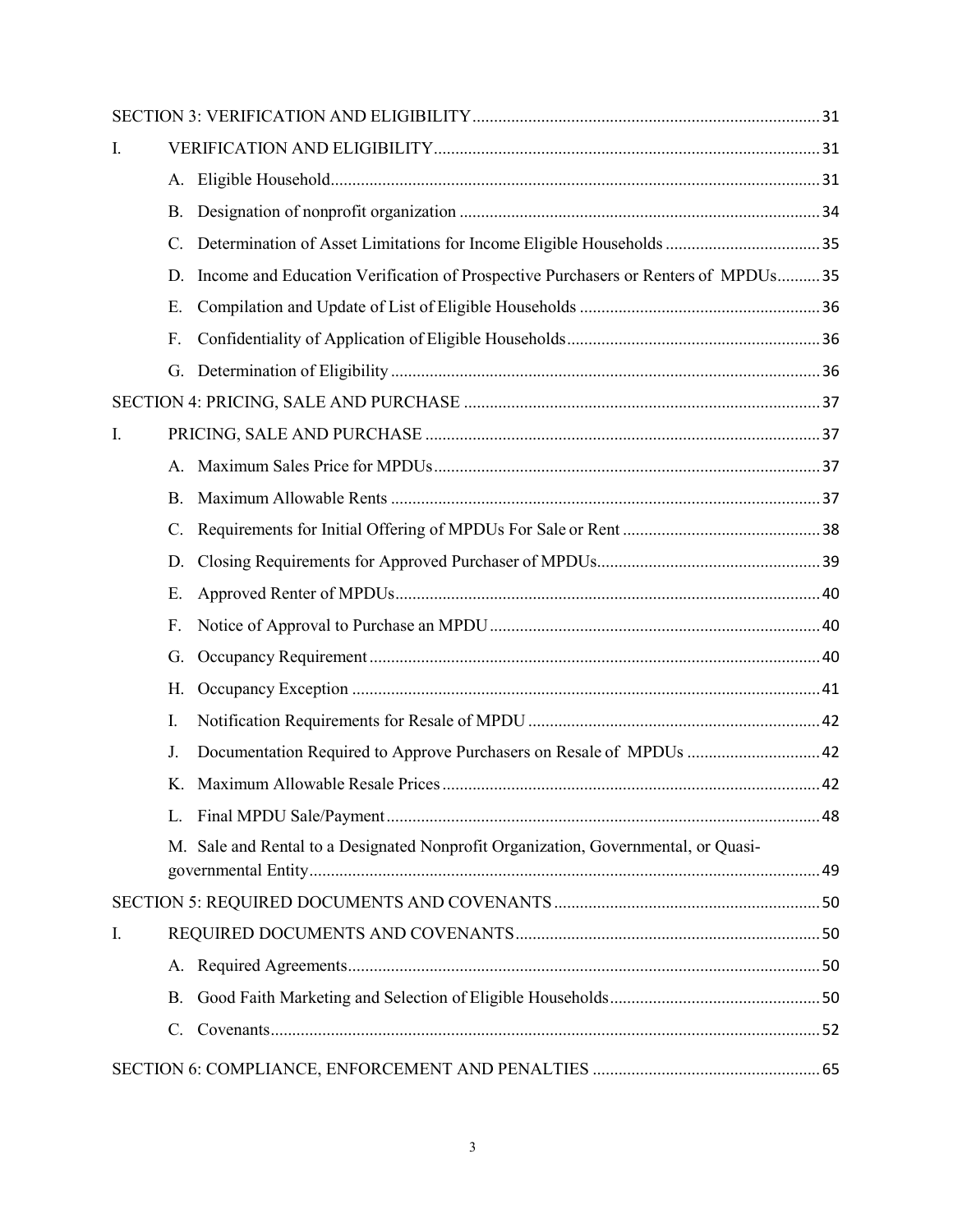| П. |    |  |
|----|----|--|
|    |    |  |
|    |    |  |
|    |    |  |
|    |    |  |
|    |    |  |
|    |    |  |
|    |    |  |
|    |    |  |
|    |    |  |
|    | E. |  |
|    |    |  |
|    |    |  |
|    |    |  |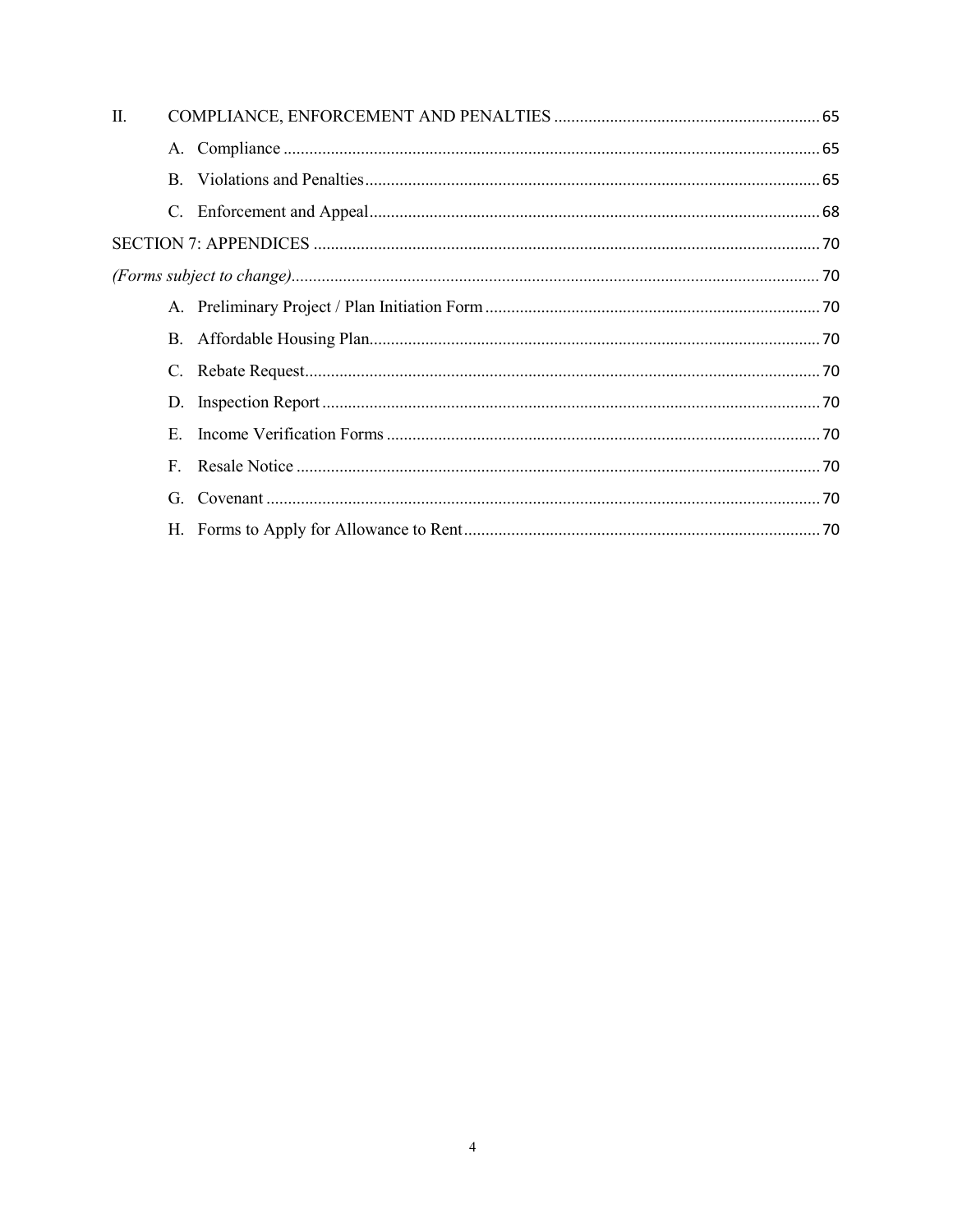### <span id="page-4-0"></span>**SECTION 1: PURPOSE, DEFINITIONS AND RESPONSIBILITY**

### <span id="page-4-1"></span>**I. PURPOSE**

The purpose of these rules and regulations is to set forth the procedures for administration and implementation of the Inclusionary Housing Ordinance or IHO codified at Article IV, Chapter 27 (Housing) of the Denver Revised Municipal Code (―D.R.M.C.‖) The rules are to be used for any new residential development or existing residential development proposing to undergo substantial rehabilitation as defined below. The rules also establish the responsibility for implementation of the Inclusionary Housing Ordinance between the benefited Applicant/developer and the City and County of Denver. It should be recognized that no set of regulations can anticipate every conceivable situation in which an ordinance may apply, and it is anticipated that these may be amended or supplemented from time to time. Further, these regulations are not intended to limit the administrative discretion of those persons implementing the IHO on subjects not covered herein. In some instances these rules and regulations attempt to summarize portions of the IHO. In the event of a disagreement between these rules and regulations and the IHO, the IHO always controls.

## <span id="page-4-2"></span>**II. DEFINITIONS**

Any terms or phrases stated but not defined herein are implied from or deferred to the IHO. Terms or phrases specific to or introduced in this document are defined below and/or referenced to equivalent terms in the IHO.

**"Affordable Housing Plan (AHP)"** carries the same meaning as the MPDU Plan defined in the Ordinance.

**"Director"** has the same meaning as in the ordinance.

**"Housing Incentive Program Fund"** referred to in the Ordinance as ―Special Revenue Fund, is a special purpose fund (16808-0145000) established and operated by Denver's Office of Economic Development (OED) for the purpose of furthering affordable housing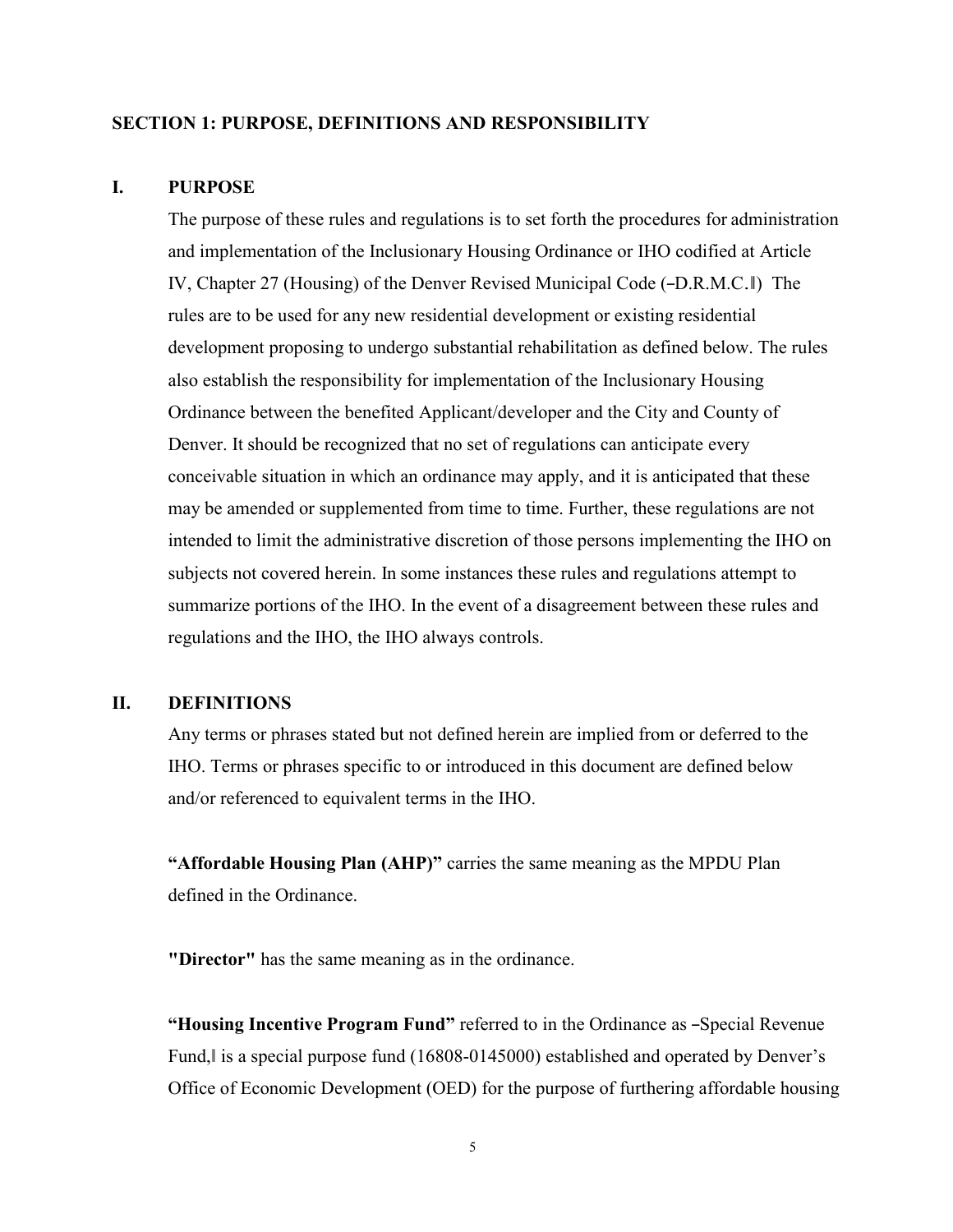goals in Denver.

**"High Cost Structure"** has the same meaning as in the IHO.

**"MPDU"** for the purposes of these rules mean an affordably priced unit:

- 1. Constructed under the terms of the ordinance; or
- 2. Constructed as an MPDU as part of a master plan creating at least two hundred (200) MPDUs pursuant to a contractual commitment requesting incentives and entered into before December 1, 2014 which;
	- a) Will not meet the requirements of this article but which has been determined under section 27-119 to be eligible for the incentives set forth in sections 27-107 and 27-108 and which contain, by virtue of the contractual commitment described in article 27-119 (d), the following characteristics with respect to the affordable dwelling units:
		- (1) Price limitations on sales such that the units are affordable to those averaging no more than eighty percent (80%) of AMI (but in any event, no more than one hundred percent (100%) of the AMI), or for high cost structures no more than ninety-five percent (95%) of AMI (but in any event, no more than one hundred ten percent (110%) of the AMI), or rent limitations such that the rent shall not exceed thirty percent (30%) of an average of sixty-five percent (65%) of AMI, less a utility allowance as calculated by HUD, provided that for high cost structures, the rent shall not exceed thirty percent (30%) of an average of eighty percent (80%) of AMI, less a utility allowance as calculated by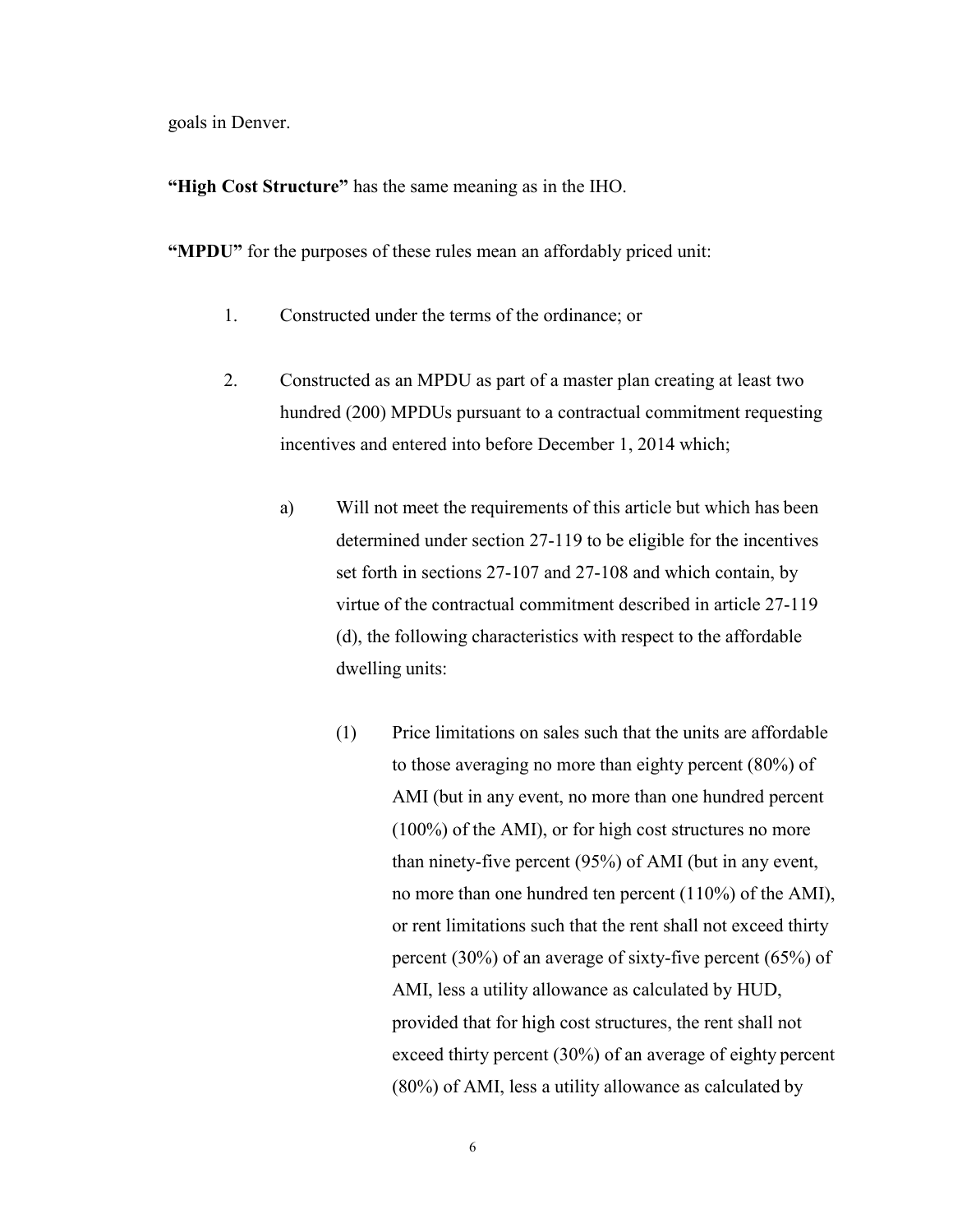### HUD;

- (2) Eligibility restrictions to provide that eligible purchasers or renters shall be limited to households earning no more than one hundred percent (100%) of AMI, or for high cost structures no more than one hundred ten (110%) percent of AMI;
- (3) A control period beyond the initial sale for a defined term of not less than fifteen (15) years; and
- (4) An enforcement mechanism during the control period to ensure long term affordability to eligible households;

#### **or**

(3) After December 1, 2014, is covenanted under the IHO pursuant to a customized alternative.

**"Special Needs Populations"** means elderly persons, persons with disabilities, persons with HIV/AIDS, or other special needs populations as may be defined by HUD.

**"Substantial Rehabilitation"** means more than 50% of the floor area of an existing building is being rehabilitated such that the estimated cost of the rehabilitation should not be less than 25% of the value of the property (including land) after rehabilitation. The rehabilitation should be of such scope that, when completed, all the components in the house are operable and should not be anticipated to require any work or major expense over and above normal maintenance for the first one-fourth of the mortgage term.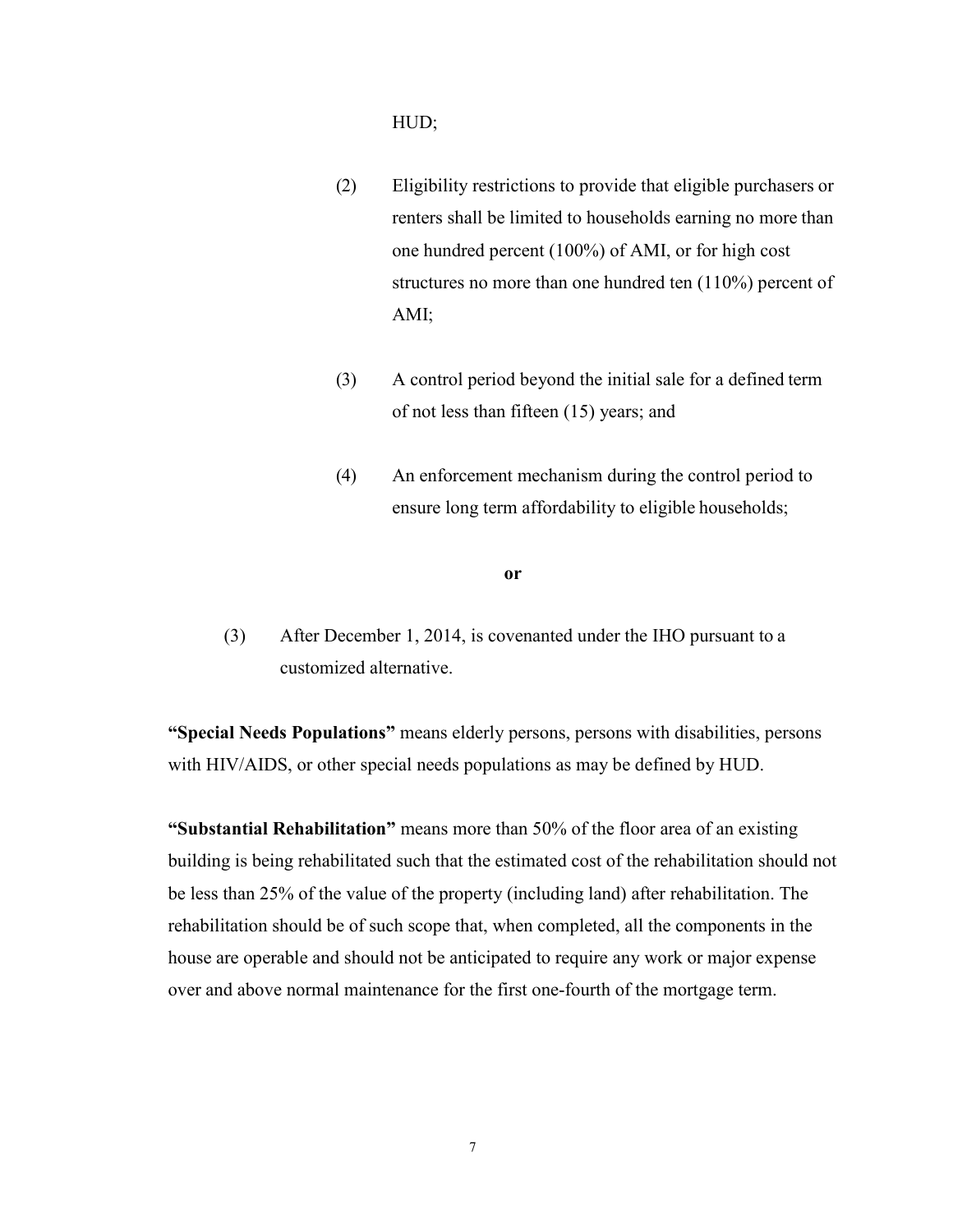## <span id="page-7-0"></span>**III. ASSIGNMENT OF AUTHORITY**

Under authority of the Ordinance, OED bears responsibility for the administration and implementation of the IHO. OED facilitates the development of viable urban neighborhoods by providing quality affordable housing, a suitable and enhanced living environment, and expanded economic opportunities for persons of low and moderate income.

Development Review Committee (DRC or the ―Committee‖) conducts the review of site development plans and general development plans. By Ordinance, the Committee consists of the Manager of Community Planning and Development (CPD), the Manager of Public Works, the Zoning Administrator, the Chief of the Fire Department, and the Manager of Parks and Recreation, or their designated representatives. A CPD representative or CPD project coordinator functions as the coordinator of the Committee.

## <span id="page-7-1"></span>**A. Responsibility of Applicant/Developer**

The Applicant of any project determined to be subject to the provisions of the IHO shall be responsible for providing current, complete, accurate and valid information regarding the development, and for responding to additional inquiries determined by the Director to be necessary for making a determination of compliance and for implementing applicable provisions of the IHO. In addition to the application documents required by CPD and other City departments and agencies for site plan or building permit approval, the Applicant shall work with CPD which will submit to OED a completed Preliminary Project / Plan Initiation form, Appendix A, which shall include the names of the owners of each parcel of the sites or portions thereof, which are contiguous to the proposed project site. Contiguous properties which are developed for residential use as part of an overall plan of development, however purchased, will be considered as one project for the purposes of determining compliance with the IHO. An ―overall plan of development‖ means that property within one half (.5) mile is being developed whether the development occurs all at once or in phases.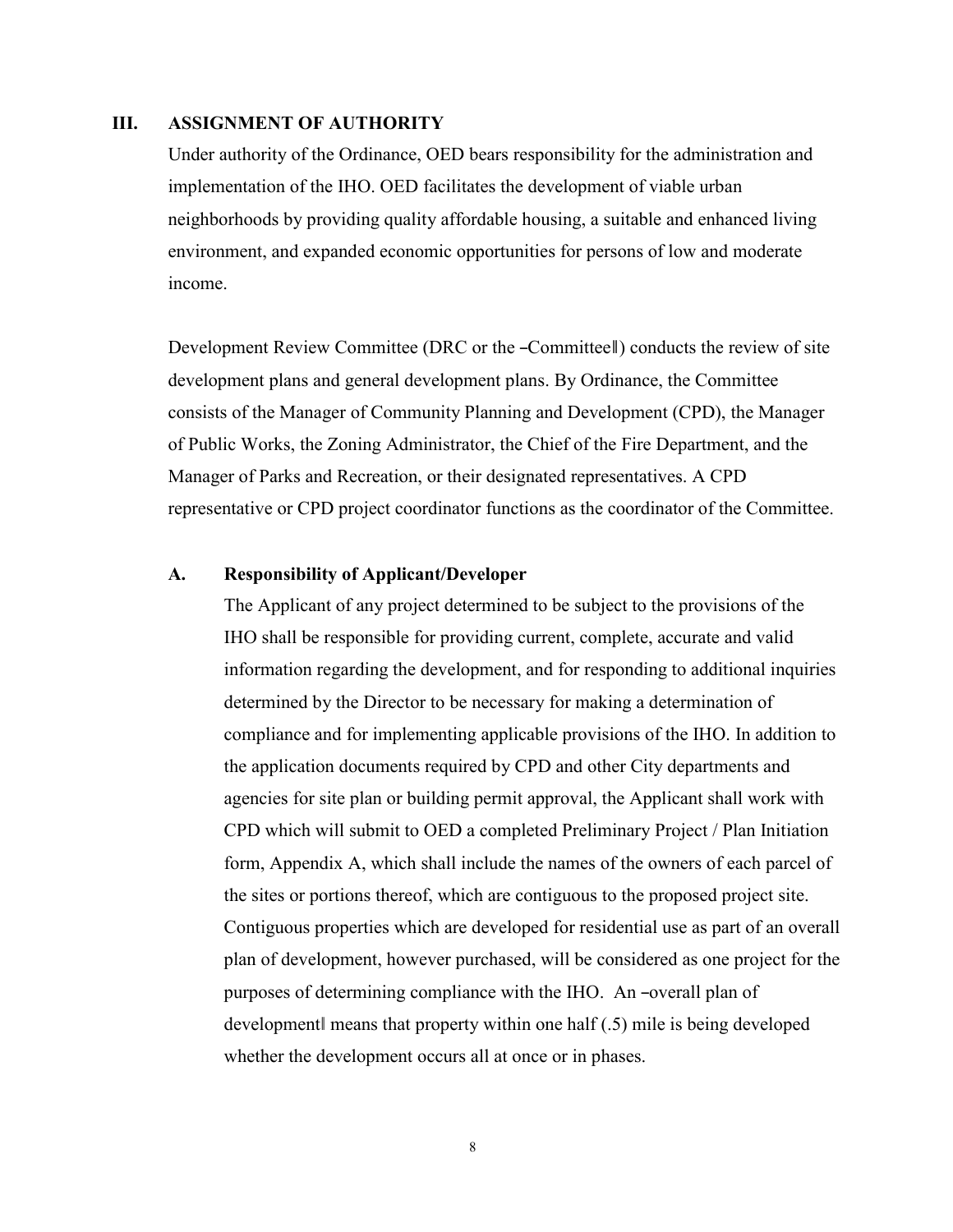### <span id="page-8-0"></span>**B. Development Review Committee (DRC)**

The CPD project coordination group or DRC are the points of initial contact for any developer seeking a site development plan review. CPD staff will provide initial information about the IHO, refer the Applicant to OED for further information and processing, and coordinate with OED to implement any approved expedited review of projects eligible for supplemental incentives. In cases where a rezoning or residential development permit is required, or where DRC is not normally the initial contact, the authority or agency contacted shall inform and refer the Applicant to OED for further information and processing.

Generally, plans referred to the DRC for review must be approved by each agency constituting the DRC as a condition for approval of the plan. Plans are not approved on the basis of consensus or on the basis of a vote. Each reviewing agency must approve the plan on the basis of specific ordinances and regulations which that agency is responsible for administering. The Committee may not waive the requirements of any individual reviewing agency. OED is a reviewing agency of the DRC when there are residential units involved in a project, regardless of number and shall provide a response to CPD when informed during the concept review for a site development plan within ten (10) business days of receipt indicating whether or not an AHP is required.

## <span id="page-8-1"></span>**C. Office of Economic Development**

OED shall implement, enforce, and evaluate the IHO. All instruments for implementation of the ordinance will be developed and maintained by OED in collaboration with other agencies. OED is responsible for:

- 1. Taking applications from households and individuals to determine their eligibility for MPDUs;
- 2. Notifying eligible households of the availability of MPDUs, issuing compliance letters or affidavits periodically to households occupying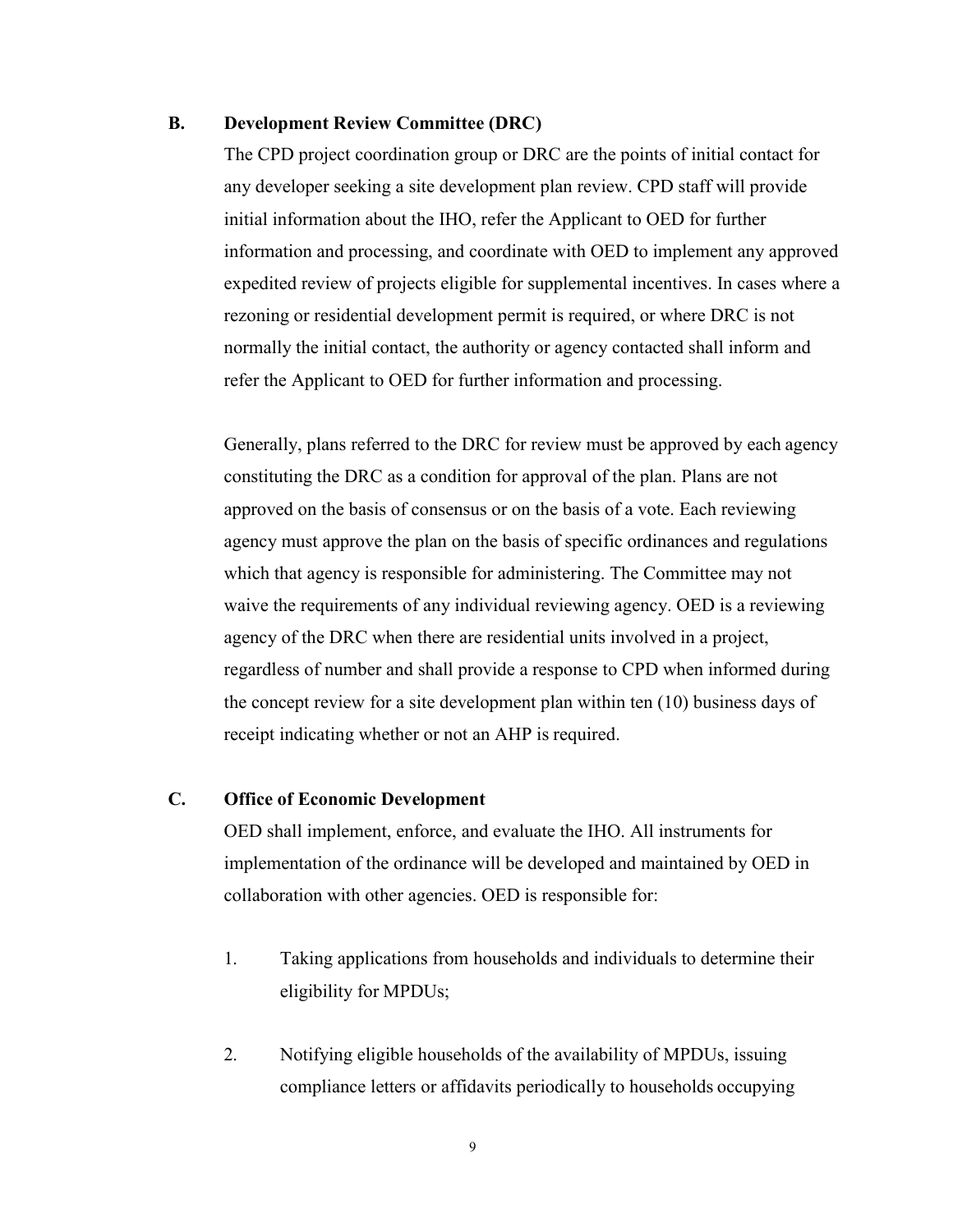MPDUs, and to rental property managers or owners to ensure compliance with IHO rules and regulations;

- 3. Maintaining a list of all MPDUs built and tracking program inventory, including the dates ending the control period;
- 4. Maintaining a list of approved home ownership counseling agencies in the Denver Metro area;
- 5. Designating nonprofit organizations which may act as owners of MPDUs;
- 6. Reporting to the City Council on income and expenditures of the Special Revenue Fund and other information as required by the IHO to evaluate the success of the program or as may be requested by the City Council.

# <span id="page-9-0"></span>**SECTION 2: ADMINISTRATION**

### <span id="page-9-2"></span><span id="page-9-1"></span>**I. ADMINISTRATION**

### **A. Pre-development Information**

OED staff shall provide the developer with information pertaining to mandatory and voluntary compliance with IHO requirements, and will make a preliminary determination as to the applicability of the IHO to the proposed project. A preliminary determination is not binding and is contingent upon a final finding to be made by the Director after submission and acceptance of a complete Affordable Housing Plan. The information provided in the developer's Preliminary Project / Plan Initiation form shall be used to make a preliminary determination for mandatory or voluntary compliance. The following information is required in order to make a preliminary determination for mandatory or voluntary compliance: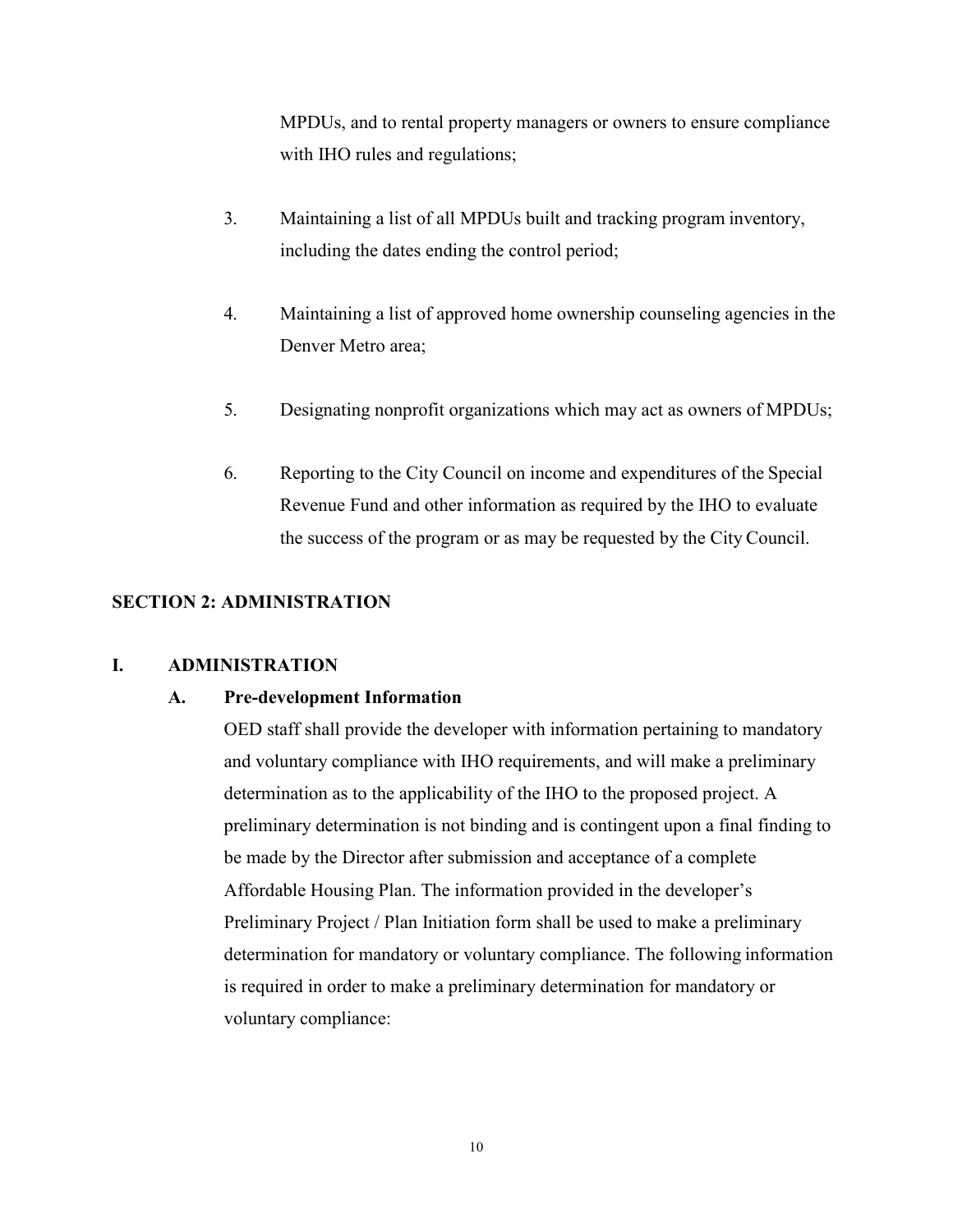- Project Name
- Address/Location
- Project Type—rental or for-sale
- Number of Units
- Type of Financing—LIHTC, Bond, Conventional, or other

Appendix A contains a sample Preliminary Project / Plan Initiation form, which is the same as that used by the DRC.

### <span id="page-10-0"></span>**B. Determination of Mandatory Compliance with IHO**

Applicants for any one or more residential development approval, general development plan approval, rezoning, site development plan review, or residential building permit which provides for the construction or substantial rehabilitation of a total of thirty (30) or more for-sale dwelling units at one location as defined by the ordinance must demonstrate compliance with the IHO requirements of Chapter 27-105 through providing required on site units, or alternative replacement units or cash in lieu methods described therein, before any such approval, permit, or certificate of occupancy is issued. The Director of OED shall have the sole discretion to determine whether a project consists of 30 or more forsale dwelling units. The Director may consider factors such as timing and phasing of the building project. A for-sale project requiring mandatory compliance will be determined to exist if more than fifty percent (50%) of the dwelling units in the project of thirty (30) or more total units shall be offered as for-sale dwelling units within two years of the issuance of the final certificate of occupancy.

The IHO contains an exemption from compliance for projects using LIHTC and for projects operated by governmental or quasi governmental entities operating pursuant to a governmental program, however, such projects may determine to voluntarily provide MPDUs under the IHO, so long as they comply with all of the terms of the IHO in the same manner as provided under D.R.M.C. Section 27- 113, if the number of MPDUs or number of bedrooms voluntarily provided exceed those which would otherwise be required by the LIHTC or governmental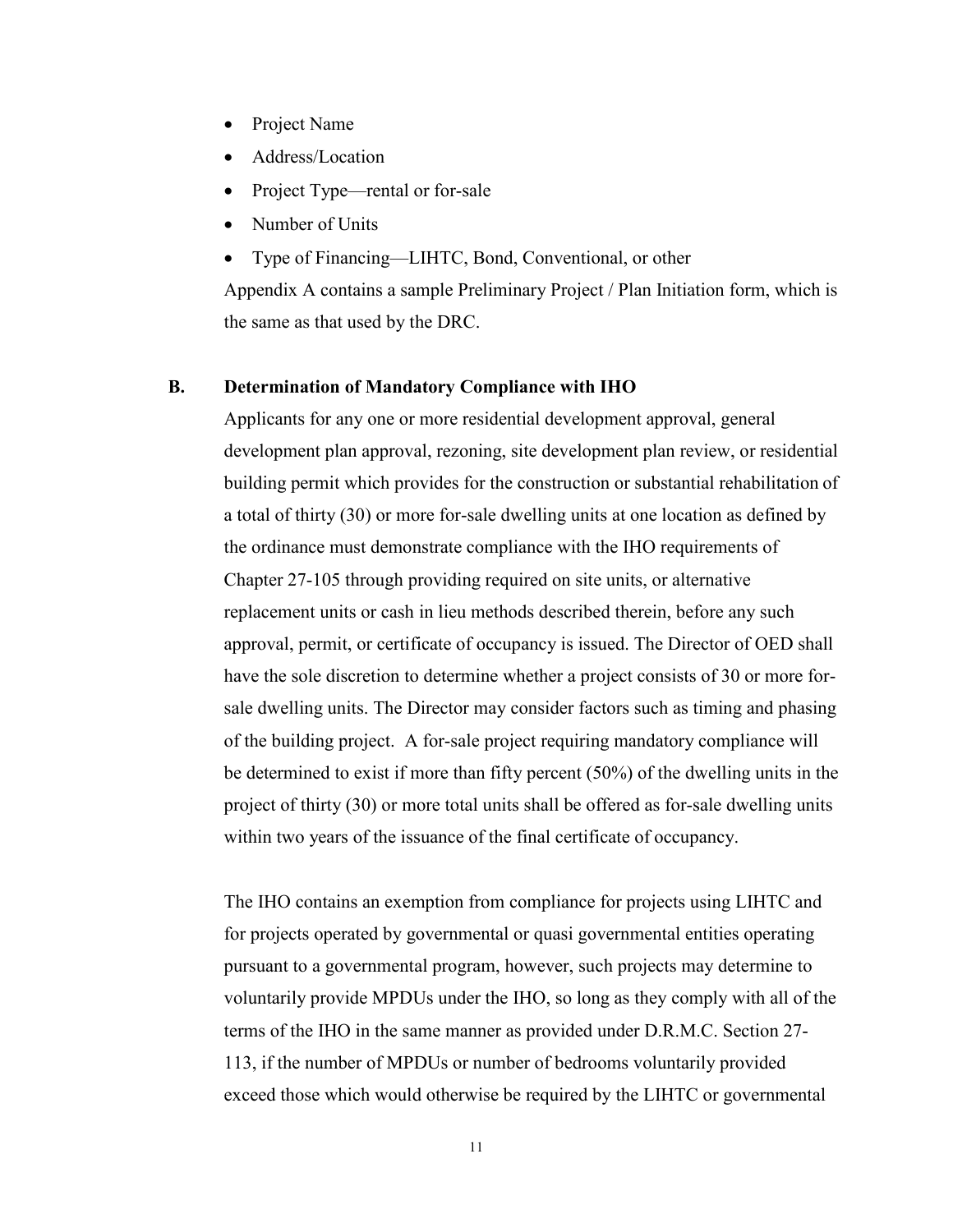program. The Director, in the Director's sole discretion may agree to accept the proposal for voluntary compliance.

The IHO contains an exemption from compliance for Planned Unit Developments (PUD) which were approved before the passage of the IHO. When a PUD is amended, regardless of the reasons or source of the amendment, it is a new PUD and no longer subject to the exemption and must comply with the IHO. However, to the extent residential units have been built and sold, at the time of the PUD amendment, the requirement to produce affordable units may be deemed fulfilled as determined by the Director of OED and remaining compliance may be fulfilled by cash in lieu or by production of units offsite.

In addition to other OED requirements, an Applicant must receive an approved determination of inclusionary housing compliance in order to be eligible to receive a permit or development approval. In order to apply for a determination of compliance, the Applicant shall submit a written Affordable Housing Plan (AHP), containing all elements required by the Ordinance, including the following:

- 1. A specific percentage of affordable units to be constructed;
- 2. A construction schedule showing the MPDU construction. MPDU construction shall occur at approximately the same rate or phasing as market rate units unless otherwise provided by an approved alternative AHP;
- 3. Identification of the number of single family units and the number of multi-family units to be built by the Applicant under the AHP. Multifamily MPDUs shall be provided in the same ratio to market rate multifamily units as single family MPDUs bear to the total number of single family market-rate units; however, Applicants may, at the sole discretion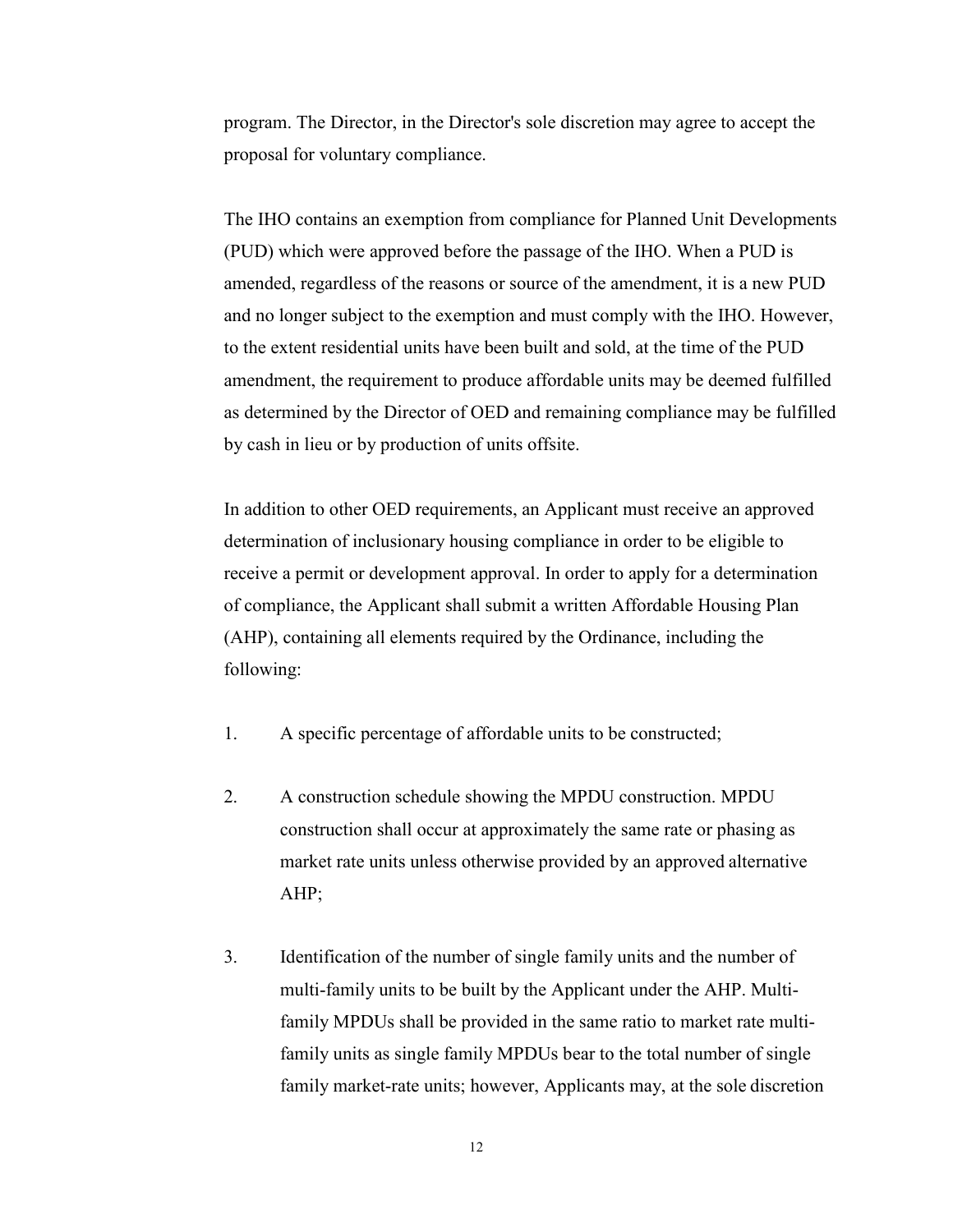of the Director, be permitted to provide one or more MPDUs in the multifamily portion of the development to offset MPDUs which would otherwise be required to be provided in the single family portion of the development. This permission shall be considered on a case by case basis and shall include in the consideration of all relevant factors that the intent of the rule is to allow creation of a diverse mix of incomes in every type of structure and neighborhood and to increase the housing choices available to eligible households;

- 4. Identification of the number of single family units and the number of multi-family market rate units to be built. The number of MPDUs shall meet the ratios required in item (C) of this subsection;
- 5. A number of bedrooms, which, in single-family dwelling unit developments, shall have a mix of two, three or four bedrooms in each MPDU in a ratio which mirrors the ratio of bedrooms of the market rate units (unless otherwise provided by an approved alternative AHP) and, in multi-family dwelling unit developments, the mix of number of bedroom types shall be at the same ratio for MPDUs as market-rate units in the development. However, for High Cost Structures, Applicants may at the discretion of the Director, be permitted to provide MPDUs which are of the same type as at least ninety percent (90%) of the market-rate units in that development. This permission shall be considered on a case by case basis and shall include in the consideration of all relevant factors that the intent of the rule is to allow developers to build between one and four luxury penthouses, without requiring developers to make such penthouse units available as MPDUs;
- 6. An exterior design of MPDUs which shall be indistinguishable from other units in the development in terms of quality of finishes and general appearance and an interior design of MPDUs which is the functional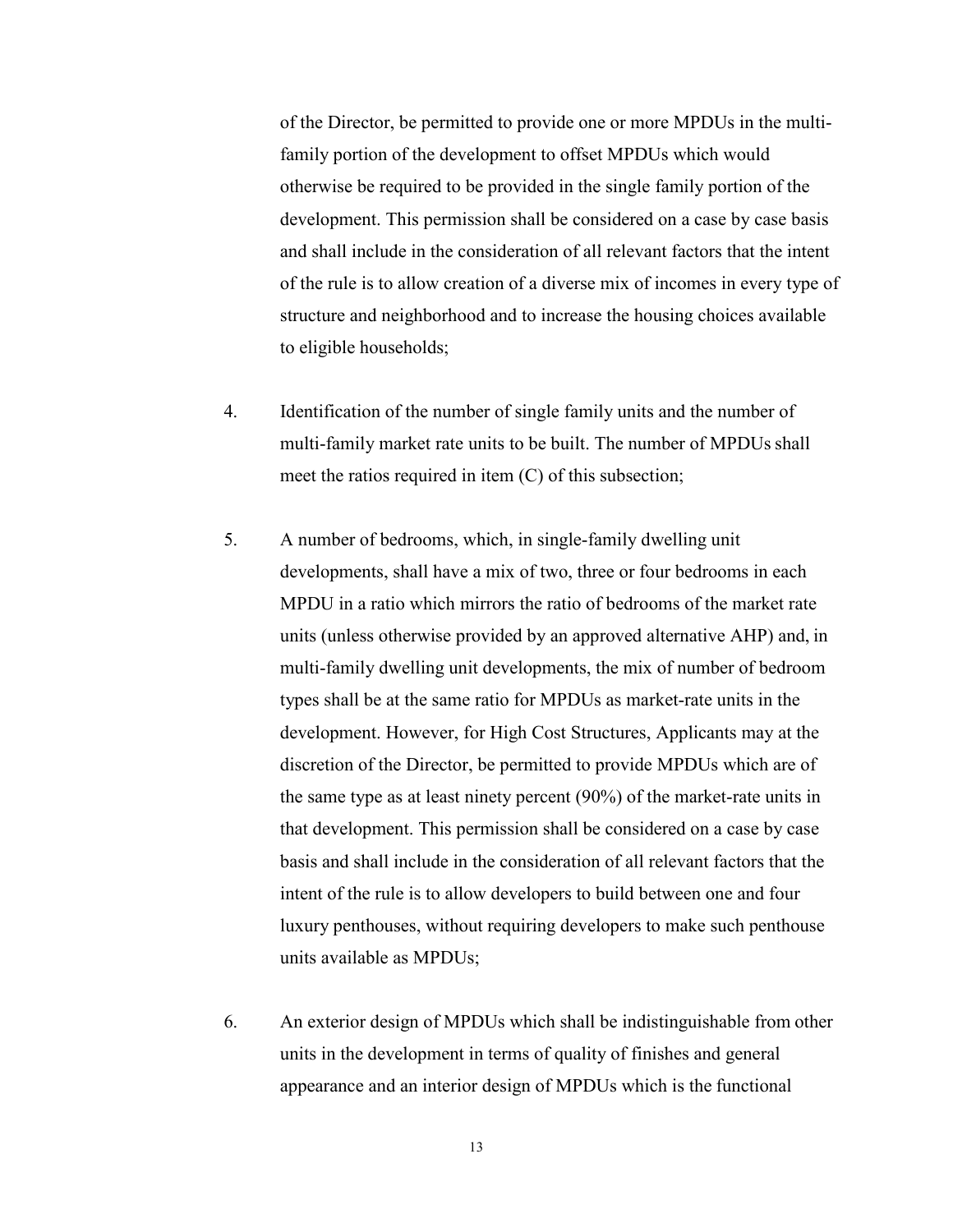equivalent of other units in the development;

- 7. A dispersed location of MPDUs. Depending on the size of the development, the MPDUs should be dispersed in two or more locations throughout the development or building;
- 8. A list of all other real property owned by the Applicant within one half (.5) mile of the development;
- 9. The number, type, location, and plan for staging construction of all dwelling units. The MPDU staging plan shall be consistent with any applicable land use plan, subdivision plan, or site plan. The staging plan included in the MPDU plan for all dwelling units shall be sequenced so that construction of MPDUs precedes or reasonably coincides with the construction of market rate units unless otherwise provided by an approved alternative AHP;
- 10. The specific incentives requested by the Applicant as set forth in sections 27-107 and 27-108;
- 11. The system which Applicant will use for initial selection of eligible households to occupy the MPDUs. The system shall be fair and equitable, such as a lottery or –first come, first served||;
- 12. A legal description of the real property which will be used for MPDUs;
- 13. The maximum pricing of the MPDUs, which shall be provided in writing to OED at the time a final and complete AHP is signed by OED and recorded;
- 14. A copy of the city's form for covenants to encumber the MPDUs;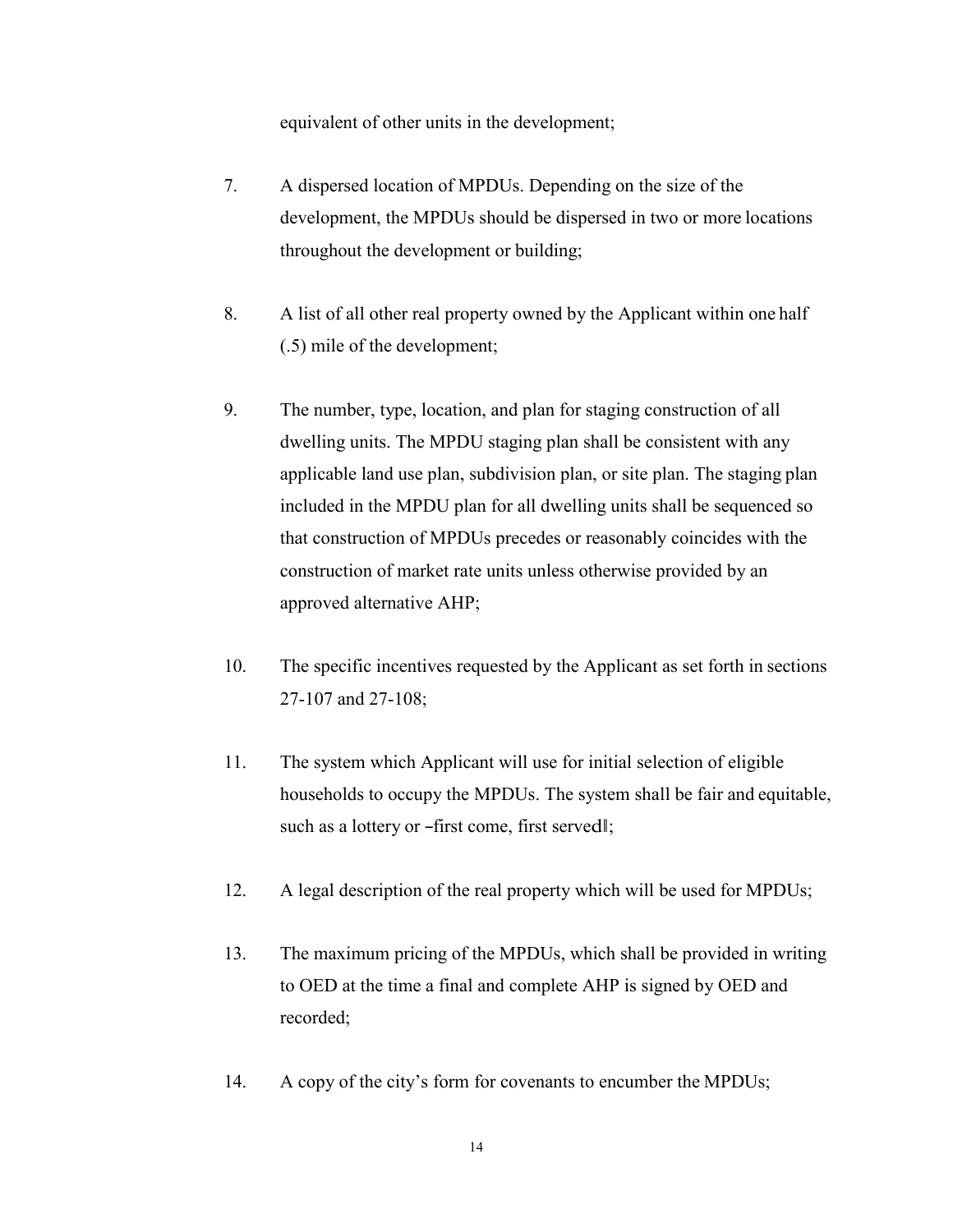- 15. A statement that the terms of the AHP will bind the Applicant and will run with the land upon approval of OED and recording with the Clerk and Recorder of the City and County of Denver;
- 16. A parking plan which designates what parking will be available for the MPDUs. Parking must be provided for the MPDUs in the same ratio as for the market rate units. Purchasers of MPDUS shall be offered parking under the terms offered to the purchasers of market rate units, except, if parking is being sold separately, the price for the parking must be included in the calculation for the maximum sale price; and
- 17. A market study showing availability of the market to absorb the units and cap rate if required by OED for a proposed alternative AHP; and
- 18. Such other information as OED requires to determine the Applicant's compliance with the Ordinance.

Once an AHP has been approved by OED, the assigned CPD Project Coordinator and/or CPD Director will receive the IHO determination.

## <span id="page-14-0"></span>**C. Determination of Voluntary Compliance with IHO**

Based on information provided in the Preliminary Project / Plan Initiation form, Applicants whose projects do not meet the mandatory compliance criteria, but who wish to avail themselves of the IHO incentives may submit an AHP seeking voluntary compliance with IHO requirements. The contents and format of the AHP shall be the same as required for mandatory compliance and must result in additional MPDUs over and above those which are required by the terms of the Applicant's funding. Given that the City provides incentives in return for affordable housing, it is in the sole discretion of the Director as to whether the proposed voluntary units will be accepted into the program. The Director shall consider all relevant factors including a review of the difference in proposed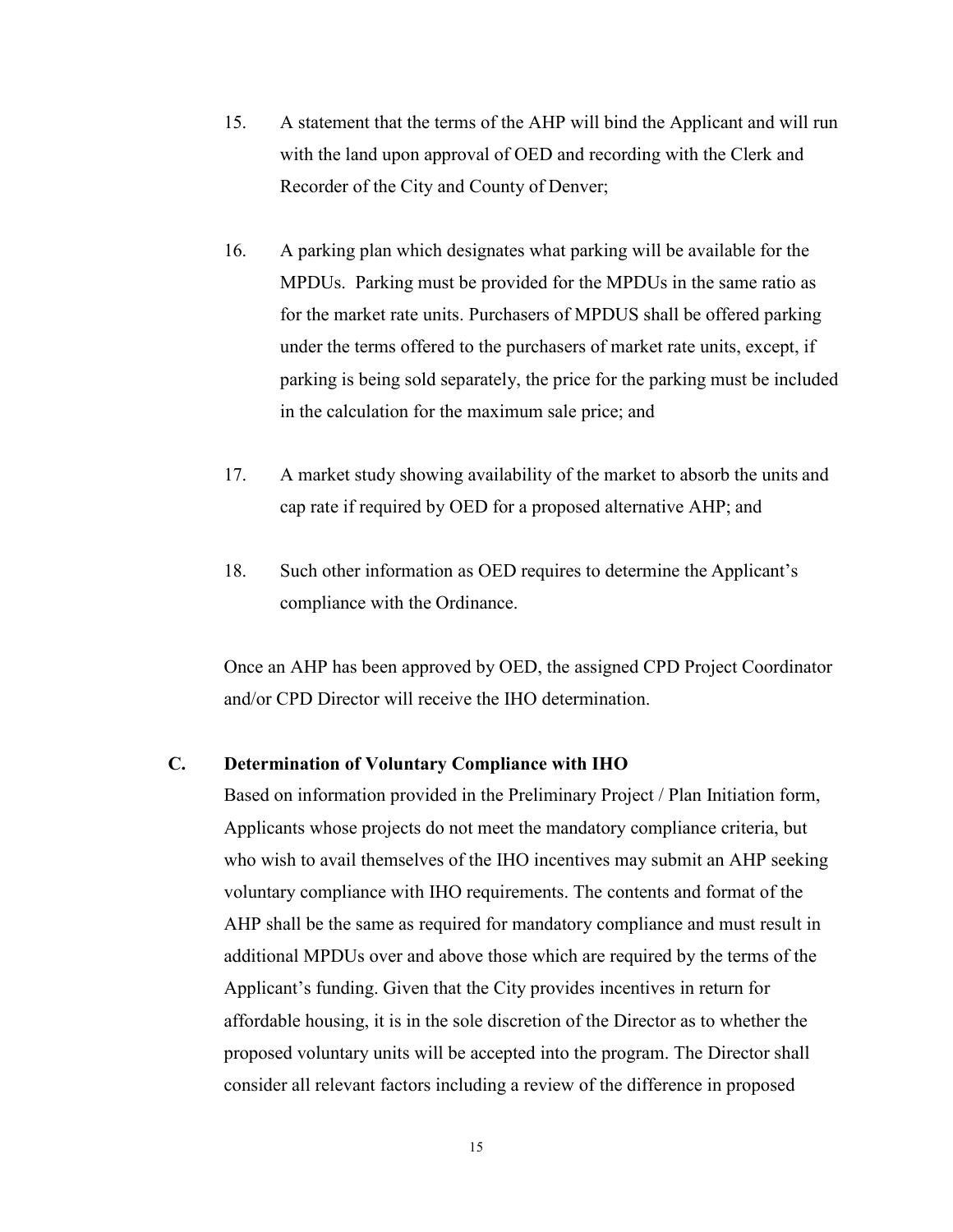pricing between the market rate units and the MPDUs.

# <span id="page-15-0"></span>**D. Tiered Neighborhoods**

The Director shall determine criteria for establishing high need, average need or low need neighborhoods. Further, the Director shall identify high need downtown areas for purposes of cash in lieu segregation. The 2014 consultant study conducted by Economic & Planning Systems, Inc. identified the Central Business District, Civic Center and Union Station as potential high need downtown areas. OED shall maintain a map for use of the applicant in determining whether the proposed development will occur in an area of high, average, or low need. Need shall be determined based on a current study of housing availability by pricing of units in a statistical neighborhood and by proximity to transit.

# <span id="page-15-1"></span>**E. Affordable Housing Plan (AHP) Requirements and Procedures**

An affordable housing plan (—AHPI) must be submitted to OED following a site development plan concept review meeting with CPD for those projects that require a site development plan. An AHP must be submitted to OED prior to building permit application submittal for all projects subject to the IHO that do not require a site development plan. Prior to the approval of a formal site development plan or residential single family or duplex building permit application, all Applicants who are required or who have elected to provide MPDUs must have an approved AHP (see Appendix B). OED shall submit a copy of the approved AHP to CPD and OED will add a GIS layer that an AHP is recorded on the property.

The AHP will require that the Applicant provide a statement in the sales contract or lease that the Applicant has or will record a covenant, running with the land for each MPDU sold or rented, which states that the dwelling unit will not be resold or re-rented for an amount that exceeds the price limits determined by OED throughout the control period.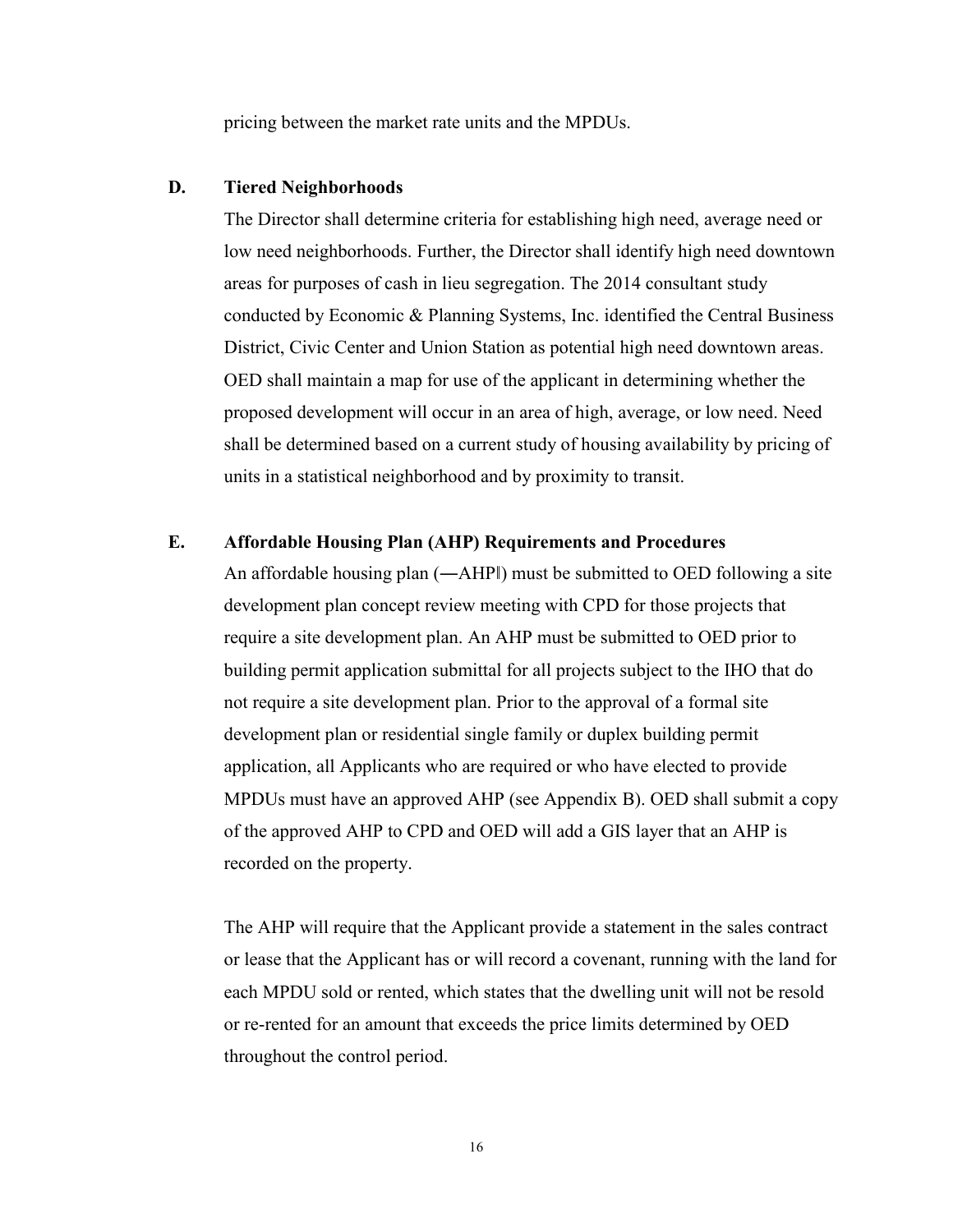The AHP form may be obtained from OED. After completing the form, the Applicant must submit a signed AHP to the Director for approval. The Director will ascertain that the AHP satisfies the terms of the IHO, and these rules and regulations. Upon review of the AHP, the Director shall provide written notice of approval or denial of the plan within ten (10) business days.

The approved AHP shall be recorded by OED with the Clerk and Recorder of the City and County of Denver at the Applicant's expense. The Applicant must submit the approved, signed and recorded AHP to CPD along with the formal site development plan submittal request for plan review. OED shall provide notice to the CPD project coordinator and, if applicable, project coordinator supervisor upon receipt of an approved AHP, only after which, the Applicant may proceed with the first formal site development plan submittal to CPD.

Applicants subject to the site development plan process will not be able to log in for building permits until both the AHP is approved and the CPD project coordinator releases the project to submit for building permits.

For all projects subject to the IHO regulations that do not require a site development plan, documentation of the approved AHP shall be provided at time of building permit application submittal.

**No building permit for residential building shall be issued until an approved AHP has been recorded by OED at the Applicant's expense and then only after all other requirements necessary for the issuance of the permit are satisfied. Any building permit issued in error may be suspended or revoked upon request by OED.**

## <span id="page-16-0"></span>**F. Review of Affordable Housing Plan (AHP)**

OED staff shall review the developer's AHP for compliance with all the applicable provisions of the IHO. Such review shall include, but is not limited to,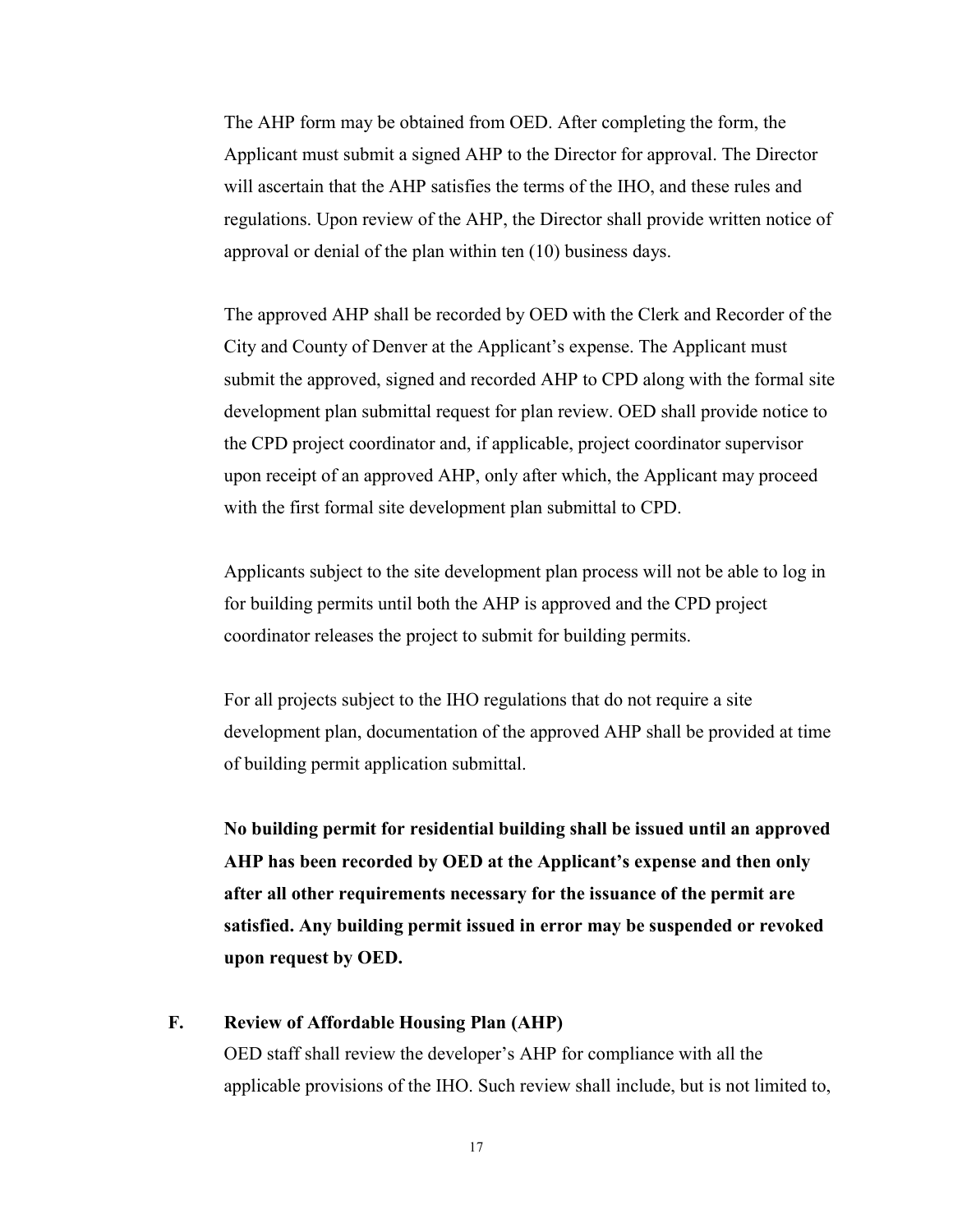verification of the following elements:

#### 1. Number of Affordable Units

All Applicants must demonstrate in the AHP that at least ten percent (10%) of the units in a proposed development are designated as affordable units under Section 27-105 of the IHO, unless otherwise provided by an approved alternative AHP. In calculating the number of MPDUs to be created, rounding shall be used such that five-tenths (.5) or greater shall result in requiring that a whole unit shall be produced. For example, ten percent (10%) of thirty-three (33) units calculates to three and three-tenths (3.3) units, which would require three (3) whole units to be MPDUs, but ten percent (10%) of thirty-five (35) units calculates to three and fivetenths (3.5) units, which would require four (4) whole units to be MPDUs. The following table shows examples for calculating the number of MPDUs required based on the number of proposed units in a development.

| <b>Sample Calculations for Number of MPDUs Required</b> |                                                    |                             |  |  |
|---------------------------------------------------------|----------------------------------------------------|-----------------------------|--|--|
|                                                         | <b>Total Units Proposed   10% MPDU Requirement</b> | <b>Total MPDUs Required</b> |  |  |
| 30 Units                                                | $30 \times 0.1 = 3.0$                              | 3 Units                     |  |  |
| 33 Units                                                | $33 \times 0.1 = 3.3$                              | 3 Units                     |  |  |
| 40 Units                                                | $40 \times 0.1 = 4.0$                              | 4 Units                     |  |  |
| 55 Units                                                | $55 \times 0.1 = 5.5$                              | 6 Units                     |  |  |
| 110 Units                                               | $110 \times 0.1 = 11.0$                            | 11 Units                    |  |  |

# 2. Pricing Limits

- a) For projects under mandatory compliance, the following pricing limits shall apply:
	- (1) The MPDUs must be priced so that they will be affordable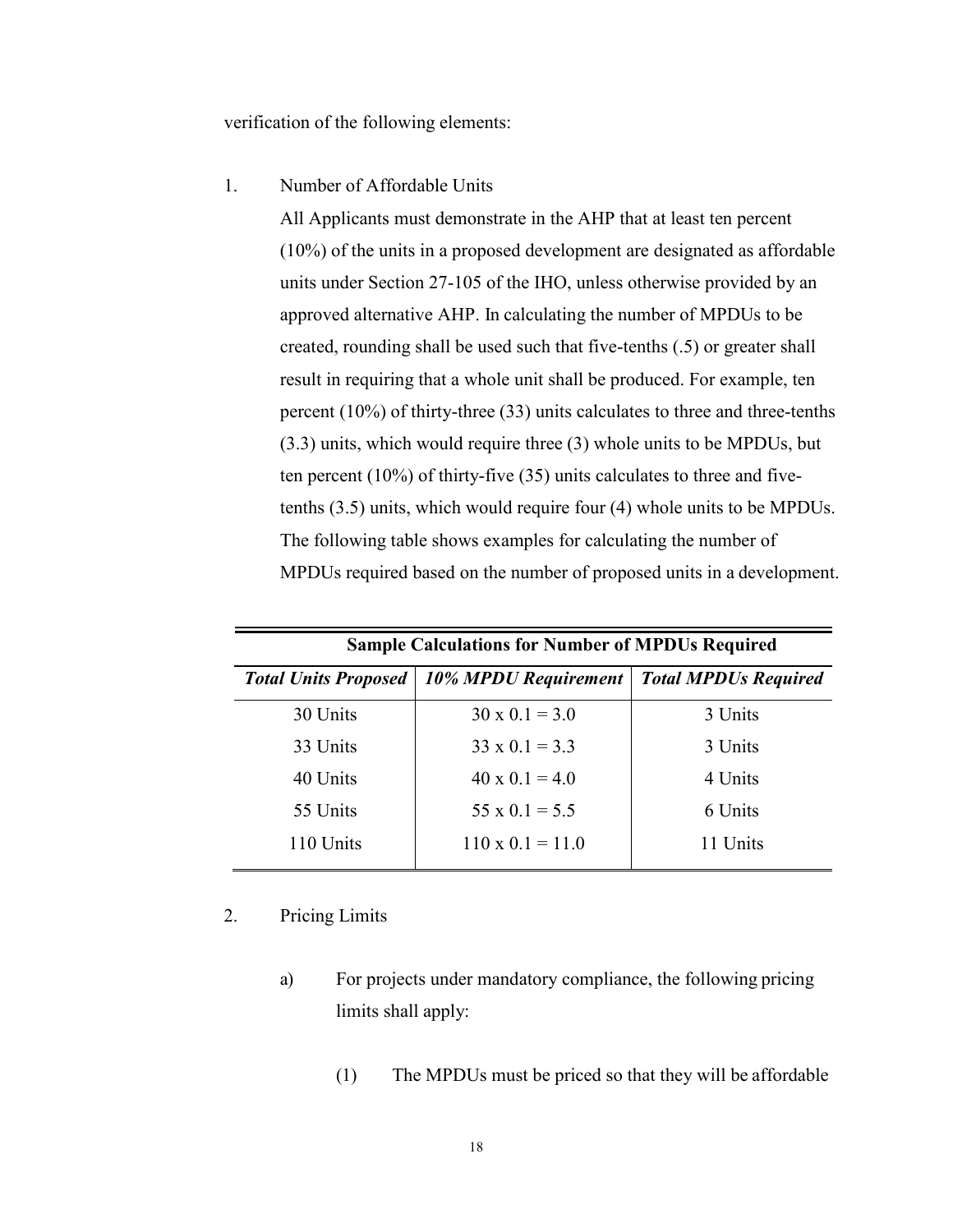to households earning at or below 80% of AMI published by HUD and adjusted for household size.

- (2) For High Cost Structures, MPDUs must be priced so that they will be affordable to households earning no more than ninety-five percent (95%) of AMI, adjusted for household size.
- b) For projects that elect to voluntarily comply with the IHO through contractual commitments described in article 27-119(d) of the IHO, the following pricing limits shall apply:
	- (1) Units must be affordable to households earning no more than one hundred percent (100%) of the AMI; however, the average pricing for all MPDU units in the development shall be affordable to households earning no more than 80% AMI.
	- (2) For High Cost Structures, MPDUs must be priced so that they will be affordable to households earning no more than one hundred ten percent (110%) of the AMI; however, the average pricing for all MPDU units in the development shall be affordable to households earning no more than 95% AMI.
	- (3) For rental projects, the rent (net of a utility allowance determined by HUD or the Denver Housing Authority (DHA)) shall not exceed thirty percent (30%) of the income of a tenant earning at or below sixty-five percent (65%) of AMI. For High Cost Structures, the rent shall not exceed thirty percent (30%) of the income of a tenant earning at or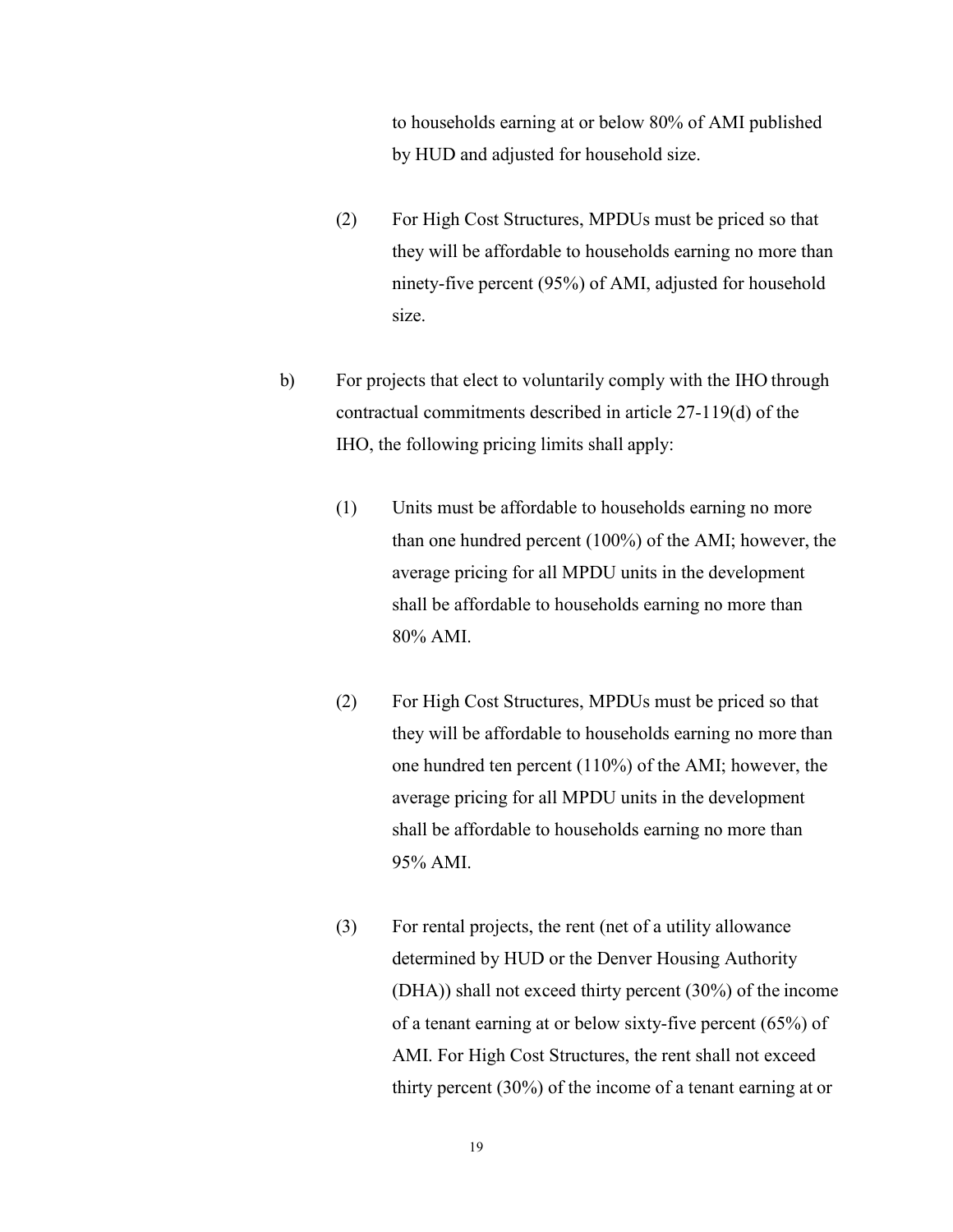### <span id="page-19-0"></span>**G. Unit Mix**

In single-family dwelling unit developments, the development shall have a mix of two, three or four bedrooms in each MPDU type in a ratio which mirrors the ratio of bedrooms of the market rate units and, in multi-family dwelling unit developments, the mix of number of bedroom types shall be at the same ratio for MPDUs as market-rate units in the development, unless otherwise provided by an approved alternative AHP. However, for High Cost Structures, Applicants may at the discretion of the Director, be permitted to provide MPDUs which are of the same type as at least ninety percent (90%) of the market-rate units in that development. This permission shall be considered on a case by case basis and shall include in the consideration of all relevant factors that the intent of the rule is to allow developers to build between one and four luxury penthouses, without requiring developers to make such penthouse units available as MPDUs.

In developments which contain a mix of single family detached and multi-family housing, MPDUs shall be provided in the same ratio to market rate units as between the single family and the multi-family units; however, Applicants may, at the sole discretion of the Director, be permitted to provide more total bedrooms or one or more MPDUs in the multi-family portion of the development to offset MPDUs which would otherwise be required to be provided in the single family portion of the development. This permission shall be considered on a case by case basis and shall include in the consideration of all relevant factors that the intent of the rule is to allow creation of a diverse mix of incomes in every type of structure and neighborhood and to increase the housing choices available to eligible households

### <span id="page-19-1"></span>**H. Allowable Sales Price or Monthly Rent**

The allowable sales price or monthly rent of affordable units shall be within the limits determined and published by OED as the maximum sales price or rent for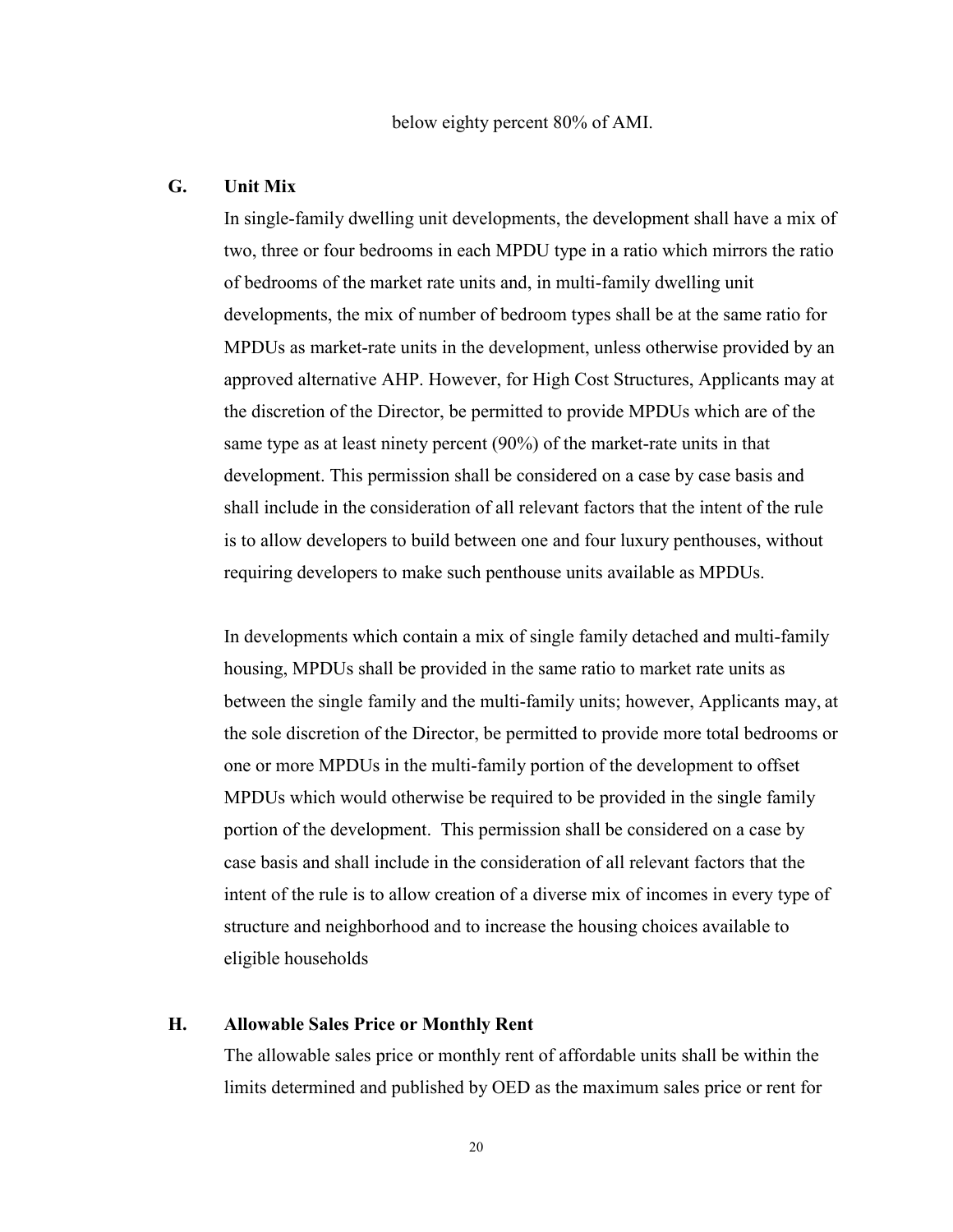affordable units based on number of bedrooms. Formulae for calculating maximum sales price and rent are described in Section 4 herein.

### <span id="page-20-0"></span>**I. Size Requirements**

The size of affordable units shall be regulated in accordance with relevant provisions of the City and County of Denver's building code as may be amended from time to time.

# <span id="page-20-1"></span>**J. Use of Incentives**

The IHO provides three types of incentives for Applicants developing MPDUs. The total amount of rebate shall not exceed \$250,000 per year; provided, however, MPDUs built in high cost structures shall have no limit on the amount of incentive they may recover. The available incentives are described below:

## Cash Incentives

Each MPDU provided is eligible to receive a cash incentive based on the location where the MPDUs are produced in the form of a rebate for each for-sale or rental MPDU actually built. Any project in a Low Need area , but located within 0.5 miles radius around light rail or commuter rail stations shall be labeled as Average Need for the purposes of the Cash Incentives. The rate for payment shall be as follows:

| <b>Neighborhood Type</b> | <b>Low Need</b> | <b>Average Need</b> | <b>High Need</b> |
|--------------------------|-----------------|---------------------|------------------|
| Incentive per Unit       | \$2,500.00      | \$6,500.00          | \$25,000.00      |

This incentive must have a claim made in the calendar year when the sale of the MPDU occurs. Incentives shall not be paid until the sale has closed, or all required leases have been executed and all required documentation has been produced to OED.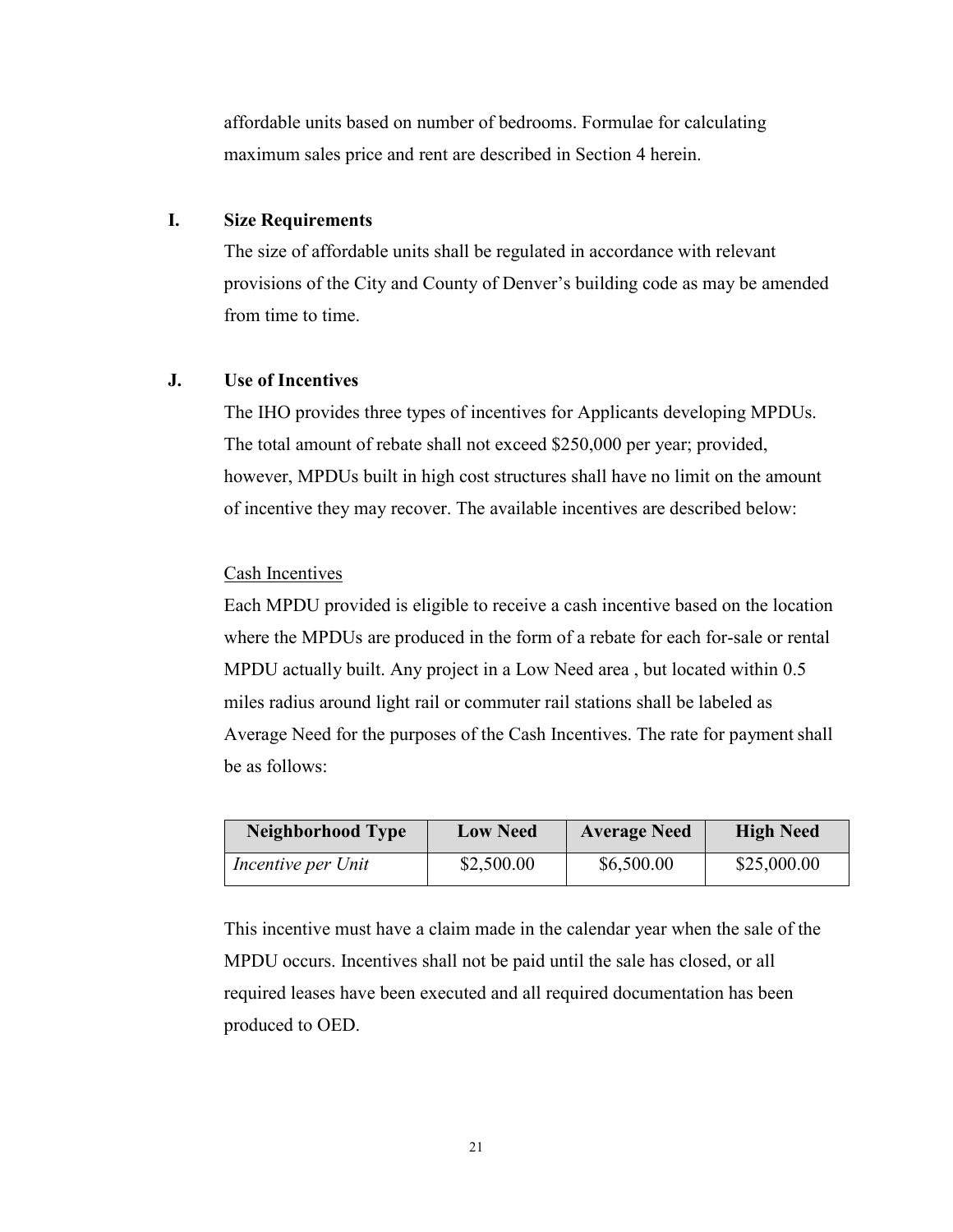#### Enhanced Cash Incentives

Applicants who provide MPDUs are eligible to receive an additional \$5,000 rebate for each for-sale unit that is affordable to households earning no more than 60% of AMI, or for each rental unit that is affordable to households earning no more than 50% of AMI. This incentive must have a claim made in the calendar year when the sale of the MPDU occurs. Incentives shall not be paid until the sale has closed, or all required leases have been executed and all required documentation has been submitted to OED. Applicants who have this affordability level as a result of an alternative being granted as explained in Section 10 below will not receive the Enhanced Cash Incentive.

Supplemental Density, Parking and Expeditious Review Bonus Incentives Supplemental density and parking bonuses only apply to properties in certain zone districts and the Applicant may not be eligible for density and parking bonuses outside of said zone districts. OED shall consult with CPD about supplemental incentives prior to approving supplemental incentives in an AHP. Upon request, and in addition to the standard and enhanced incentives referred to above, Applicants that provide MPDUs will be eligible for one or more supplemental incentives, which include a density bonus or floor area premium, 20% parking reduction, and expedited review process, provided that provisions set forth in the zoning code and application requirements for expedited review are met.

In order to receive any supplemental incentive, the Applicant must demonstrate in the AHP how any additional MPDU requirements for supplemental incentives are met.

# <span id="page-21-0"></span>**K. Application Requirement for Density Bonus or Floor Area Premium**

Developers of MPDUs may request a density bonus or floor area premium as a supplemental incentive for complying with IHO requirements. Such requests may be granted only if the provisions set forth in the zoning code and the following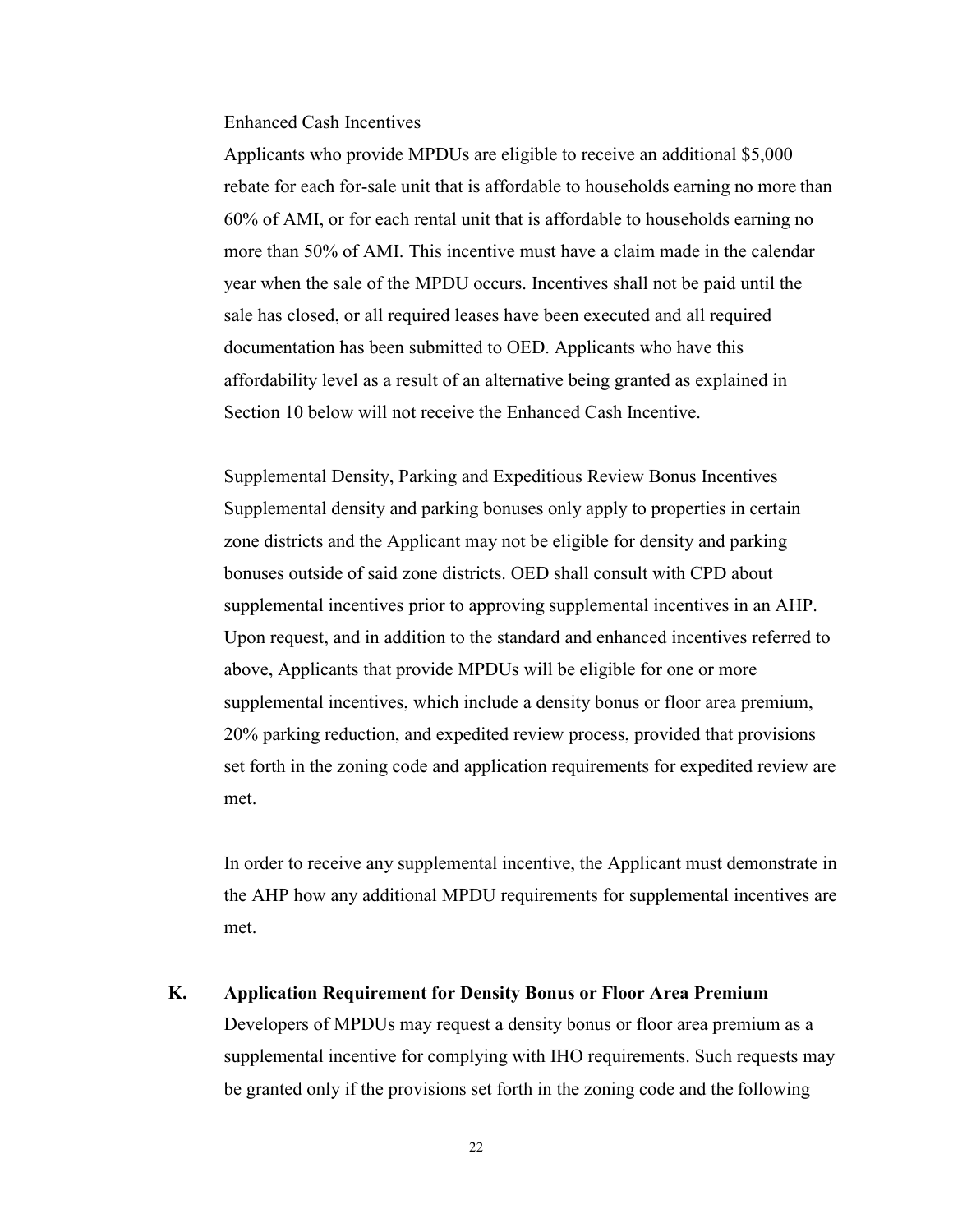conditions are met:

- The development is not in a zone district which includes regulations for floor area ratio.
- Any additional units due to the density bonus shall have the same MPDU requirement ratio as is applicable to the entire development.
- The rounding rule described in Paragraph 6A above shall apply to the bonus units.

## <span id="page-22-0"></span>**L. Application Requirement for 20% Parking Reduction**

In order for a request for a 20% parking reduction to be granted as supplemental incentive for fulfilling IHO requirements, Applicants must comply with the provisions of the zoning code.The rounding rule described in Paragraph 6A above shall apply to any additional units.

# <span id="page-22-1"></span>**M. Application Requirement for Expedited Review**

Applicants that comply with all items on the development plan checklist (i.e. Planned Building Group, Planned Unit Development, Planned Development, Development Plan, Gateway Site Plan, Residential Development Plan) shall receive an expedited review of the formal phase of the site development plan by CPD provided that:

- The Applicant files a written request for expedited processing along with the completed concept submittal package. The written request shall also outline a plan for when the AHP will be submitted to OED; The Applicant must pay all applicable fees at the time of the first formal site development plan submittal;
- The first formal submittal of the site development plan shall not occur until a draft AHP has been submitted to OED for review and OED has confirmed receipt of the AHP; and
- The site development plan application includes a copy of the AHP submitted to the Director for review.

The expedited review shall commence after verification by a CPD project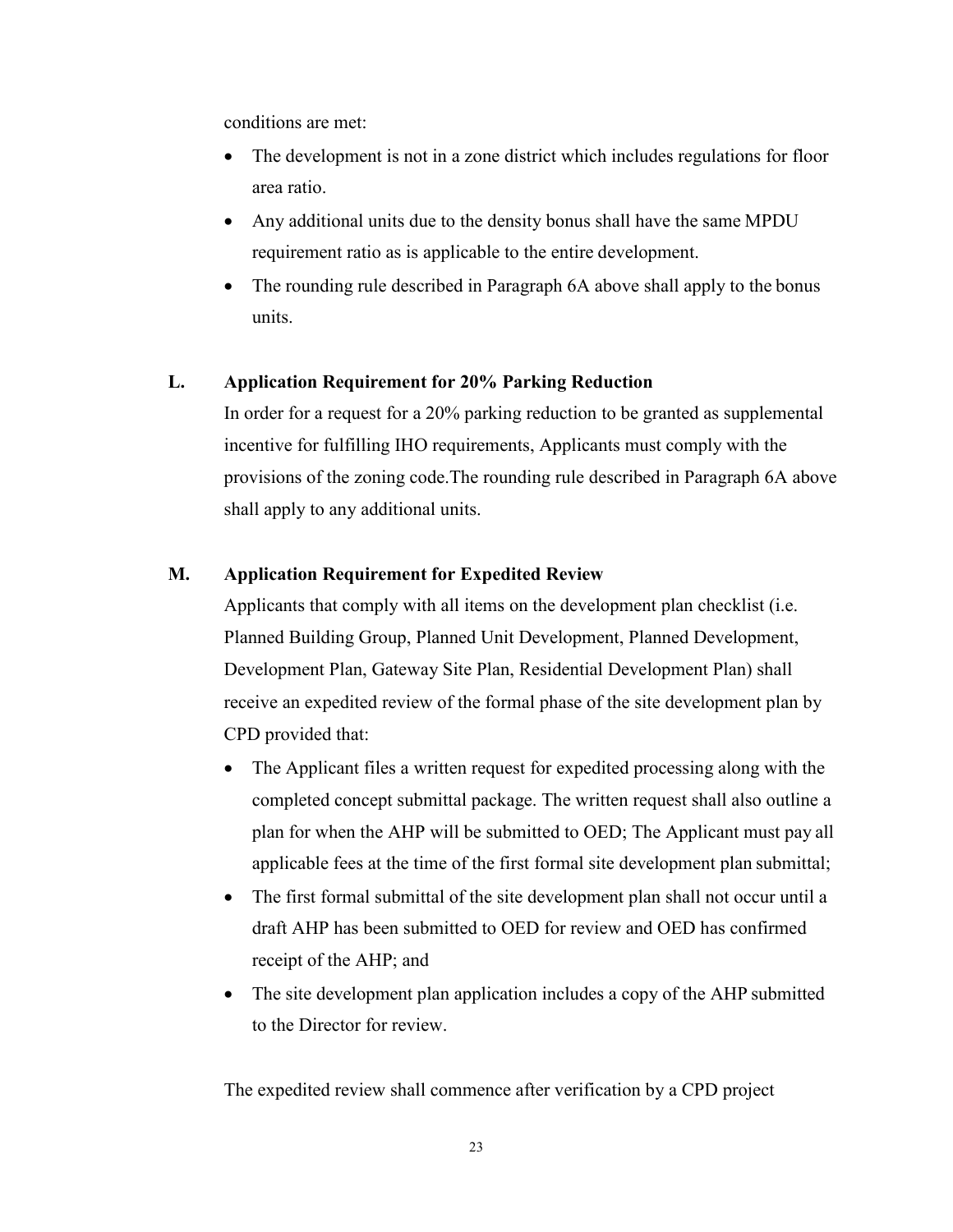coordinator to determine completeness of the formal submittal package and a draft AHP has been submitted to OED. The expedited review of the formal site development plan shall consist of the following:

- A comment review meeting with members of the DRC to discuss comments to the first formal submittal following closure of the review period.
- Formal site development plan submittals typically have a three week timeframe for DRC review. Starting with the 3rd formal site development plan resubmittal, review time frames will be shortened to two weeks, which shall be shortened to one week for the 4th formal site development plan resubmittal and any thereafter.

CPD cannot guarantee review and response time for non-CPD agencies in the DRC. Please note that complex projects may require additional time and requests for expedited review may not be achievable in all cases. For detailed submittal requirements and process see PBG/PUD Site Plan Rules and Regulations.

### <span id="page-23-0"></span>**N. Alternative Methods of Compliance With IHO**

The City may refer Applicants who submit an alternative proposal or a request for assistance with an alternative proposal to a housing ombudsman. The ombudsman may be an outside consultant who will assist in crafting an affordable housing alternate proposal for submission to the Director. Applicants who wish to avail themselves of the alternative methods of complying with the IHO requirements shall submit an alternative AHP to:

Build replacement MPDUs as approved by the Director;

**or**

• Contribute to the Housing Incentive Program Fund an amount equal to the applicable percentage of the price per MPDU not provided but required under Section 27-105. The contribution amount shall be calculated based on the pricing set forth on the then current pricing table provided by OED under the IHO for the maximum sale prices, as calculated by OED. OED may include median HOA fees in the calculations.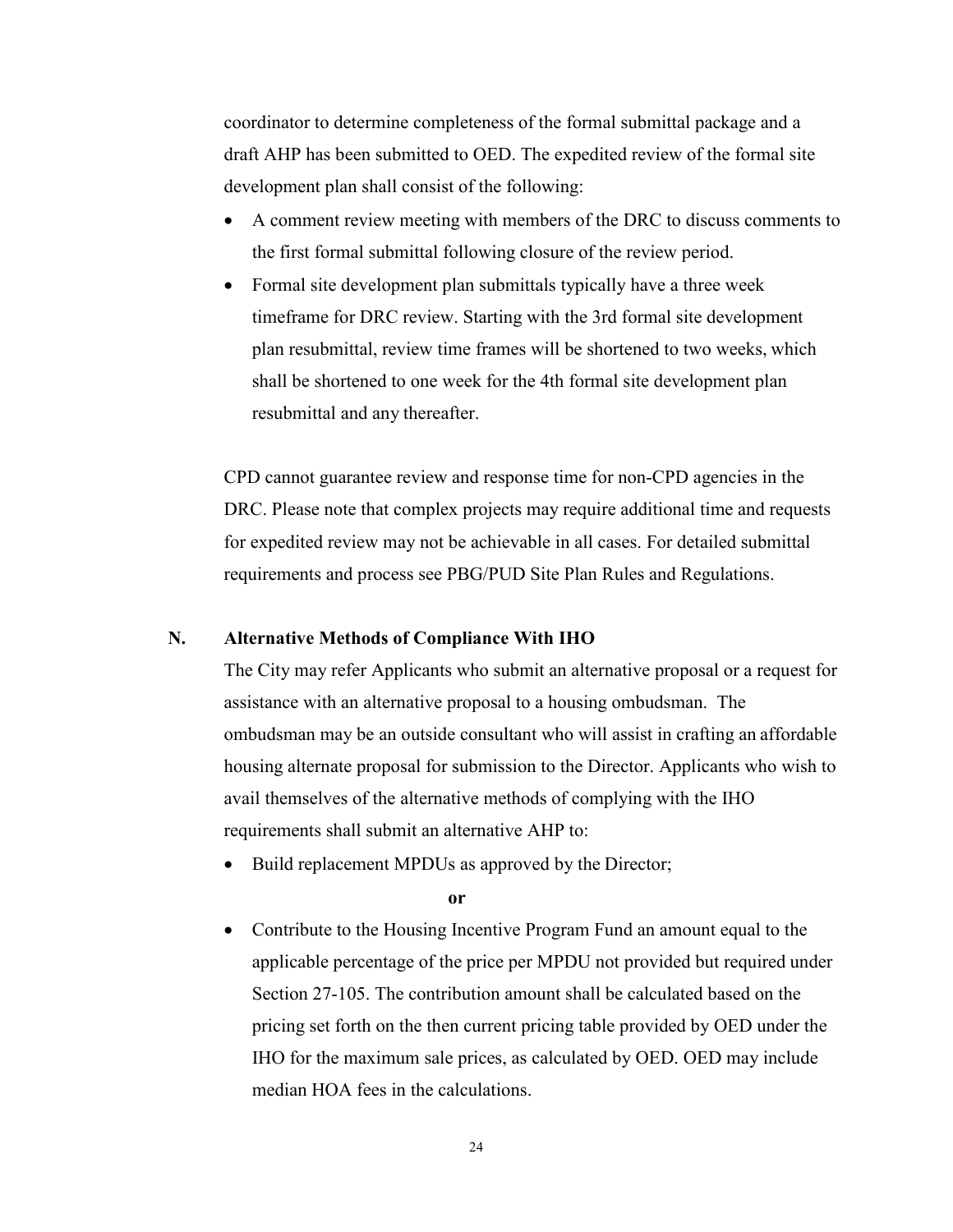### <span id="page-24-0"></span>**O. Requirements for Alternative of On Site Replacement Construction**

Applicants of affordable units may request that the Director allow them to provide alternative MPDUs on-site. The request must be made using an Affordable Housing Plan containing all elements required by Section 27-106 of the Ordinance, and which is referenced in Appendix B herein. Such an alternative may be granted only upon a finding by the Director upon consideration of all relevant factors that the alternatives provide one or more of the following:

- Fewer units are offered; however, MPDU's will be provided at a lower AMI;
- Fewer units are offered; however, MPDU's will provide more net bedrooms;
- Fewer units are offered; however, MPDU's will be provided to Special Needs Populations;
- Fewer units are offered; however, MPDU's will be provided for an increased covenant control period; **or**
- The same number or more units are offered as rental units to households earning no more than 65% AMI.
- A specific statement as to why the alternative meets IHO goals or priorities.

### <span id="page-24-1"></span>**P. Requirements for Alternative of Off Site Replacement Construction**

Applicants of affordable units may request that the Director allow them to provide MPDUs off site in the same or a proximate statistical neighborhood, or within .5 miles of a light rail or a commuter rail station. A proximate neighborhood shall mean a neighborhood within two adjacencies (a neighborhood which borders on a neighborhood which shares a boundary line with the Applicant's subject neighborhood.) The request must be made using an Affordable Housing Plan containing all elements required by Section 27-106 of the Ordinance, and which is referenced in Appendix B herein. Such an alternative may be granted upon a finding by the Director upon consideration of all relevant factors including but not limited to:

• Providing all or some of the replacement MPDUs off site will provide housing benefits to the City in addition to those that would be provided by constructing the required MPDUs on site, including increased number of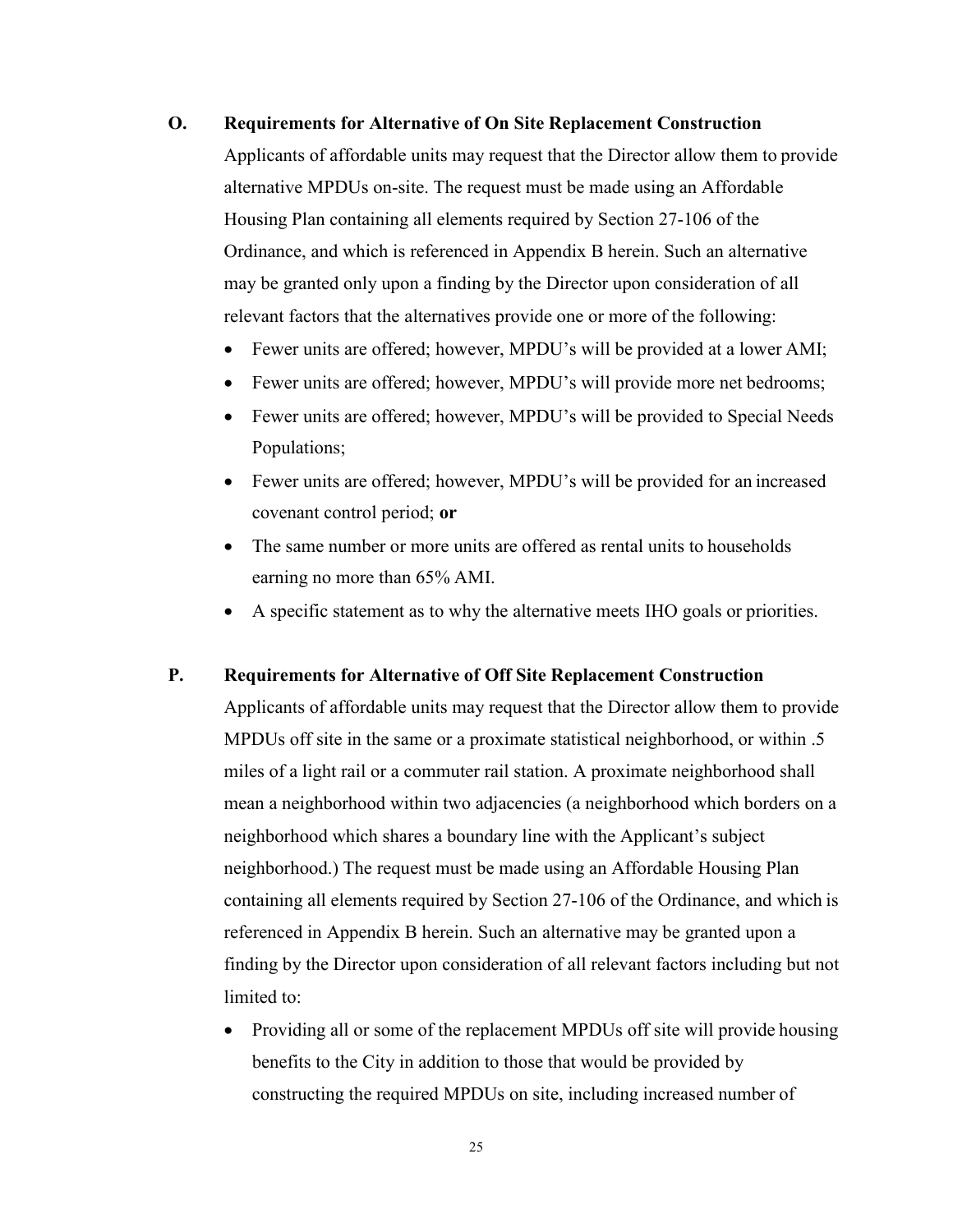units, more total bedrooms, increased affordability, increased opportunity for family oriented development, or more units offered as rental units to households earning no more than 65% AMI, depending on household size; or

- A transit oriented development (within 0.5 miles of a light rail or commuter rail station); or
- Zoning, environmental, legal, or other restrictions make it unfeasible to provide the required number of on site units.

In order to consider a request for such an alternative, the developer or property owner must provide a written statement as well as documentation necessary to clearly demonstrate that the developer's proposed alternative provides additional affordable housing benefits to the City or is necessary given zoning, environmental or legal constraints on the property that are beyond the control of the developer or property owner.

Considerations prior to granting an alternative should include, but are not limited, to:

- Income levels of the housing in the proposed neighborhood.
- Proximity to transit in proposed neighborhood.
- Existing housing type in proposed neighborhood.
- Character and quality of proposed replacement housing.
- Need for special need population housing or other high priority need determined by the Director in the proposed neighborhood.
- Proposed per unit subsidy.
- Secured financing.
- Market study demonstrating need for housing in proposed neighborhood, upon request by OED.
- Demonstrated development experience of builder of replacement units.
- Replacement units must be constructed within twenty four (24) months of AHP recordation.
- Ownership of and site control of alternative replacement property.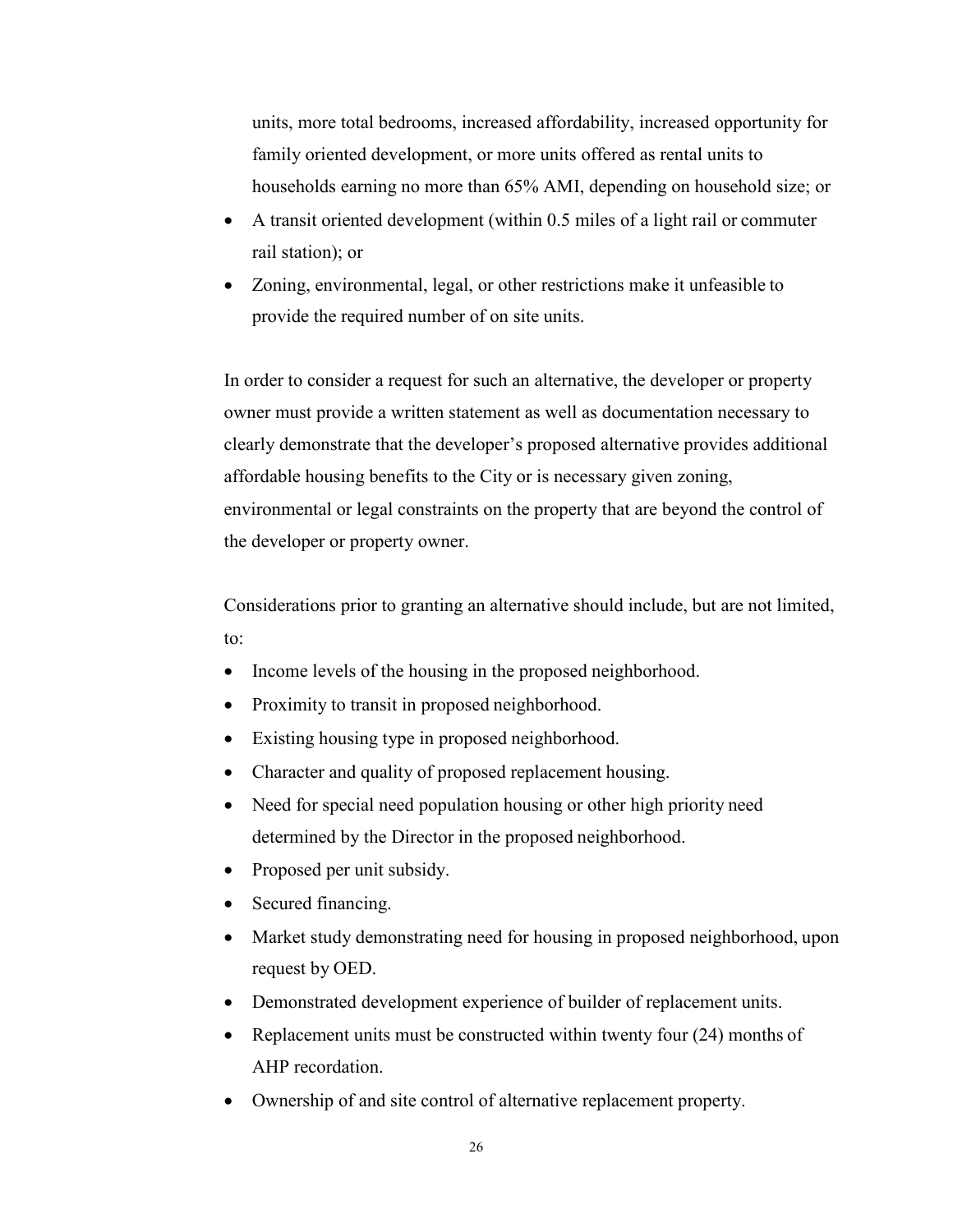- A specific statement as to why the alternative meets IHO goals or priorities.
- Other relevant considerations.

### <span id="page-26-0"></span>**Q. Requirements for Approving Replacement Units as MPDUs**

In determining whether proposed replacement units are of an equivalent value, quality, and size to those which would otherwise have been constructed on-site, OED will rely on the justification provided on the Applicant's AHP, and a review of the replacement unit plans submitted to the DRC. In making its determination, OED will consider that materials and appliances used in the interior of MPDUs can be of a grade or quality lesser than market-rate units in the same development. Off site units may be for sale or for rental, regardless of the Applicant's on-site unit type, if the Director, in the Director's sole discretion, determines that such unit type is necessary to meet the goals of the inclusionary housing program when applied to current housing market conditions.

If the Applicant is not building the off-site MPDUs, the Applicant may partner with a third party developer as the off-site replacement developer. The City shall require a three-party escrow account agreement for deposit by the Applicant of the donation to the third party. As part of the escrow agreement, the Director shall sign for the release of draws by the third party based on agreed upon construction milestones. The costs of these individual escrow agreements shall be paid through the donation amount, not by the City. The off site project escrow agreements shall be entered into for each project and shall follow all City standard contracting processes.

No interest shall be paid to the Applicant. If replacement units are not constructed within twenty-four (24) months from date of cash in lieu payment, all funds may be released to the City, upon the City's request.

# **Temporary Certificates of Occupancy or Certificates of Occupancy will not be issued, under any circumstance, unless the developer has fulfilled their**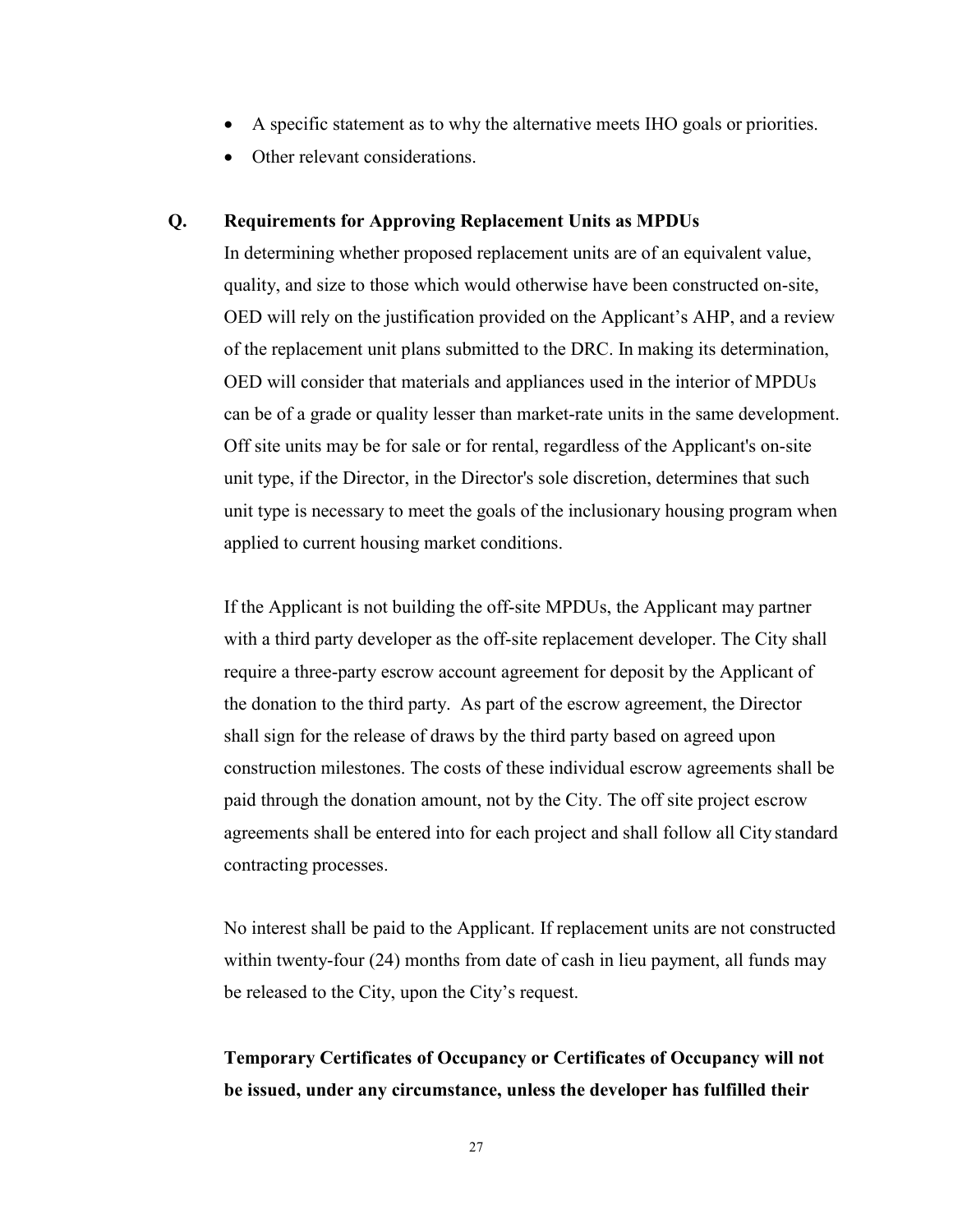**obligations under an approved alternative AHP, including making all escrow deposits required under an approved alternative.**

The Director may reject for any reason a proposal for replacement units, including, but not limited to, if the location of the for-sale units would cause any replacement development in which the off-site MPDUs are located to contain fifty percent (50%) or more MPDUs of the total units in a development or otherwise negatively impact the ability to finance the purchase of an MPDU.

If the proposed replacement unit(s) is acceptable to the City, the Applicant or property owner shall sign and record an AHP (or restrictive covenant) in substantially the same form as provided by OED. The AHP (or if applicable, restrictive covenant) must be in a form acceptable to the Director and the City Attorney

## <span id="page-27-0"></span>**R. Requirements for Alternative to Required Construction Timing**

In order to consider a request for alternative to the requirement that MPDUs be constructed so as to ensure that they are marketed concurrently with or prior to the market rate units, the Applicant must provide a written statement as well as documentation necessary to clearly demonstrate that the Applicant's proposed alternative scheduling provides affordable housing benefits to the City in addition to those benefits otherwise allowed by the IHO.

In the event the replacement units are being created by a third party developer and are not marketed concurrently with or prior to the market rate units, no later than the Applicant's request for subject project Temporary Certificates of Occupancy or Certificates of Occupancy the Applicant may verify deposit has been made of all amounts required for approved replacement units into an escrow account for a third party off site development partner as set forth in paragraph 13 above. The City may release Temporary Certificates of Occupancy or Certificates of Occupancy upon OED confirmation that such approved alternative amounts have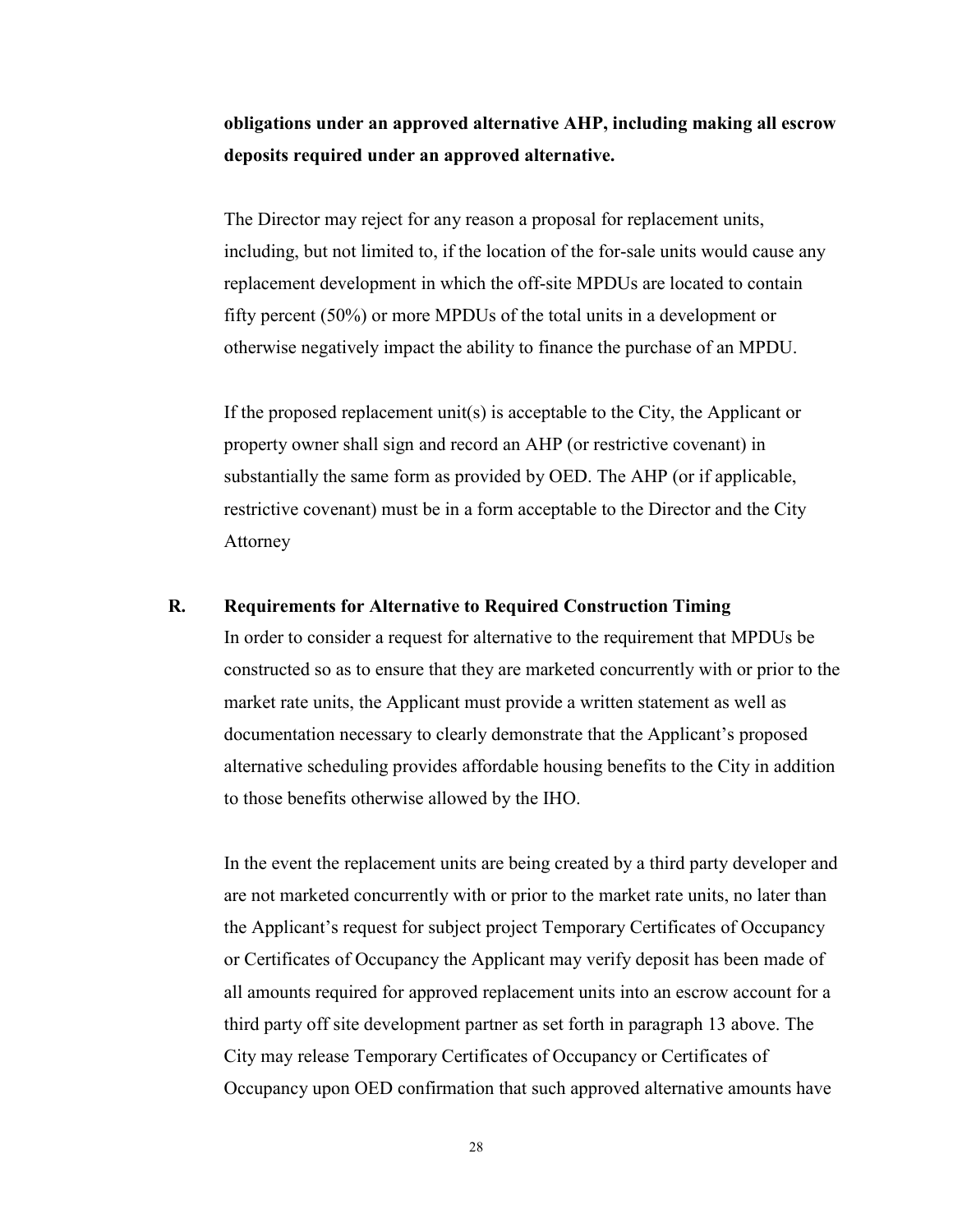been deposited in full.

# <span id="page-28-0"></span>**S. Requirements for Alternative of Cash-in-Lieu Contribution**

An Applicant whose development falls under the requirements of the AHP may request from the Director the alternative of cash-in-lieu contribution instead of building MPDUs. In order to consider a request for cash-in-lieu contribution, the Applicant must submit an AHP indicating the type of development, number and types of units to be built, and the number of MPDUs required for the development.

# <span id="page-28-1"></span>**T. Determination of Cash in Lieu Contribution**

An approved AHP is required to verify an Applicant's eligible cash in lieu contribution to the Housing Incentive Program Fund. The acceptance of such an offer is entirely in the discretion of the Director. If the Director refuses the offer, the Applicant must comply with the requirements of the IHO. If the offer is accepted, the payment of the cash-in-lieu contribution by certified check or by money order to the Housing Incentive Program Fund must occur and be documented to OED before a building permit may be issued. Such contribution shall be of an amount applicable to the neighborhood need as expressed in the following table:

| Neighborhood Type   | <b>Low Need</b> | <b>Average Need</b> | <b>High Need</b> |  |
|---------------------|-----------------|---------------------|------------------|--|
| Percentage per Unit | 25%             | 50%                 | $70\%$           |  |

The percentage per unit shall be multiplied by the price per MPDU not provided but required under the IHO. The cash-in-lieu contribution shall be set forth on the then current table provided by OED under the IHO for the maximum sale prices calculated by OED.

The Applicant shall submit to the Director a copy of any instrument transacting payment to the Housing Incentive Program Fund and other documentation to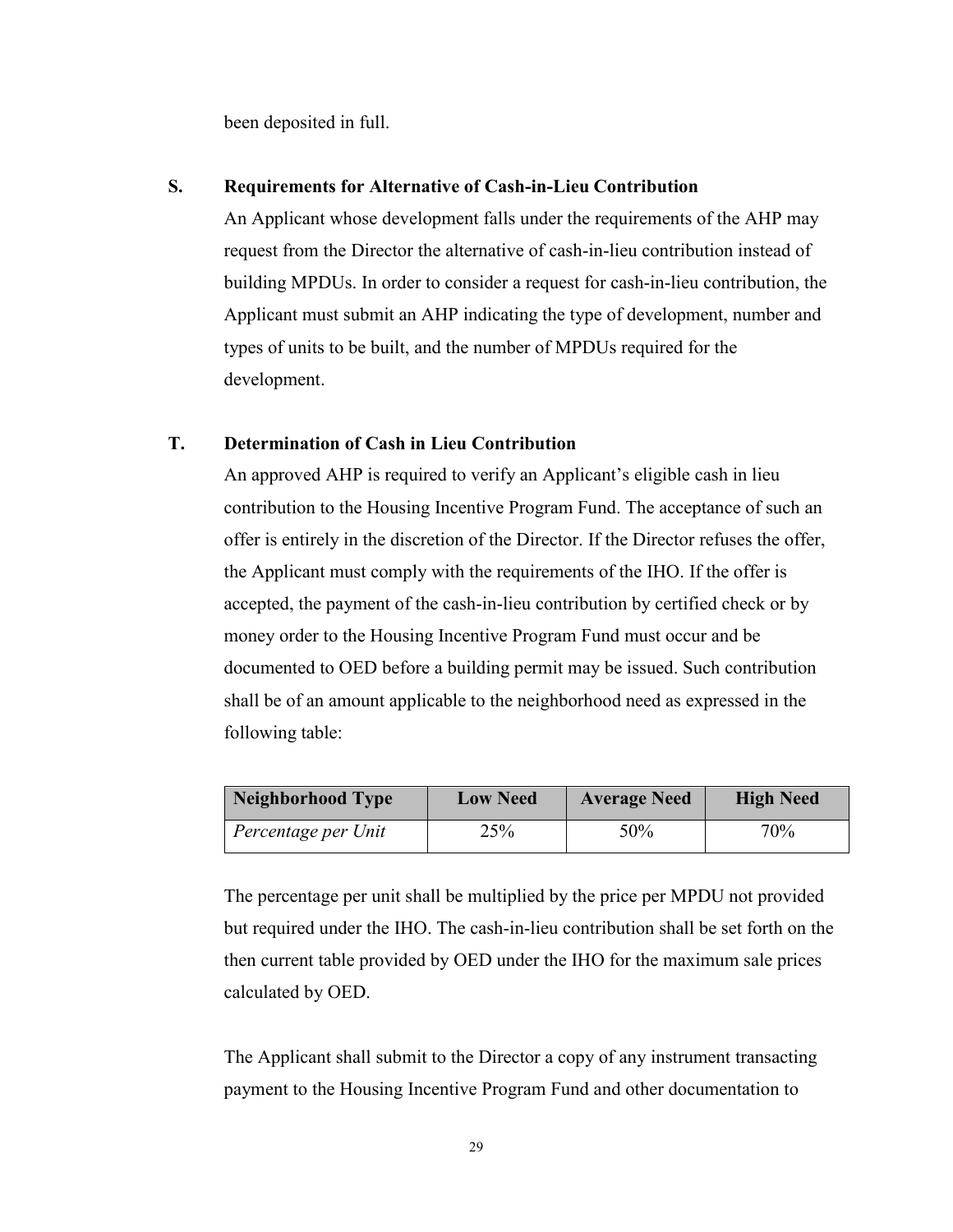attest that payment has been made. No building permit shall be issued by CPD until the Director has verified to CPD that an AHP has been submitted and approved by OED and the approved cash-in-lieu payment has been made, and confirmation of such verification sent to staff responsible for further processing of permit requests. No certificate of occupancy for any unit in a development shall issue until full payment has been made and the Director has signed a release of any security interest.

In the event that a cash-in-lieu contribution is permitted by the Director for a high need downtown area OED shall segregate a portion not less than fifty percent (50%) of the contributed funds into a separate account (as defined by the City's Budget Management Office) for affordable housing use in a neighborhood which is the same or proximate to the contributing Applicant's project neighborhood. The segregation shall occur on a case by case basis with a separate account for each project which shall be maintained no longer than 24 months. At the end of 24 months any remaining funds in the segregated accounts shall be returned to the non-segregated Special Revenue Fund and may be used for any affordable housing purpose as allowed by the fund ordinance.

### <span id="page-29-0"></span>**U. Reimbursement of Incentives for Producing MPDUs**

Following the closing of a sale of an MPDU, any provider of MPDUs who has fully complied with the requirements of the IHO is eligible to receive the corresponding monetary incentive and/or enhanced monetary incentives approved in the AHP. Any provider of rental MPDUs must also provide a signed rental lease, and all other documentation required by OED, for each MPDU before reimbursements can be processed. In order to receive the incentive for each MPDU built, the MPDU provider shall submit to the Director a rebate request form (see Appendix C.) Only one rebate per unit shall be paid by the City. Prior to submitting the rebate request form, the MPDU provider must have received a Certificate of Occupancy (CO) or Temporary Certificate of Occupancy (TCO) for the MPDUs and must schedule an inspection for the MPDUs through OED. The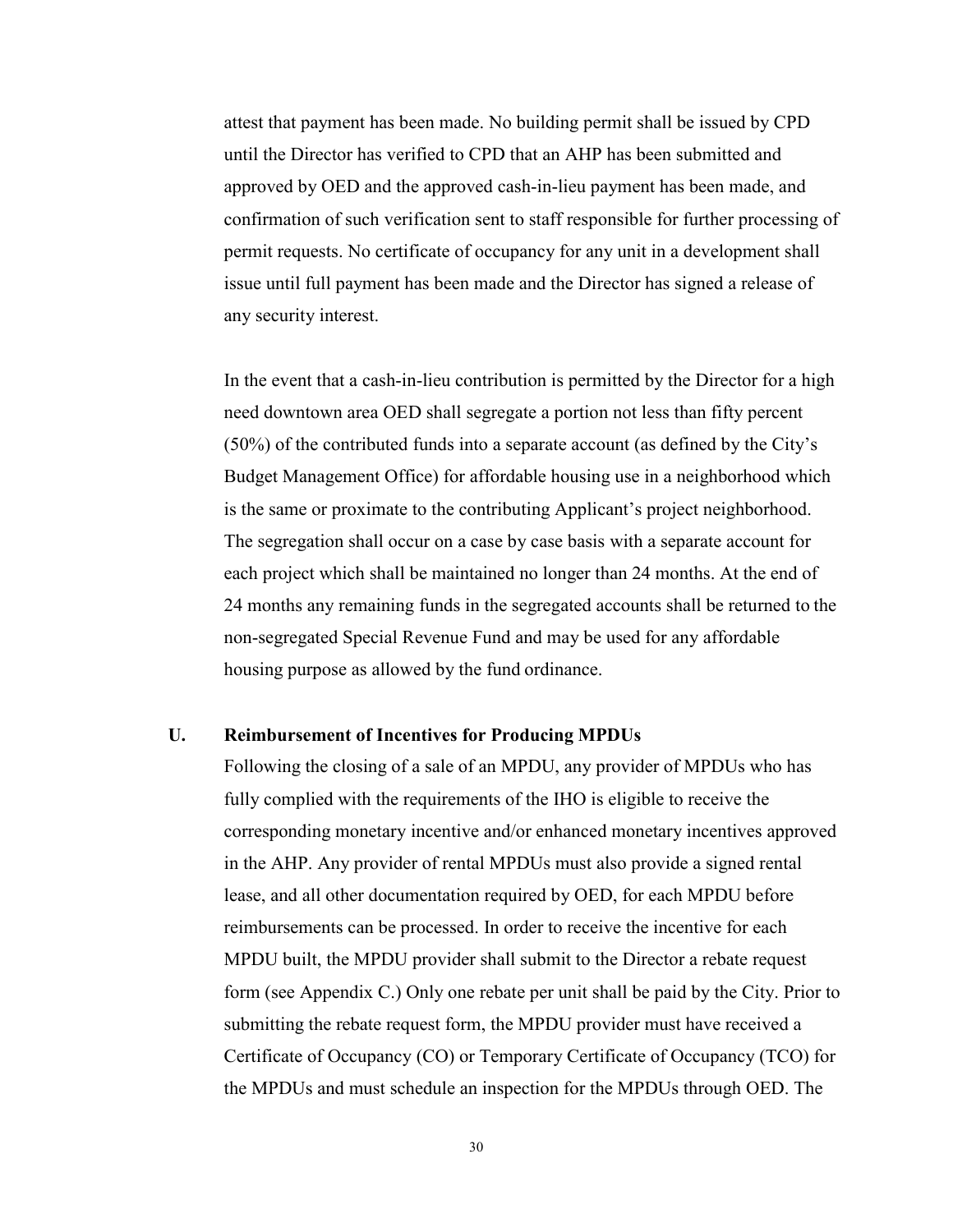rebate request must be accompanied by all of the following documents in original or certified copy before reimbursements can be processed:

- Approved AHP-units provided must comply with the requirements of the approved AHP.
- Recorded covenant and Memorandum of Acceptance
- Copy of warranty deed and settlement sheet/or lease
- Copy of income eligibility verification
- Inspection report from OED staff (see Appendix D)
- Compliance Report and corresponding leases if requested by OED
- Purchase contract

Within 30 days of the receipt and approval of a rebate request, the Director shall cause payment to be made to the Applicant an amount equal to the incentive stated on the Applicant's approved AHP, or a portion thereof for MPDUs for which a rebate request is approved.

## <span id="page-30-0"></span>**SECTION 3: VERIFICATION AND ELIGIBILITY**

### <span id="page-30-2"></span><span id="page-30-1"></span>**I. VERIFICATION AND ELIGIBILITY**

### **A. Eligible Household**

A household entering into a purchase or lease contract for an MPDU must hold a valid verification of eligibility from OED before closing on the purchase or lease. Any household or individual whose annual income meets the minimum income limits and is no more than the maximum income limits published periodically by OED as adjusted for household size, is deemed eligible to purchase or rent an MPDU. Applications and requested documentation must be provided in order to obtain verification. It is the responsibility of the Applicant for the verification to demonstrate that a household or individual is eligible under the requirements of the IHO program before closing on a purchase or lease contract. Closings cannot be scheduled until buyers have been income verified by OED.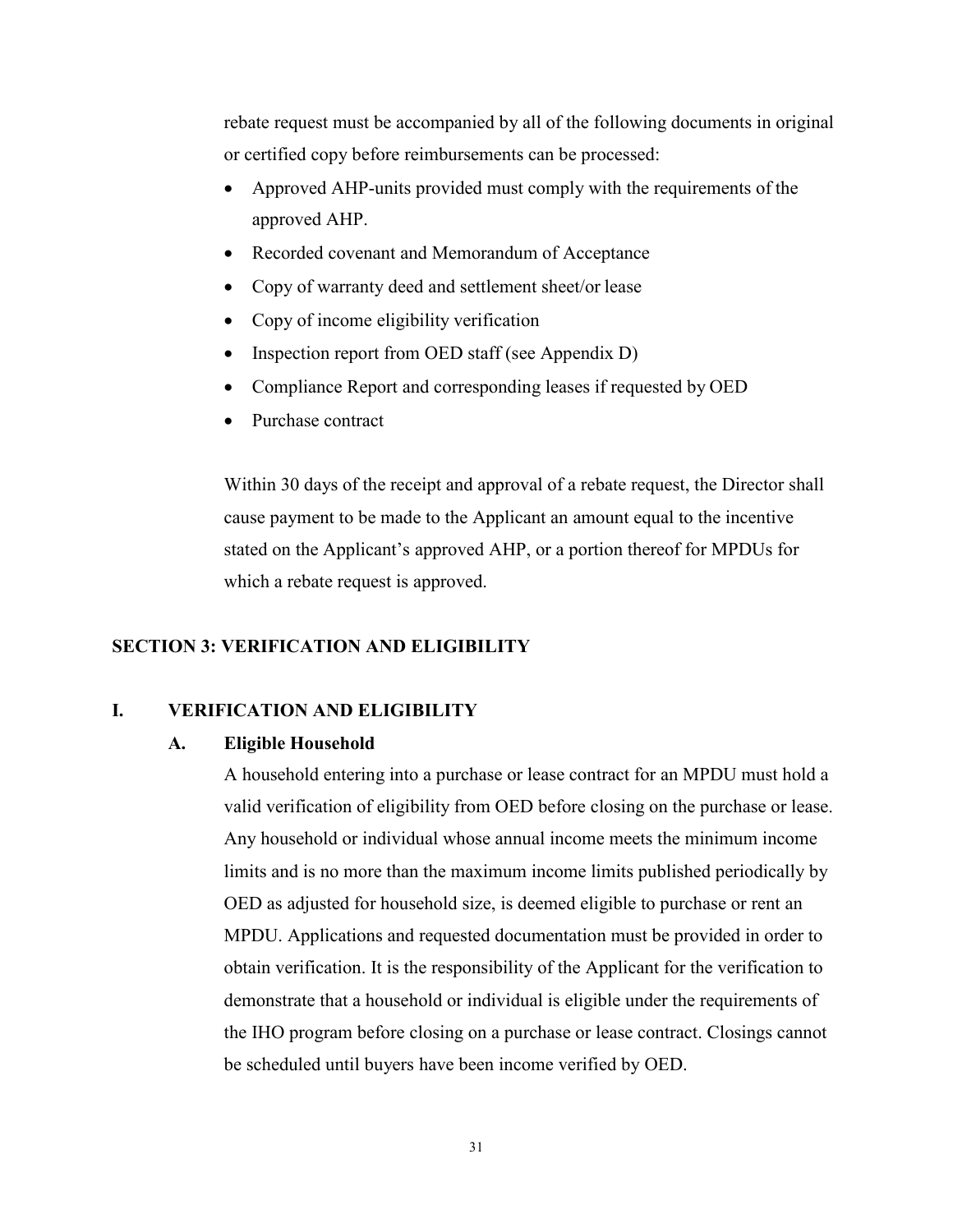Households entering into a contract to purchase or rent a MPDU must be income eligible based on their income at the time the purchase contract is signed. The foregoing does not indicate income verification has been completed by OED prior to contracting. Additionally, to be eligible to purchase the unit, the buyer must, prior to or simultaneously with obtaining verification of eligibility, provide evidence of course completion from an OED approved home ownership counseling agency and complete a brief orientation on the IHO conducted by OED staff. OED staff may conduct the orientation in person, by phone, or electronically.

Income eligible households must secure financing through:

- a legally recognized financial lending institution authorized to conduct business in Colorado; or
- a governmental agency; or
- a combination thereof.

If purchase is not facilitated through one or more lenders meeting the criteria, or the Director has not otherwise granted permission in writing, the income verification will be null and void. Income eligible households may purchase the unit via a cash funded purchase. In a cash funded purchase, any and all liens or deeds filed against the property in exchange for the cash portion of the purchase shall be subordinate to the covenant placed on the unit. Such liens or deeds will not qualify the holder as a holder of a first deed of trust, nor a purchase money first lien holder, nor a first lien holder under Denver Revised Municipal Code §27-115, nor under the covenant, nor under the City's Inclusionary Housing Ordinance Administrative Rules and Regulations. Such covenant shall not be released in cases of foreclosure on cash funded MPDUs. Additionally, eligible households must still meet the income requirements as set forth by OED.

Governmental entities, quasi-governmental entities, or nonprofit organizations designated by the Director (―designated nonprofit organizations‖) are eligible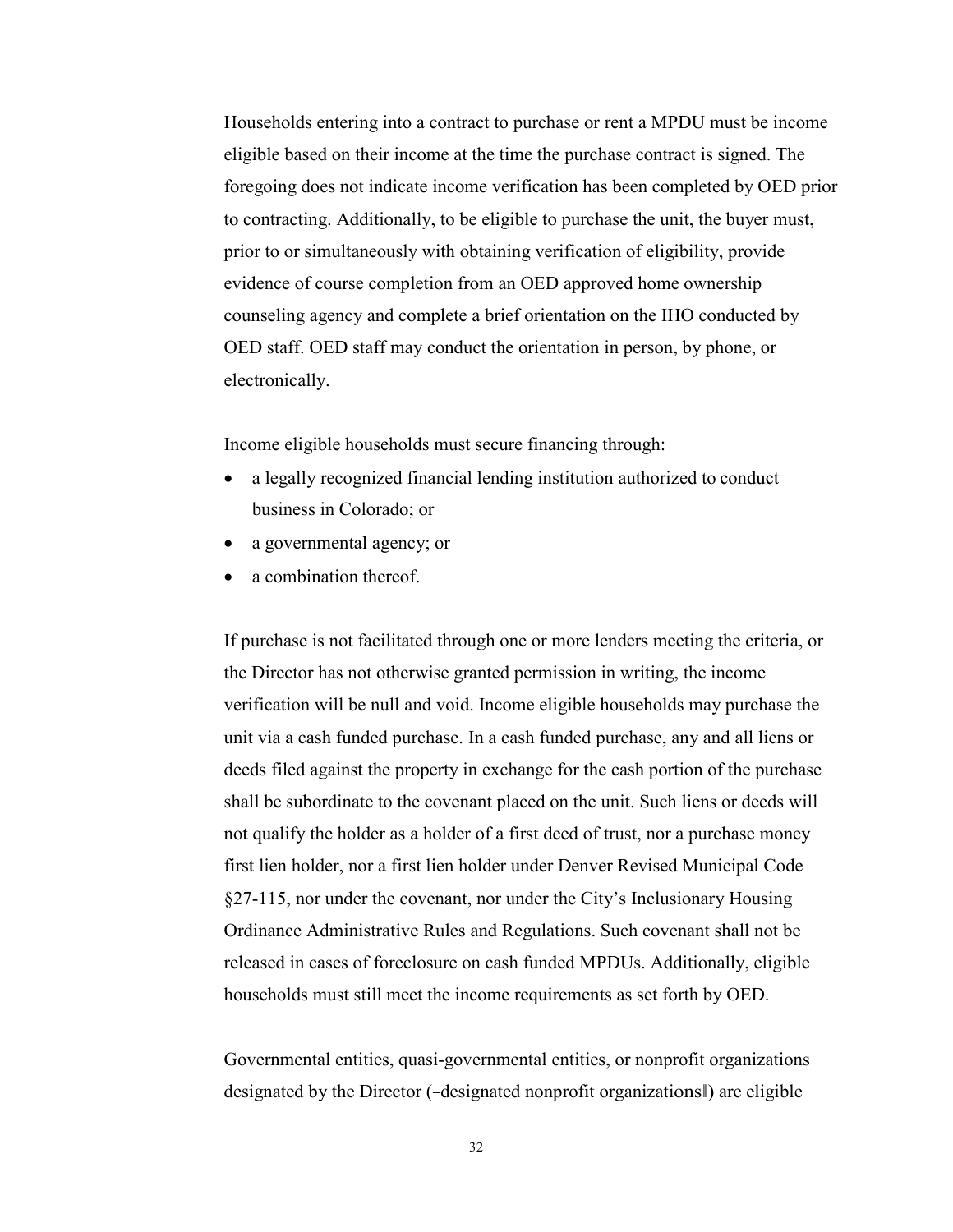households for the purposes of buying for-sale MPDUs, which may be sold or rented to low- or moderate-income households who are eligible for assistance under any federal, state, or local program. Governmental entities, quasigovernmental entities, or designated nonprofit organizations are eligible households for the purposes of leasing rental MPDUs, which may be rented to low- or moderate-income households who are eligible for assistance under state, federal, or local programs. OED will not independently determine eligibility of households which occupy MPDUs owned by governmental, quasi-governmental, or designated non-profit organizations, but may require reporting from those entities. Units which are purchased by governmental entities, quasi-governmental entities or nonprofit organizations designated by the Director and used as low- or moderate-income households will be considered MPDUs.

A household or individual is deemed eligible if it purchases or rents an MPDU from a designated nonprofit organization, governmental, or quasi-governmental entity who purchase MPDUs for the purpose of sale or rental under any City approved program designed to assist the construction or occupancy of housing for families of low or moderate income. The designated nonprofit organization, governmental or quasi-governmental entity will furnish individual household data as required by OED for tracking, compliance and reporting purposes, but the City will not income verify for households taking occupancy pursuant to one of these institutional owners' programs.

To be qualified to participate in the MPDU program, the household must be able to demonstrate that its total household income will allow it to pay the mortgage or rent on the unit either by demonstrating that income is at least 50% of AMI or that they have sufficient assets to make the MPDU affordable to that household. In either demonstration above, OED will calculate the monthly PITI and homeowners' association dues of the MPDU and make sure that the payment shall not exceed 35% (or if determined appropriate by the Director, a percentage currently published by HUD or required by FHA) of that household's income.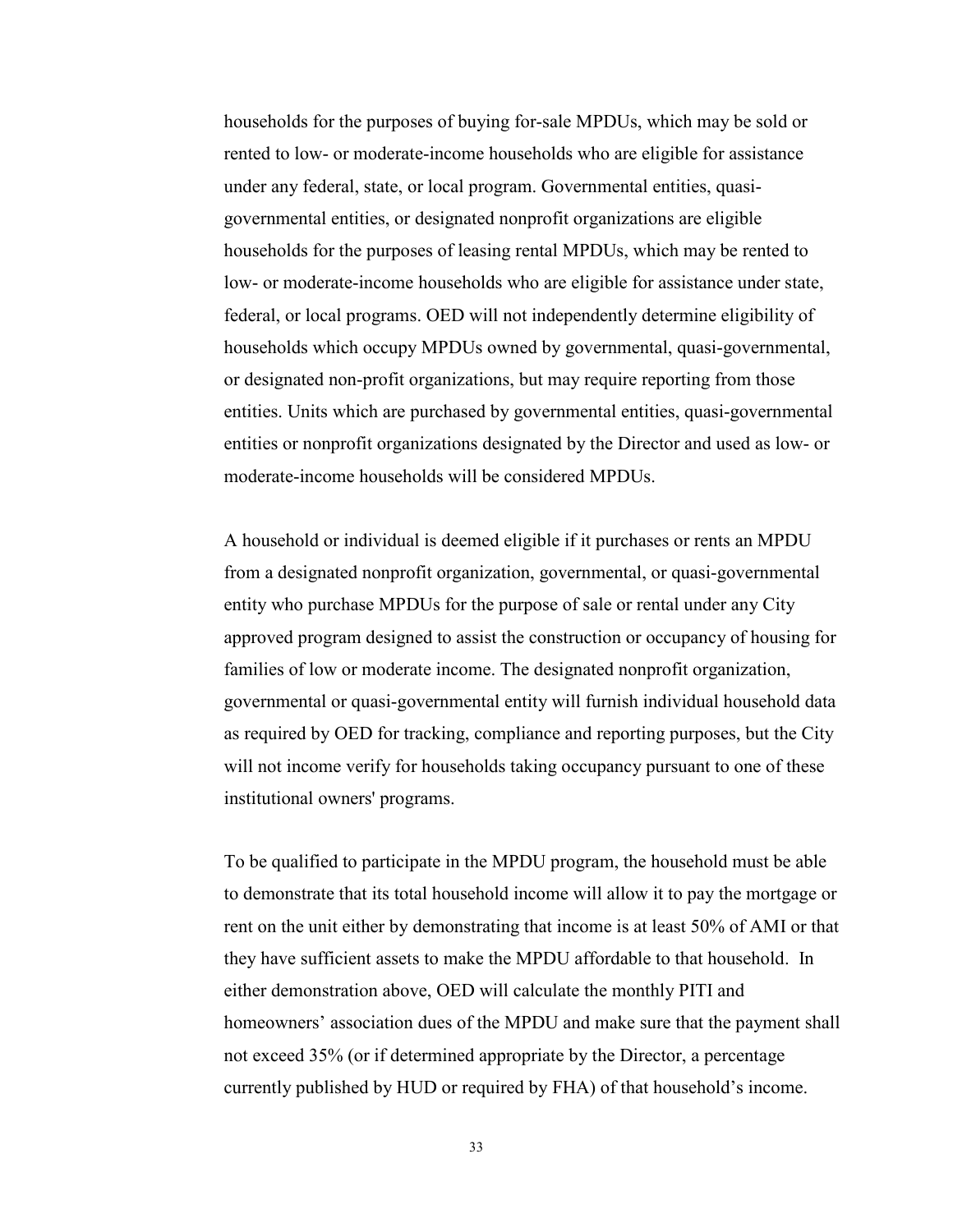To be income eligible to purchase at initial sale, the household must further demonstrate that it earns no more than eighty percent (80%) of AMI or if the MPDU is in which buildings are greater than three (3) stories, elevators are provided, and over sixty percent (60%) of the parking is structured, no more than ninety five percent (95%) of AMI. To be income eligible to purchase upon resale, the schedule for households where the initial eligibility was set at eighty percent (80%) of AMI the following schedule of maximum household income eligibility will apply:

| <b>Years of Ownership</b> | <b>Eligible Household</b> |
|---------------------------|---------------------------|
| (at time of resale)       | <b>AMI</b> @ Resale       |
| $0-3$ years               | 80% AMI                   |
| 3-6 years                 | $90\%$ AMI                |
| 6-15 years                | 100% AMI                  |
| $15+$ years               | No Restriction            |

To be income eligible to purchase upon resale, the schedule for households where the initial eligibility was set at ninety five percent (95%) of AMI the following schedule of maximum household income eligibility will apply:

| <b>Years of Ownership</b> | <b>Eligible Household</b> |
|---------------------------|---------------------------|
| (at time of resale)       | AMI @ Resale              |
| $0-6$ years               | 95% AMI                   |
| $6-15$ years              | $100\%$ AMI               |
| $15+$ years               | No Restriction            |

## <span id="page-33-0"></span>**B. Designation of nonprofit organization**

OED shall approve designated nonprofit organizations for a pool of entities to own and operate MPDUs as affordable housing. The nonprofit organizations must meet the following minimum criteria:

must be a verified  $501(c)$  organization;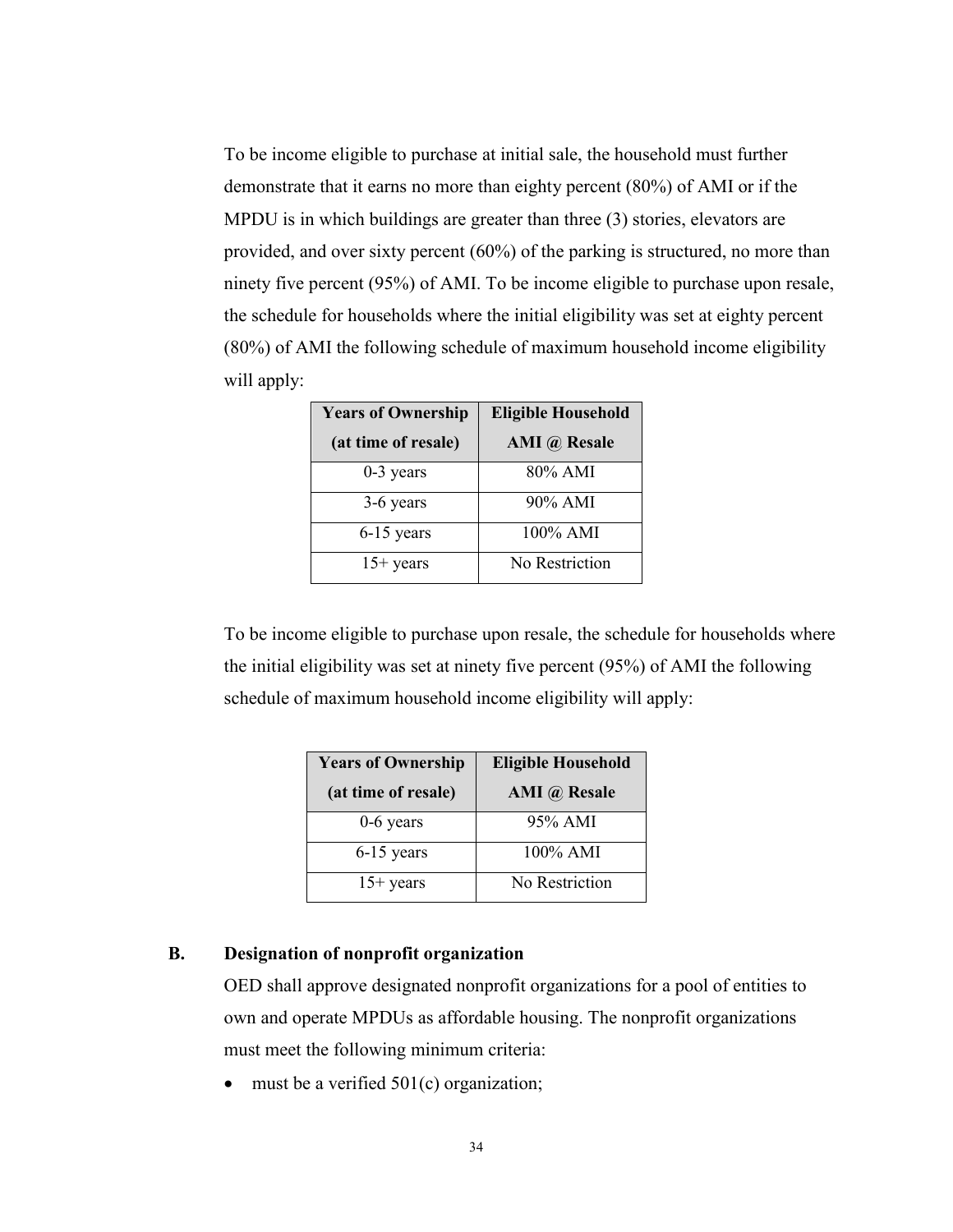- must have a mission which expressly includes as a primary objective affordable housing, fair housing, affordable preservation, human services, or similar mission objective;
- have a multi-year history of successful affordable housing management; and
- other criteria as set by the Director.

### <span id="page-34-0"></span>**C. Determination of Asset Limitations for Income Eligible Households**

OED shall use the US Census Long Form or other standardized form for determining income verification. Appendix E provides the forms for income verification. An asset is a cash or non-cash item that can be converted to cash. Annual income generated from the following assets shall be included as part of a household's annual income for purposes of determining income eligibility:

- **Interest**
- Dividends
- Profit from royalties or real estate; and
- Payment from an estate or trust fund

This list is not exclusive and other forms of income may be included and considered.

# <span id="page-34-1"></span>**D. Income and Education Verification of Prospective Purchasers or Renters of MPDUs**

Prospective purchasers or renters of MPDUs or their designees shall be required to submit to the Director all documentation necessary to make the income determination and to verify that the prospective purchaser's or renter's income qualifies them to purchase or rent a particular MPDU, including but not limited to those listed on the income verification forms set forth in Appendix E. Prospective purchasers of MPDUs or their designees shall be required to submit to the Director all documentation necessary to provide evidence of course completion from an OED approved home ownership counseling agency. Verification shall not be provided until both income and education components have been met.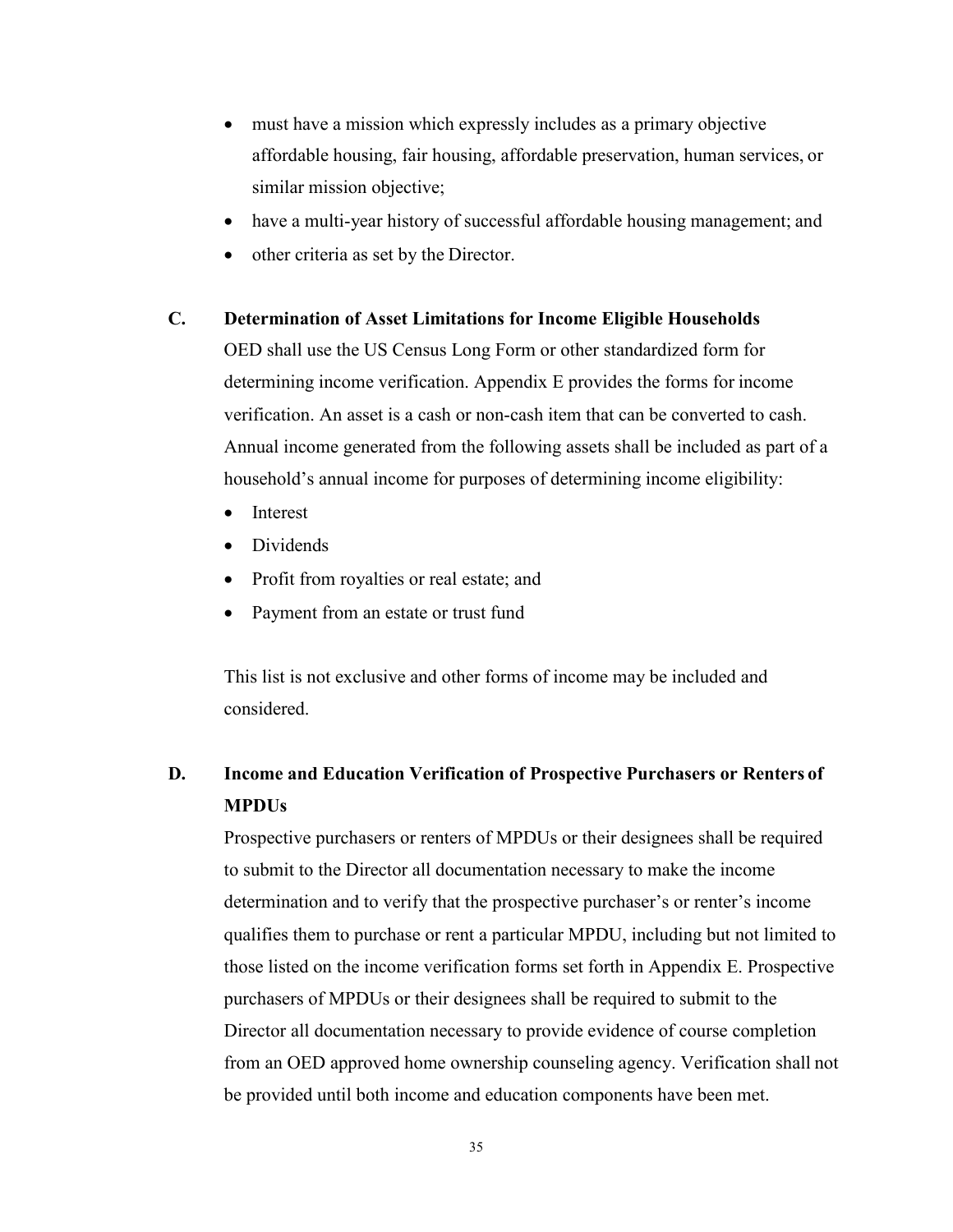# <span id="page-35-0"></span>**E. Compilation and Update of List of Eligible Households**

Upon request, a list of income eligible, and potentially qualified households, will be made available as a supplement to any approved marketing effort. The list may contain interested households from, but not limited to, the following sources:

- Respondents to listing provided through the OED website link for available MPDU offerings.
- Referrals from existing Down payment Assistance Programs, Individual Development Account (IDA) programs, loan counseling and homebuyer classes.
- Existing buyer pools created by larger developments.
- Public notices.
- Buyers who request to be pre-qualified and listed by OED.
- Any other available sources.

# <span id="page-35-1"></span>**F. Confidentiality of Application of Eligible Households**

OED will treat the financial information contained in such application as confidential commercial and financial data under the Colorado Open Records Act and shall not release such information except as required by law. OED shall place verified households on a list of eligibility if requested by the household applying for verification.

# <span id="page-35-2"></span>**G. Determination of Eligibility**

OED must have made its determination before a closing can occur. OED shall provide a written confirmation to the potential buyer evidencing that OED has received a fully complete application. OED will make its determination within ten (10) business days after receipt of the fully completed application. The determination shall be evidenced either by (A) the issuance of a written approval, signed by OED, stating that the purchaser is a verified eligible household, the amount of the purchase price and that the purchase price does not exceed the maximum sales price (the -approvall); or (B) delivering a notice to selling owner and purchaser that an approval cannot be issued and stating the reason(s) therefor.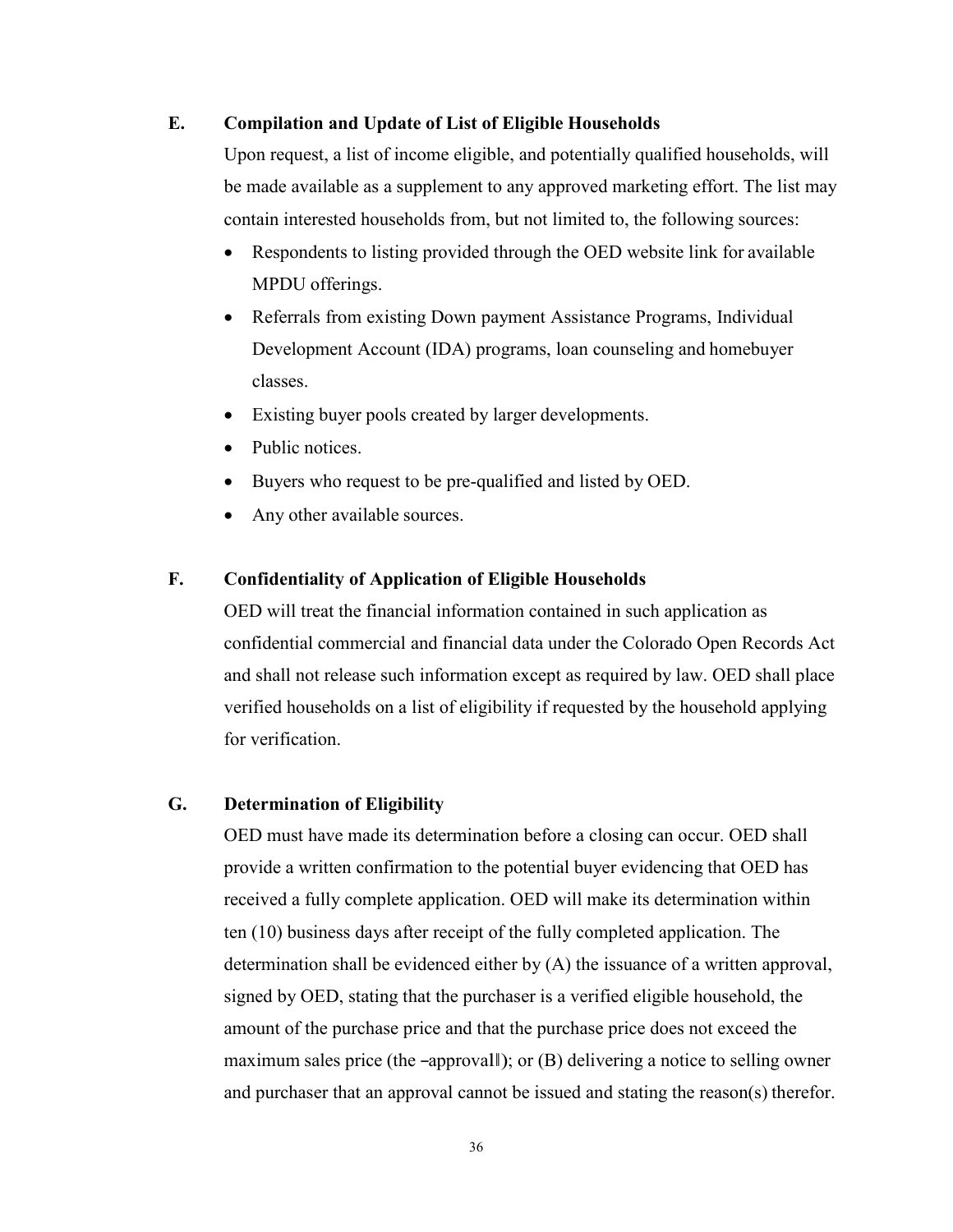Failure by OED to make its determination and deliver the approval or the notice by the end of ten (10) business days after receipt of a completed application will be deemed an approval of the purchaser and the purchase price.

### <span id="page-36-0"></span>**SECTION 4: PRICING, SALE AND PURCHASE**

### <span id="page-36-2"></span><span id="page-36-1"></span>**I. PRICING, SALE AND PURCHASE**

#### **A. Maximum Sales Price for MPDUs**

OED will provide tables which show maximum purchase price every six months. To determine the maximum allowable sales price that may be charged for a MPDU, including parking cost if any, OED will use normal underwriting standards. Maximum affordable price will be based on 30% of an eligible household's gross household income. Except in agreements or covenants approved prior to July 31, 2007, transfer fees shall never be charged for transfer of an MPDU and shall not be permitted to be included in any MPDU pricing calculation. The following assumptions regarding number of bedrooms, household size and AMI shall be used:

- A maximum down payment of 5.0%
- Current Year AMI thresholds adjusted for household size published by HUD
- Prior six-month average rate of interest based on the Fannie Mae Yield on 30 year mortgage commitments (price at par) plus one-half point (0.5%) spread.
- 30-year mortgage term
- Maximum sales price shall include any homeowner fees as calculated by OED.
- The current sales prices are available from OED.

## <span id="page-36-3"></span>**B. Maximum Allowable Rents**

OED will also provide tables showing maximum allowable unit rents every year. The maximum allowable rents are calculated based upon a presumed household applying no more than thirty percent (30%) of its monthly gross income from all sources to a rental payment. To determine the maximum allowable rental payment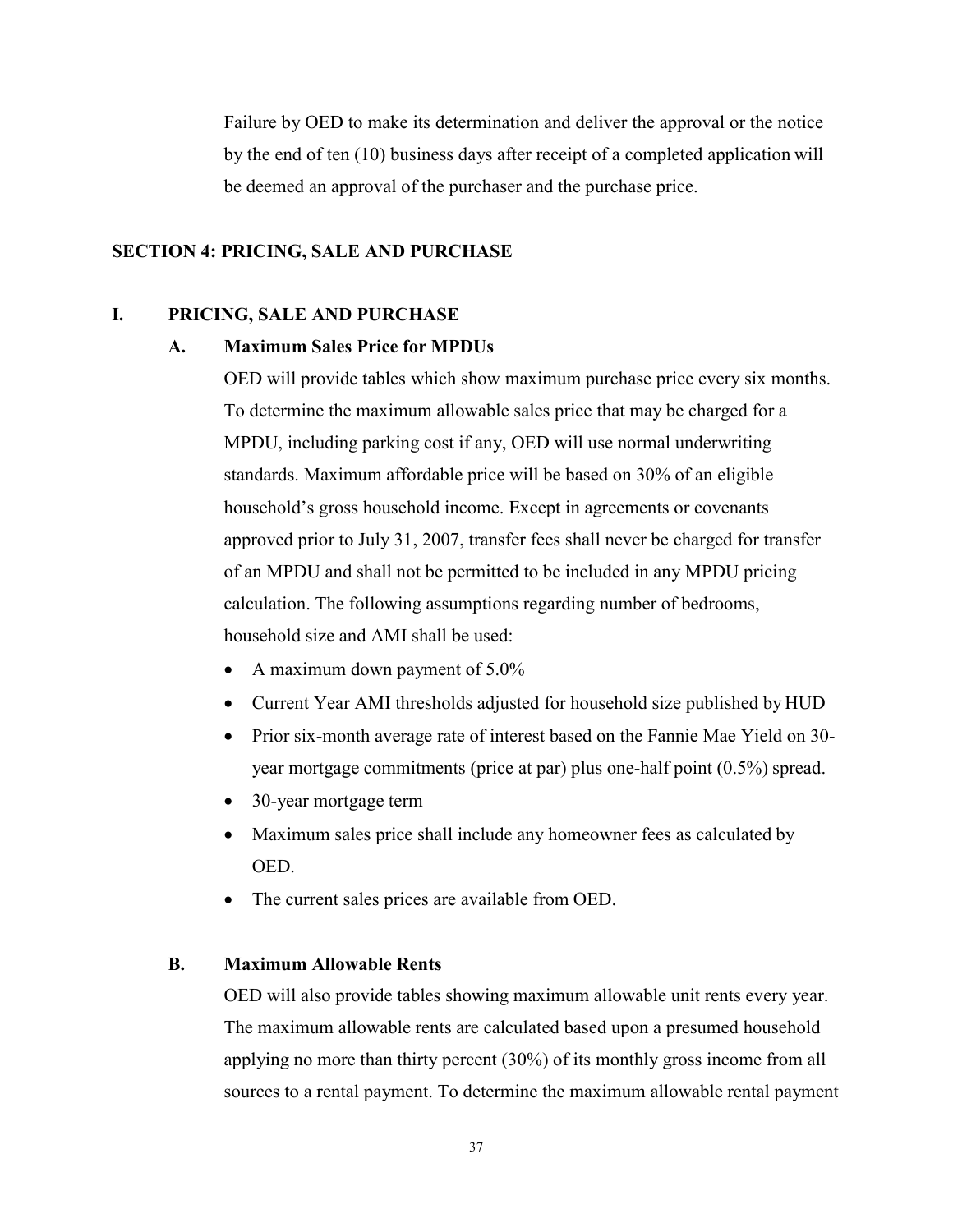that may be charged for MPDUs, the Low Income Housing Tax Credit (LIHTC) rent by AMI threshold published by HUD or Colorado Housing and Finance Authority (CHFA) and adjusted for household size, will be used. Furthermore, the maximum rent shall deduct utility allowance costs which are published periodically by HUD or the Denver Housing Authority. The current rental rates are available from OED.

### <span id="page-37-0"></span>**C. Requirements for Initial Offering of MPDUs For Sale or Rent**

Applicants of MPDUs designated for sale or rent to eligible households shall provide written notice to OED thirty (30) days prior to the proposed offering and must have received approval of the written notice from OED before entering into any MPDU contract for sale or lease. The Director shall notify the Applicant within ten (10) business days of the receipt of the notice, indicating whether the notice is adequate or whether it is materially deficient. If the notice is deemed to be deficient, the initial offering cannot proceed until the deficiency has been cured and approved by the Director. The Applicant may proceed with the initial offering if the Director has not made a determination within ten (10) business days of receipt of such notice. Offerings must be made in accordance with the following standards:

- 1. The notice shall contain the following:
	- Date on which marketing to eligible households is to commence
	- Number and pricing of MPDUs offered
	- Floor plans, including bedroom mix and unit size of each MPDU type, and layout showing dispersal of the units within the building
	- Description of amenities offered
	- Anticipated date of availability of each MPDU
	- Vicinity map of the development
	- Copy of the approved development, subdivision or site plan, as appropriate
	- Other information or documents required by the Director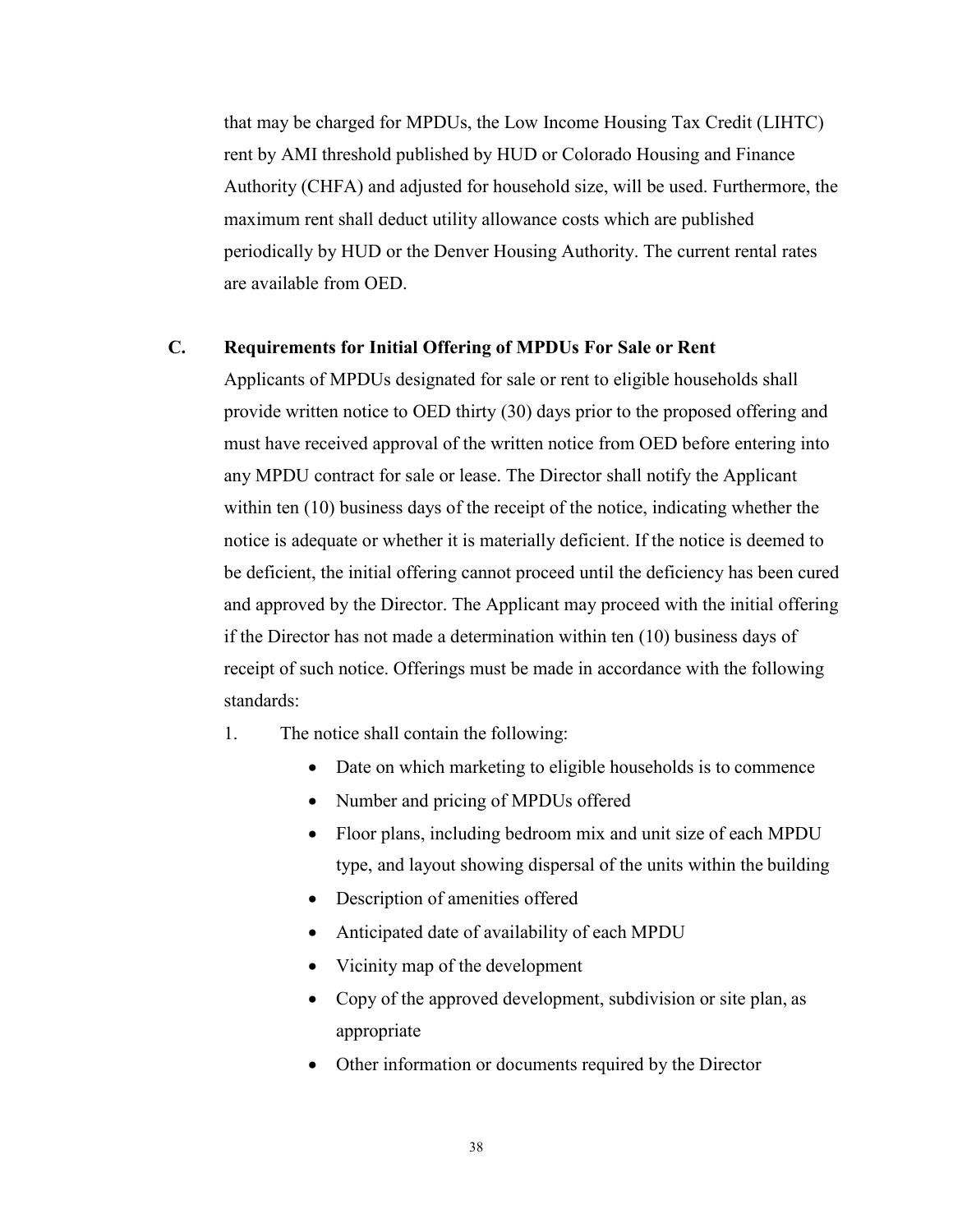In addition to the above, the notice for MPDUs that are for sale shall contain the following items:

- Availability of mortgage financing to eligible households, if known
- A market appraisal of each for-sale MPDU performed by a certified general residential appraiser. The appraisal should be conducted without consideration of the restrictive covenant.
- A copy of the proposed sales contract, including a list and the price of any personal property included in the sale.
- A signed copy of the proposed settlement cost document.
- An affidavit signed by the seller and buyer attesting to the accuracy of all documents and conditions of the sale.
- A signed memorandum of acceptance of the covenants, which contains an agreement to be bound thereby in return for the benefit of affordability.
- 2. Designated nonprofit organizations, governmental entities or quasigovernmental entities designated by the Director may buy for-sale MPDUs, which may be sold or rented to low- or moderate-income households who are eligible for assistance under any federal, state, or local program. The designated entity may also lease rental MPDUs, which may be rented to low- or moderate-income households who are eligible for assistance under state, federal, or local programs.

# <span id="page-38-0"></span>**D. Closing Requirements for Approved Purchaser of MPDUs**

In order to complete the purchase of an MPDU, a buyer must be income-verified by OED. Upon closing, the purchase contract, the memorandum of acceptance, the appraisal (if necessary), the warranty deed and a copy of the HUD 1 Settlement Sheet or alternative documentation in a form acceptable to the Director which conveys similar, verifiable information, shall be filed with OED to verify the sale of the MPDU. An Applicant shall not sell any unit without first obtaining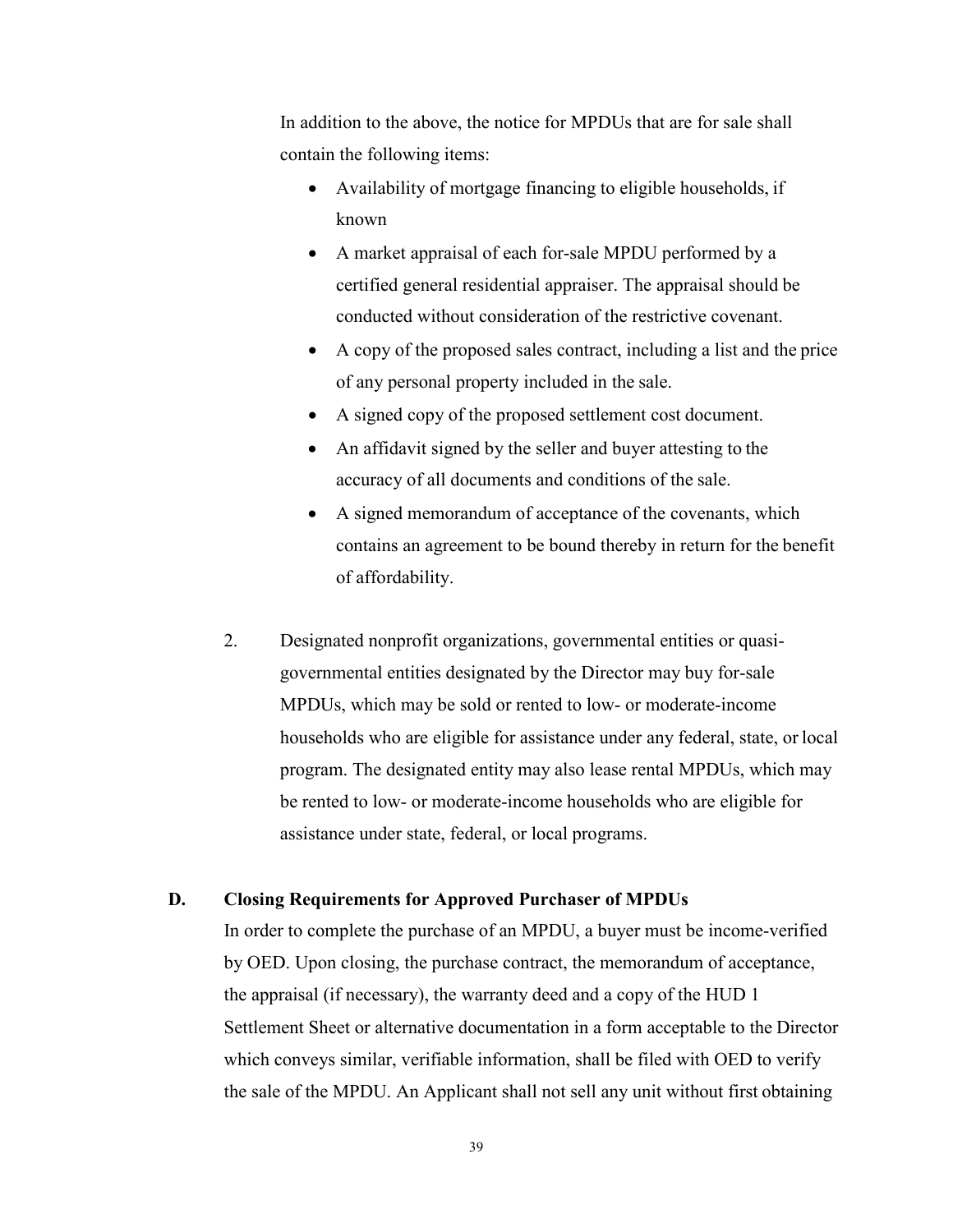a verification of eligibility issued by OED from the buyer. A copy of each verification shall be furnished by OED and maintained on file by OED.

### <span id="page-39-0"></span>**E. Approved Renter of MPDUs**

In order to complete the lease of an MPDU, a buyer must be income-verified by OED. An Applicant shall not lease any unit without first obtaining a verification of eligibility issued by OED from the buyer. A copy of each verification shall be furnished by OED and maintained on file by OED.

# <span id="page-39-1"></span>**F. Notice of Approval to Purchase an MPDU**

Within ten (10)business days of the receipt of a fully completed eligibility application, and prior to closing, OED shall issue a signed written notice to:

- Approve the sale of the MPDU; or
- Inform the seller and purchaser that an approval cannot be issued, and stating the reasons for non-approval.

### <span id="page-39-2"></span>**G. Occupancy Requirement**

Purchasers of MPDUs are required to occupy the purchased MPDU within thirty (30) days of closing on the unit. Renters in MPDU apartment buildings shall occupy their units within thirty (30) days of executing a rental contract. Owners of MPDUs are required to occupy those units as their primary residence. Renters in MPDU apartment buildings are required to occupy those units as their primary residence and shall not be permitted to sublease. A primary residence shall mean the home or place in which one's habitation is fixed and to which one, whenever he or she is absent, has a present intention of returning after a departure or absence therefrom, regardless of the duration of the absence. In determining what is a primary residence, the following circumstances relating to the owner shall be taken into account: business pursuits, employment, income sources, residence for income or other tax purposes, age, marital status, residence of parents, spouse and children, if any, location of personal or real property, billing addresses, and motor vehicle registration.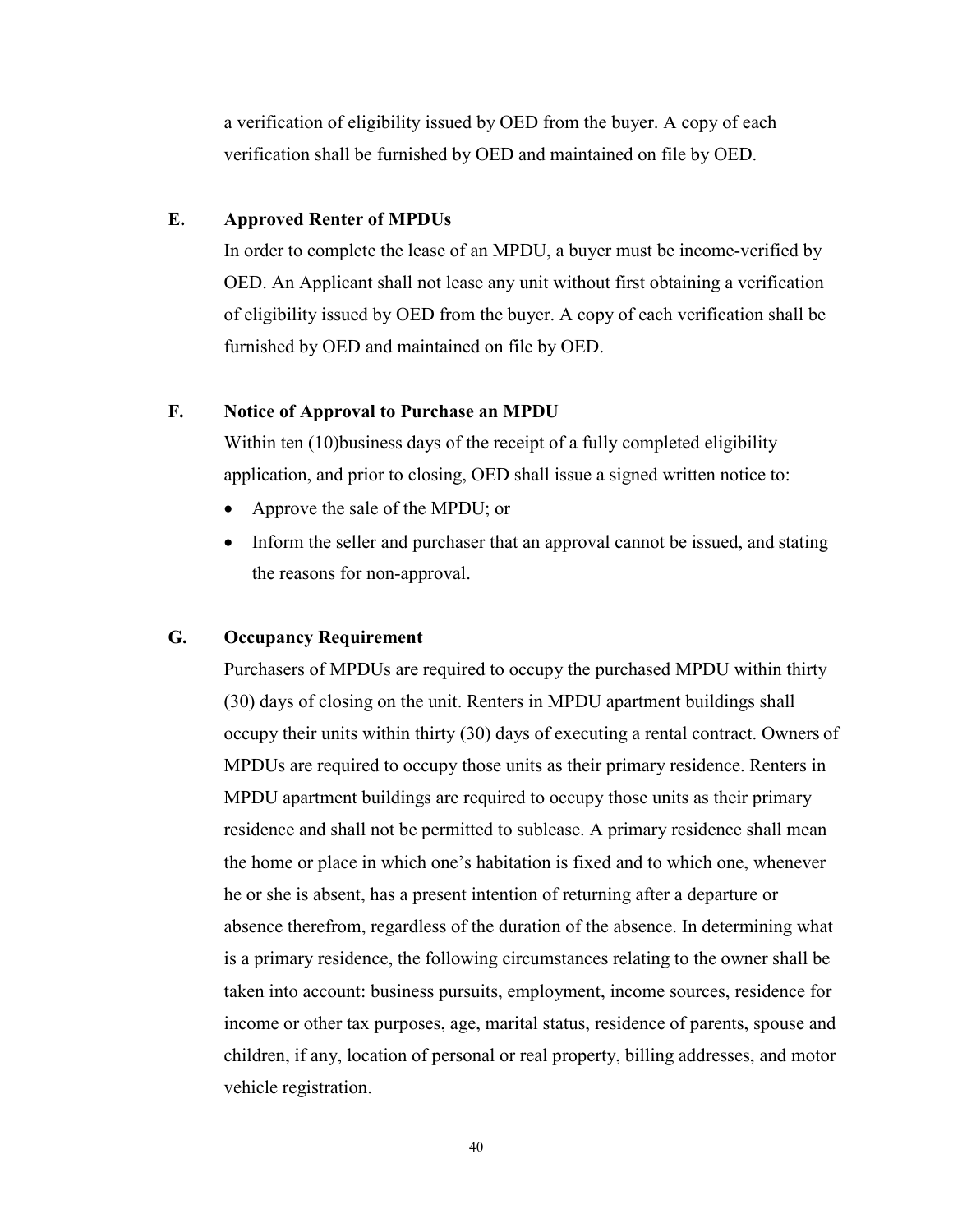### <span id="page-40-0"></span>**H. Occupancy Exception**

At the sole discretion of the Director, a temporary occupancy exception for owners of for-sale MPDUs may be allowed. The occupancy exception would allow such owner(s) of an MPDU unit to lease the MPDU for no more than six months in duration for a total of no more than a two year period. The exception may be granted upon adequate evidence demonstrating the necessity to allow limited, temporary rental of the MPDU including, but not limited to, the following:

- Job or military transfer more than sixty (60) miles from Denver City and County limits
- Divorce resulting in an inability to pay the mortgage
- Change in household size
- Job loss as a result of firing or layoff
- Major illness within the household resulting in financial hardship
- Relocation to obtain medical care outside the Denver metropolitan area
- Inability to sell after 120 days of active good faith marketing of property, with the Director to determine, in the Director's sole discretion, that the Director's marketing standard has been met. OED may require a statement of intent to return to residency of the property.

Please see Appendix H for additional information on the occupancy exception.

In order to obtain an occupancy exception, the owner obtaining the exception must execute appropriate documentation limiting rents such that the owner will not profit from an occupancy exception and prohibiting all subleasing. Documentation required for initial request of occupancy exception is provided at Appendix H; however, the Director in his discretion may require additional documentation or information. The OED director will determine a level of maximum rent that does not exceed the total of principal and interest payments on the owner's current mortgage, plus real estate taxes, homeowner insurance premiums if separate from mortgage, condominium fees, and reasonable expenses for management and reasonable maintenance of the unit but excluding any profit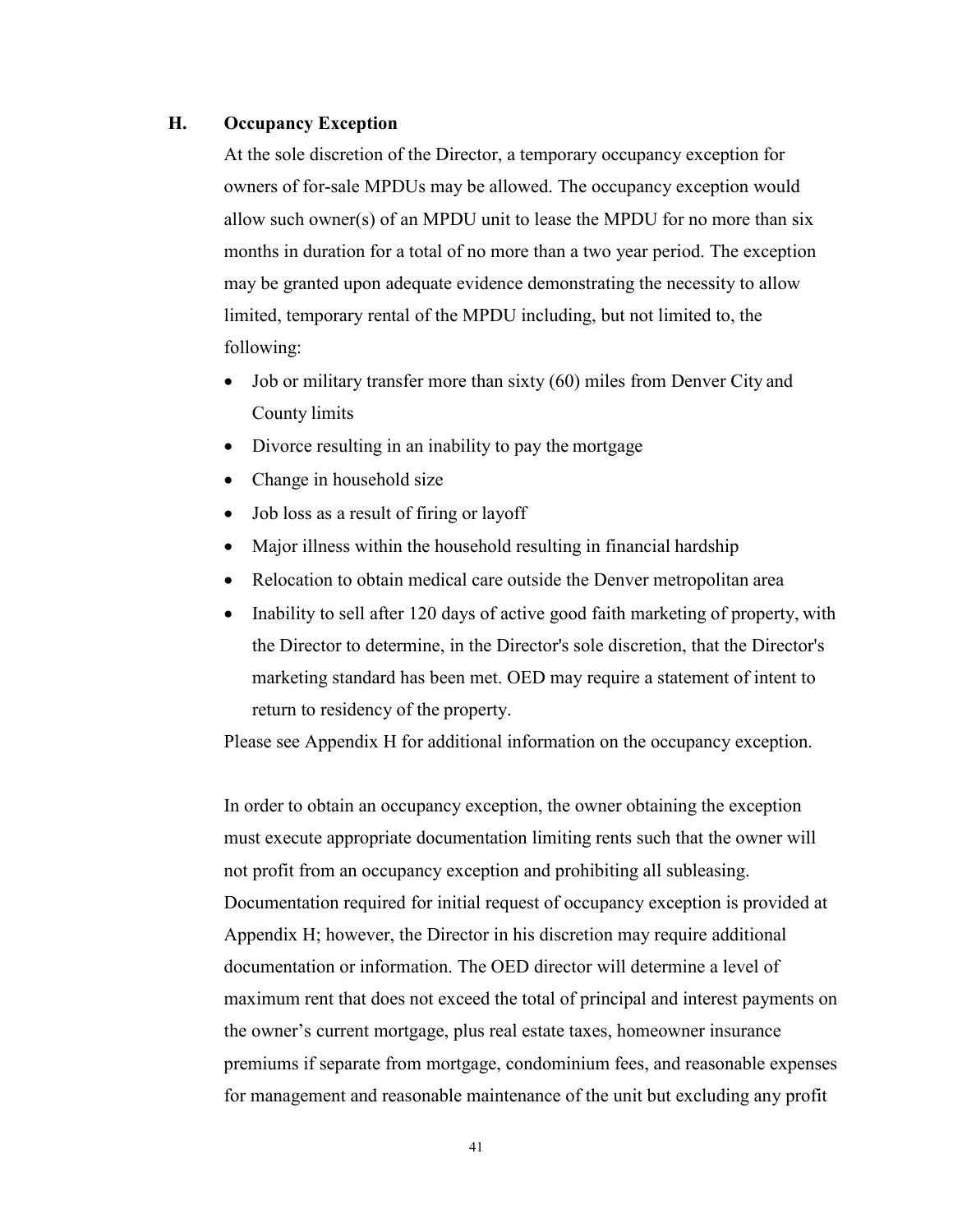on the part of the owner beyond the demonstrated costs of maintaining the home. The owner shall provide income tax returns to OED for income earned during any rental period as verification of meeting this obligation.

# <span id="page-41-0"></span>**I. Notification Requirements for Resale of MPDU**

Owners of MPDUs designated for resale to eligible households shall submit to OED a completed request for "maximum resale price". A form of request is attached as Appendix F. Depending on the applicable covenant, owners may need to submit an appraisal performed by a certified appraiser, without consideration of the resale price restriction, of the for-sale MPDU and any other information requested

OED shall notify the Denver Housing Authority (DHA), Denver Urban Renewal Authority (DURA) and any nonprofit corporations designated by OED of the availability of MPDUs.

# <span id="page-41-1"></span>**J. Documentation Required to Approve Purchasers on Resale of MPDUs**

Prior to purchasing a MPDU, a prospective buyer shall be required to submit to OED a completed Eligibility Application Form with required attachments in order to verify that the prospective purchaser's income qualifies them to purchase a particular MPDU and that the purchase price does not exceed the maximum sales price determined by OED. All required documentation submitted to verify household income shall be kept confidential and is not subject to public disclosure except as required by law.

### <span id="page-41-2"></span>**K. Maximum Allowable Resale Prices**

## 1. For MPDUs created before May 31, 2010

The maximum allowable resale price shall be calculated using an appreciation formula. Each selling owner shall pay for a current, market rate appraisal of the MPDU at the time it is to be marketed. Such appraisal may be done without consideration of the restrictive covenant. The initial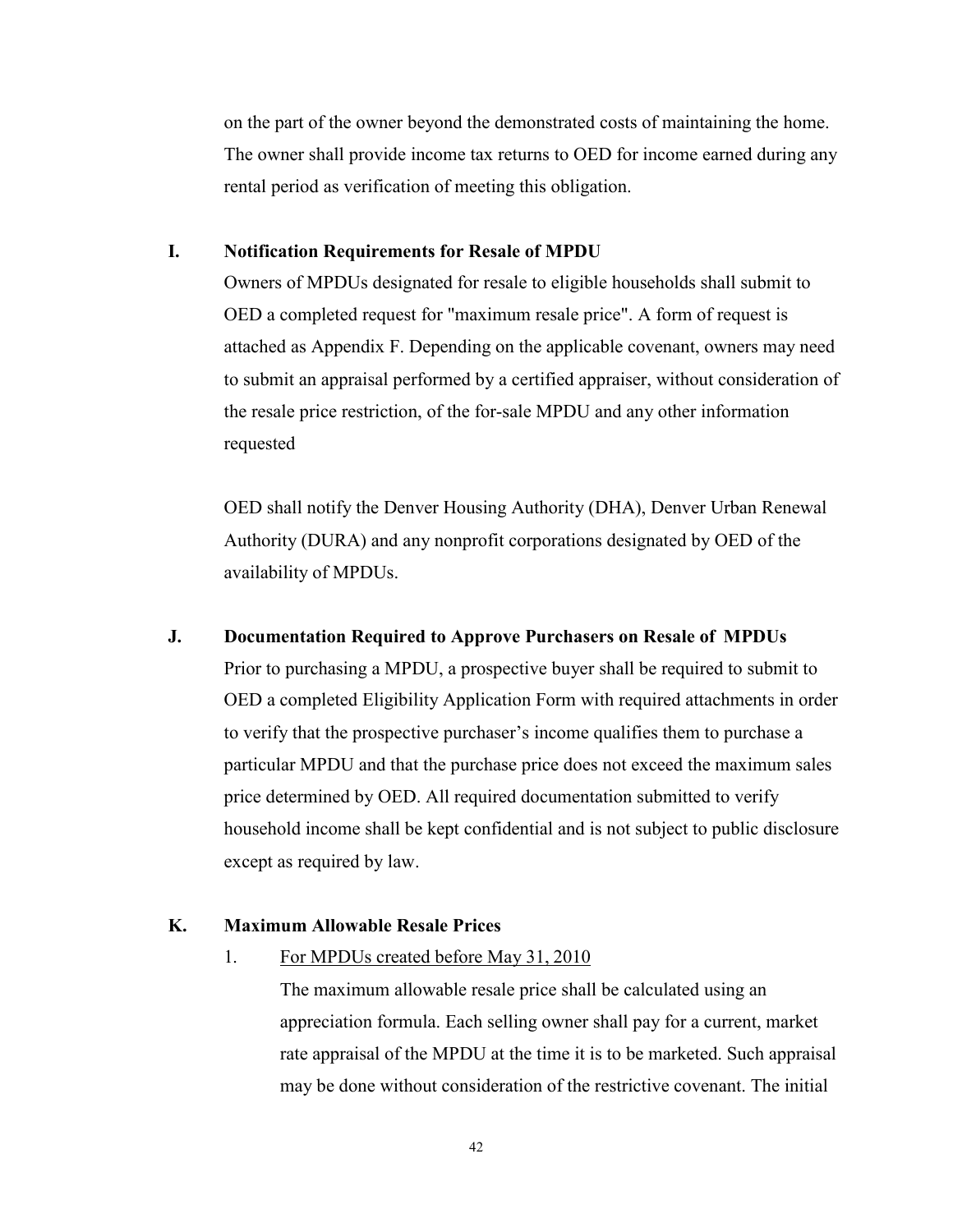or original homeowner's appraised value shall be the base price from which calculation is made. Except in agreements or covenants approved prior to July 31, 2007, transfer fees shall never be charged for transfer of an MPDU and shall not be permitted to be included in any MPDU pricing calculation.

The maximum sales price is calculated using the following formula: Maximum Sales Price = (Prior Purchase Price + Owner's Share of Appreciation in Market Value).

The shared appreciation factor is pre-determined based on the length of ownership up to a maximum of 40% of the appreciation in market value. The following table shows the applicable shared application factor based on time of ownership of the MPDU.

| <b>Time of Ownership (Years)</b>    | <b>Shared Appreciation Factor</b> |
|-------------------------------------|-----------------------------------|
| Less than One Year                  | $0\%$                             |
| One Year to Less than Two Years     | 10%                               |
| Two Years to Less than Three Years  | 15%                               |
| Three Years to Less than Four Years | 20%                               |
| Four Years to Less than Five Years  | 25%                               |
| Five Years to Less than Ten Years   | 35%                               |
| More than Ten Years                 | 40%                               |

The -maximum sales pricell is calculated as follows:

a) Calculation of appreciation in market value. Each Applicant at the initial sale and Owner at the resale shall pay for a current, market rate appraisal of the MPDU at the time the MPDU is to be marketed. For the purpose of determining the maximum sales price, appreciation in market value shall be determined by subtracting from the current appraised value, as defined in this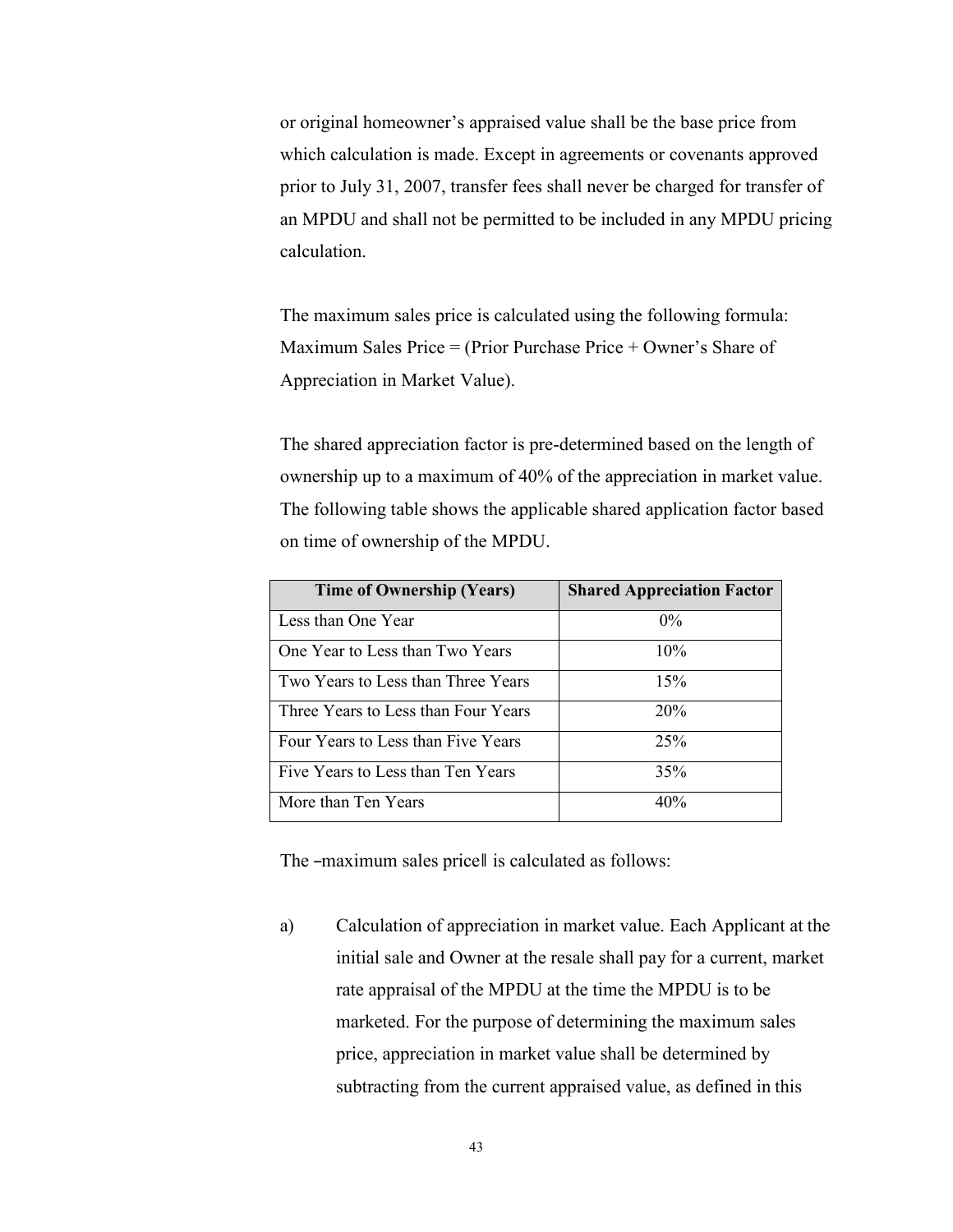section, the prior appraised value calculated at the time of the last sale. The following is a table for calculating appreciation in market value:

| Current appraised value                 |       |  |
|-----------------------------------------|-------|--|
| Minus prior appraised value             | $- -$ |  |
| Equals appreciation in market value $=$ |       |  |

b) Calculation of Owner's share of appreciation in market value. For the purpose of determining the maximum sales price, the Owner's share of appreciation in market value shall be determined by multiplying the appreciation in market value by the allowable percentage set forth in the ―shared appreciation factor‖. The following is an example for calculating Owner's share of appreciation in market value of the improvements:

| Appreciation in market value             |      |
|------------------------------------------|------|
| Multiplied by shared appreciation factor | $\%$ |
| Equals the Owner's share of appreciation |      |
| in market value                          |      |

c) Calculation of maximum sales price. The maximum sales price shall be determined by adding Owner's share of appreciation in market value to the prior purchase price. The following is a table for calculating the maximum sales price:

| Prior purchase price               |                   |  |
|------------------------------------|-------------------|--|
| Plus Owner's share of appreciation |                   |  |
| in market value                    |                   |  |
| Equals maximum sales price         | $=$ $\mathcal{S}$ |  |

Under no circumstances shall the cost of the appraisal be passed on to eligible households who are purchasing the MPDU.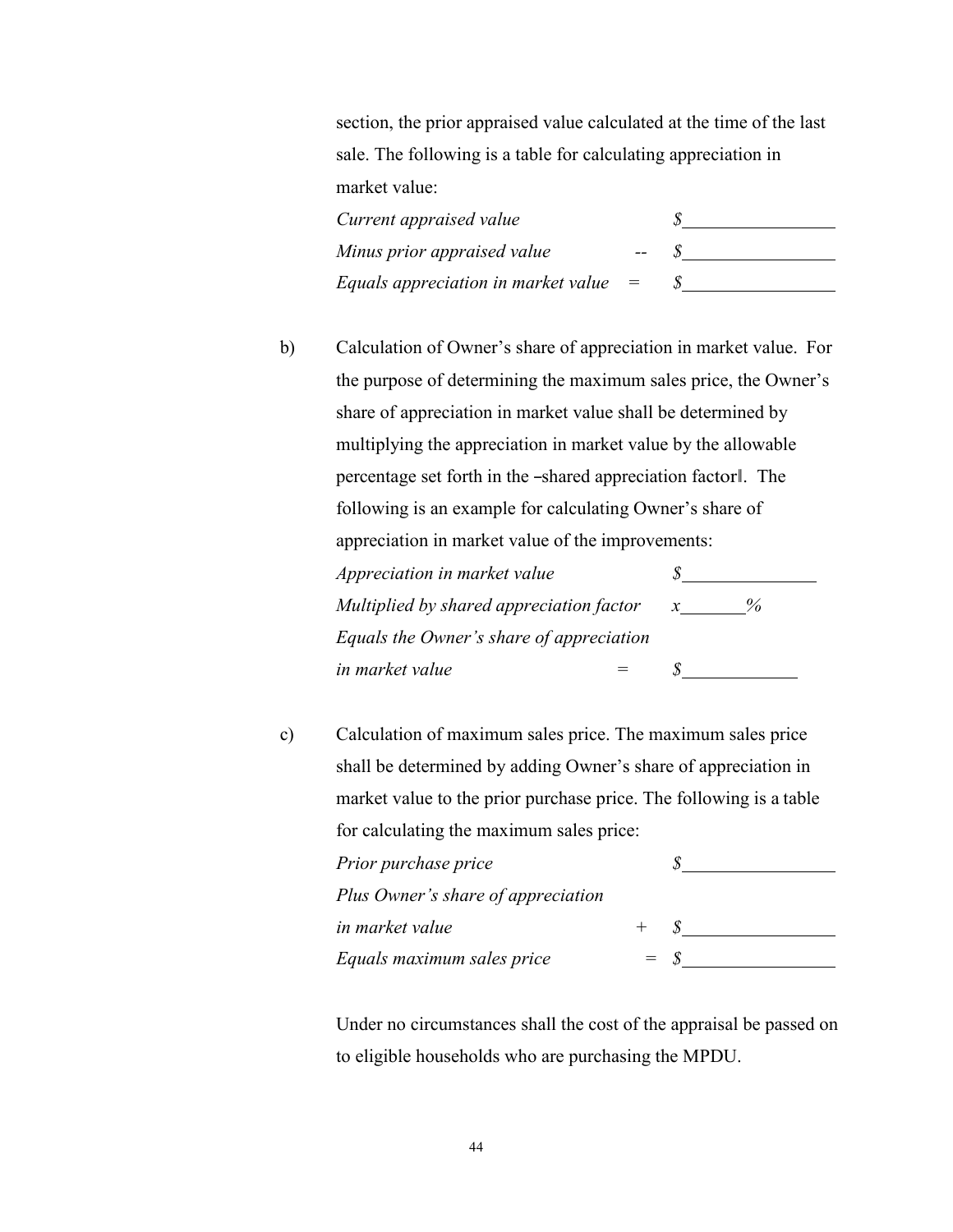The following table shows an example calculation for maximum sales price:

| <b>Maximum Resale Price Within Control Period</b> |            |
|---------------------------------------------------|------------|
| Prior Purchase Date                               | 1/1/2002   |
| Prior Purchase Price                              | \$99,000   |
| Proposed Sale Date                                | 12/31/2006 |
| Years of Ownership                                | 4 Years    |
| <b>Shared Appreciation Factor</b>                 | 25%        |
| <b>Current Appraised Value</b>                    | \$120,000  |
| (-) Prior Appraised Value                         | \$100,000  |
| $(=)$ Appreciation in Market Value                | \$20,000   |
| (+) Owner's Share of Appreciation                 | \$5,000    |
| (=) Maximum Resale Price                          | \$104,000  |

It is anticipated that market conditions may, from time to time, cause a MPDU to be sold for less than the maximum allowable resale price. Under no circumstances shall the sales price exceed being affordable, as calculated in the then current chart published by OED, to households earning no more than 80% of AMI or no more than ninety-five percent (95%) of the AMI for developments in which buildings are greater than three (3) stories, and elevators are provided, and over sixty percent (60%) of the parking is structured.

## 2. For MPDUs created after June 1, 2010

The maximum allowable resale price shall be calculated as follows:

- (a) Start with the Prior Purchase Price paid for the MPDU;
- (b) For each year from the date that the selling Owner acquired the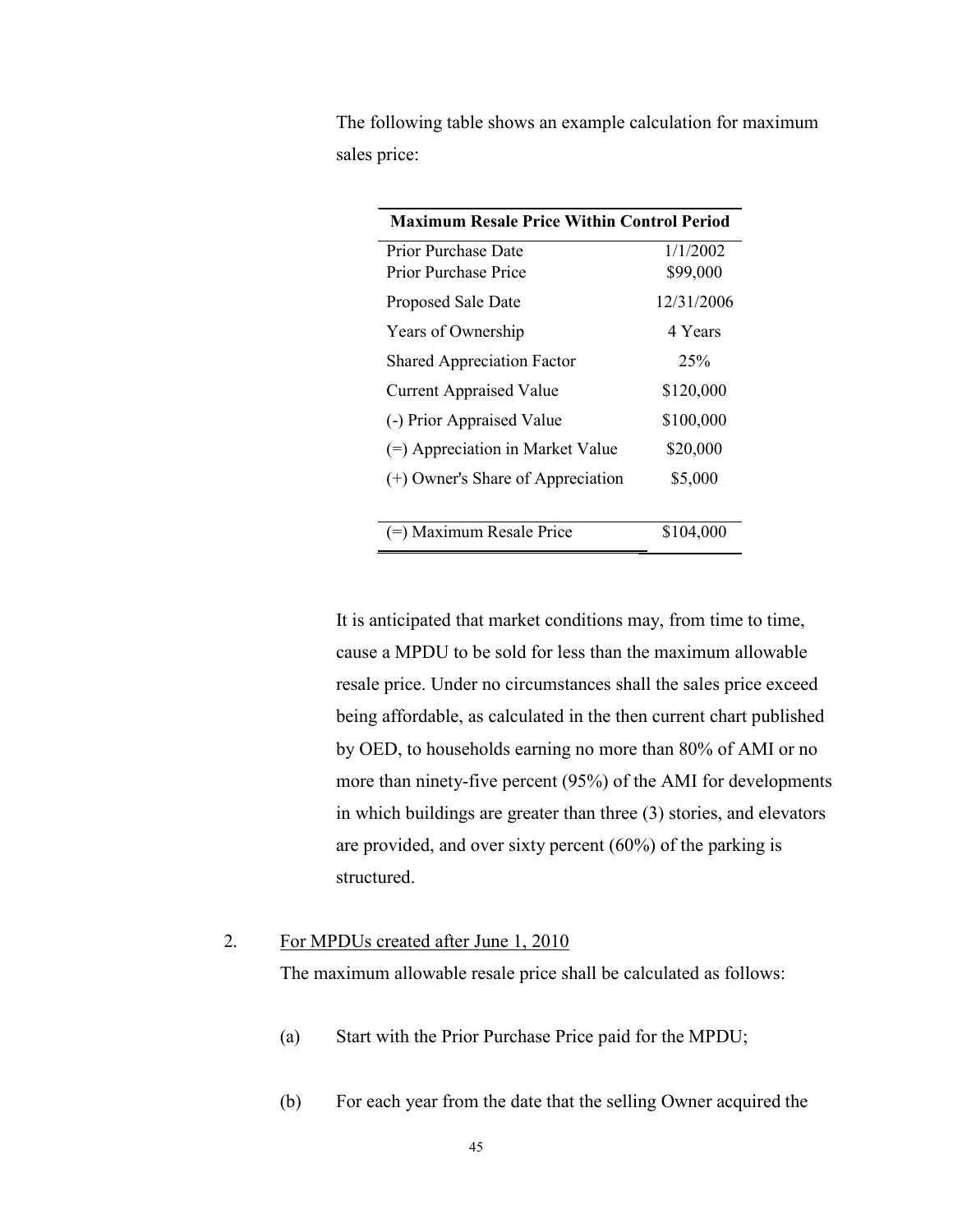MPDU multiply the selling Owner's Prior Purchase Price by the percentage change over the prior year in the Standard and Poor's Case/Shiller Index up to a maximum increase for any given year of three and a half percent (3.5%). Each year's percent increase is added to the Prior Purchase Price and is not compounded from year to year. In years where the Standard and Poor's Case/Shiller Index decreases, there shall be no adjustment to decrease the Prior Purchase Price of the MPDU;

- (c) For each year add the product of the multiplication described in (b) above to the selling Owner's purchase price;
- (d) Add the costs of Eligible Capital Improvements that have been approved by OED up to the time of Transfer;
- (e) Add the amount of the sale commission paid by the Owner; provided that such amount does not exceed the maximum allowable sales commission published by OED on an annual basis;
- (f) Add any accrued negative amortization if the MPDU was financed with a graduated payment mortgage by:
	- 1) the Federal Housing Administration of HUD, including such department or agency of the United States government which shall succeed to the Federal Housing Administration in insuring notes secured by mortgages and deeds of trust on residential real estate (―FHA‖),
	- 2) the Federal Home Loan Mortgage Corporation or The Mortgage Corporation created by Title III of the Emergency Home Finance Act of 1970, including any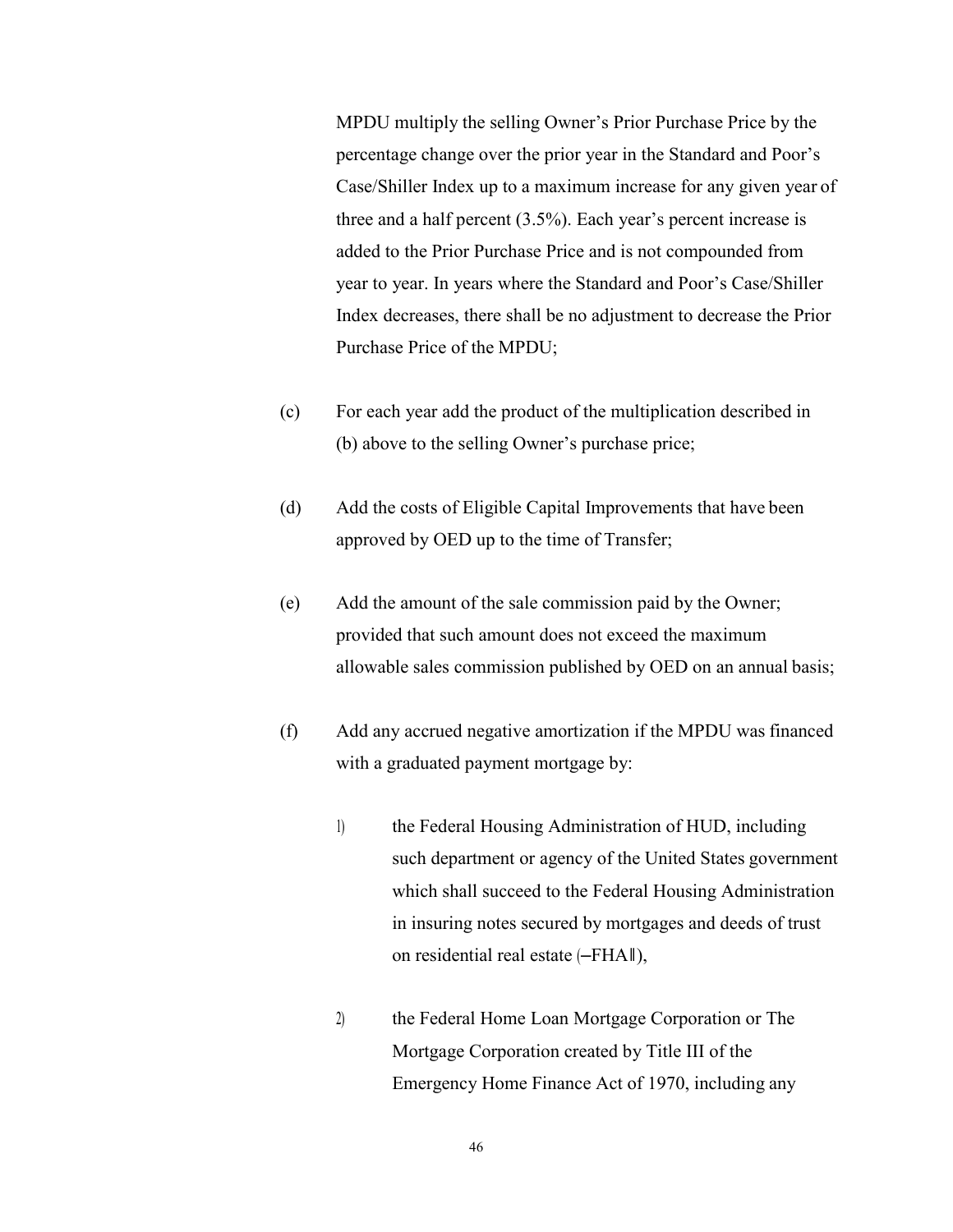#### successors thereto,

- 3) the Federal National Mortgage Association administered by Housing and Urban Development Act of 1968, including any successor thereto,
- 4) the Government National Mortgage Association administered by HUD, including any successor thereto,
- 5) the Veterans Administration of the United States of America, including such department or agency of the United States Government which shall succeed to the Veterans Administration of the United States of America in its present function of issues guarantees with respect to notes secured by mortgages on Affordable Units (―VA‖), and
- 6) any similar governmental agency to guarantee, insure, make or purchase mortgage loans.
- 3. Maximum Price Is Not Guaranteed For MPDUs. It is anticipated that market conditions may, from time to time, cause a MPDU to be sold for less than the maximum allowable resale price.
- 4. Amendment of covenant. Upon the request of the current homeowner, the existing covenant may be replaced by an amended and restated covenant that has been updated or revised since the date of the existing covenant. The request must be made in writing to OED and is subject to the approval of OED, in its sole discretion. The amended and restated covenant must be signed by the current homeowner and by the Director.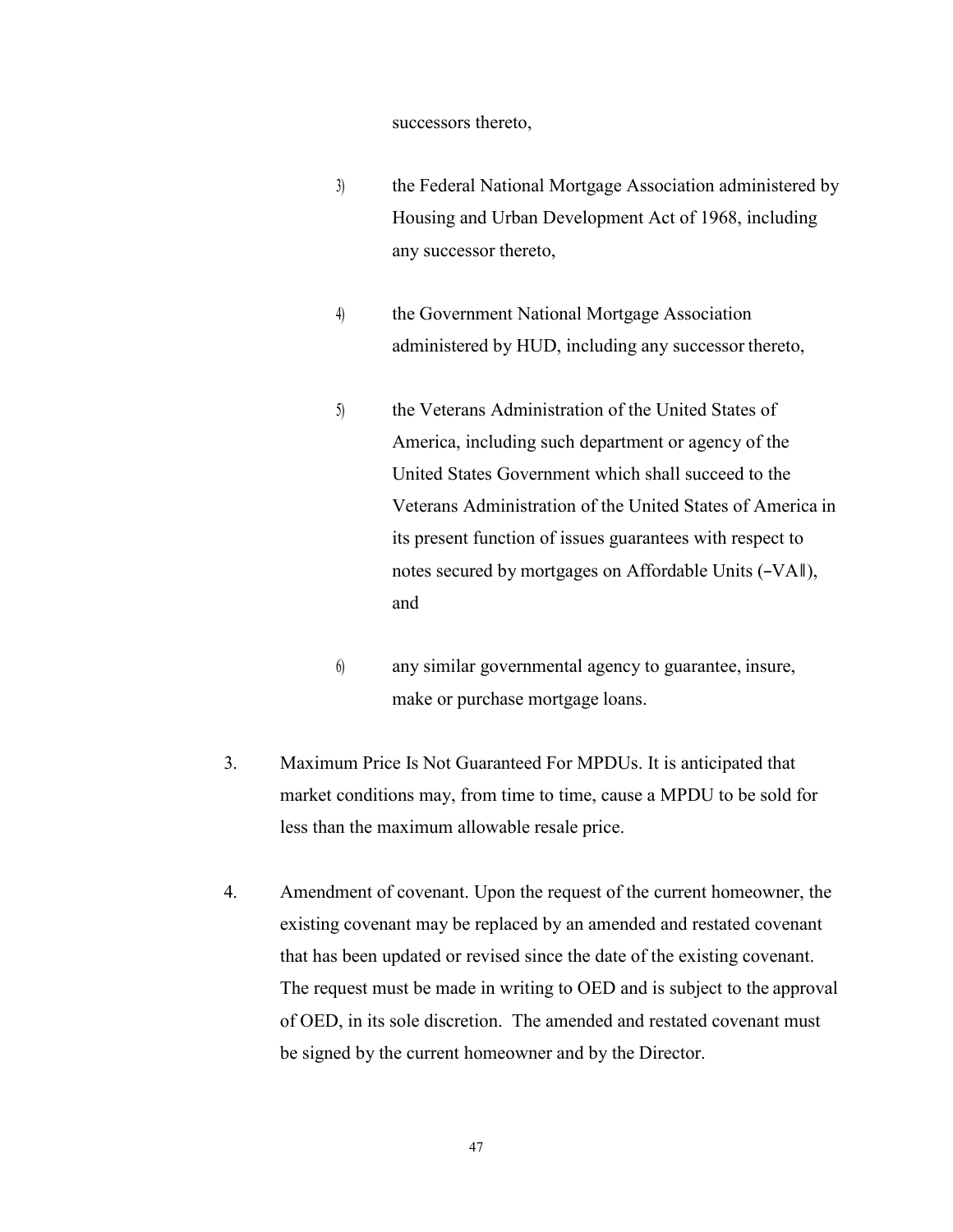### <span id="page-47-0"></span>**L. Final MPDU Sale/Payment**

Any Applicant or owner planning the first sale of an MPDU within ten (10) years after the end of the control period shall provide 30 days notice to OED of the proposed offering and the date on which the owner is ready to offer the property for sale. The notice shall contain statements asserting that the property is offered at fair market value with no extraordinary terms of sale, and that it is offered as a single property for sale. In addition, the notice shall set forth the following:

- Pricing of MPDU offered
- Numbers of bedrooms and unit size by square feet of MPDU
- Description of amenities offered

Within 30 days of the receipt of such notice, OED shall provide written notice to the owner of the City's intent to purchase and maintain the property as affordable housing, and shall close within 60 days of the notice of intent to purchase. If there is no intent to purchase, the owner may proceed to sell the MPDU provided that: For the first sale after the end of the control period, the owner shall make a -final payment‖ to the City's Housing Incentive Program Fund an amount equal to one half of the -final gain, which is calculated as follows:

*Final Gain = (Current Sale Price – (Prior Purchase Price + Cost of Living Factor + Sales Commission + Fair Market Value of documented and approved capital improvements))*

The reasonable costs of sale as documented by the HUD-1 Settlement Statement. Closing costs shall be those costs related only to the transfer of the property  $-$  i.e. title charges to the buyer (excluding title insurance and lenders/owner's coverage) and recording fees associated with the first money lender loan. Closing costs shall not include fees associated with the actual loan or any other fees other than described above, unless specifically stated in the applicable Covenant.

Example: Closing costs included under ―Title Charges‖ (excluding title insurance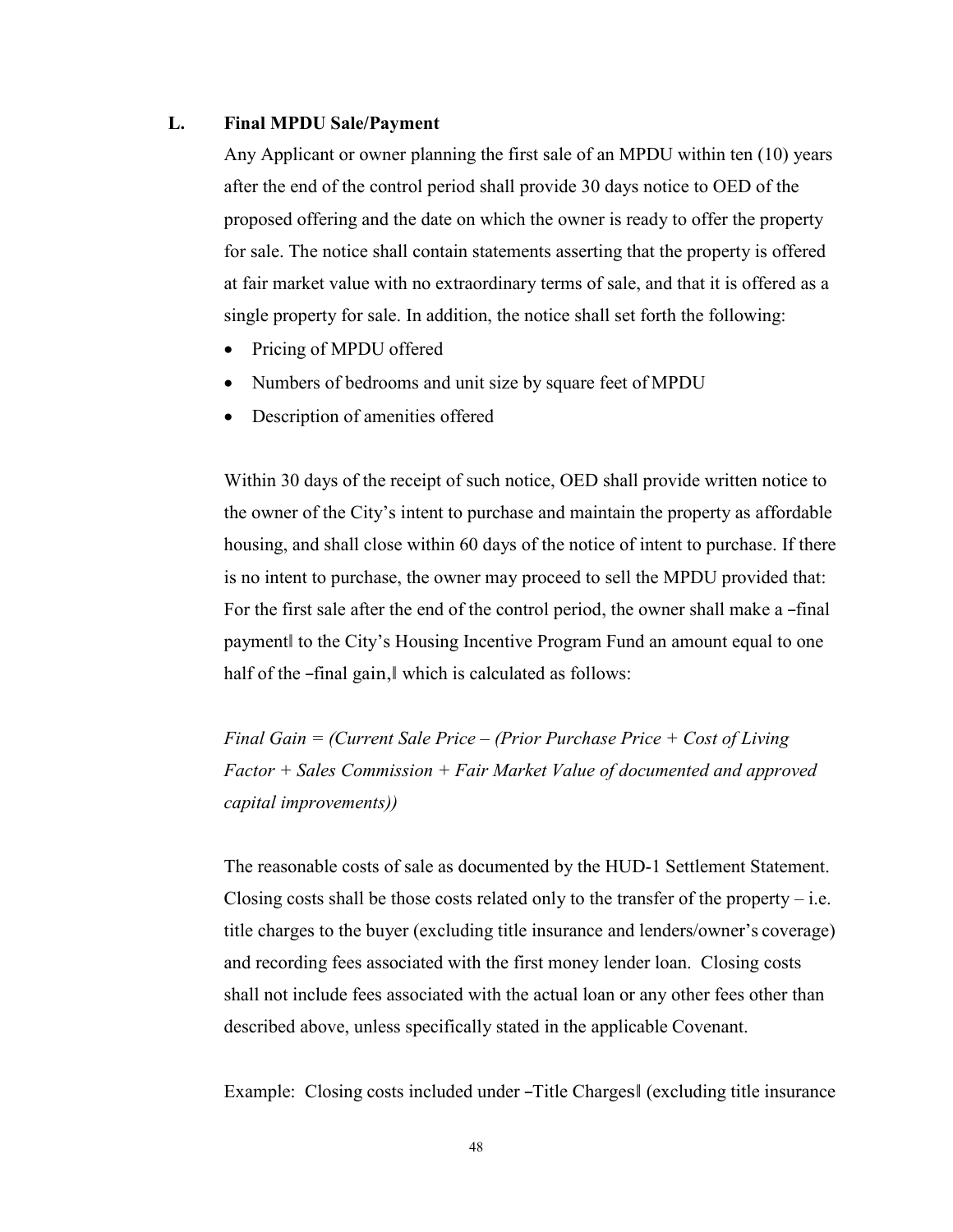and lenders/owner's coverage) and ―Government Recording and Transfer Charges‖ as reflected on the HUD-1 Settlement Statement (usually located on lines 1100 and 1200).

In the event that the  $-\text{final gain}$  is less than \$20,000, the  $-\text{final payment amount}$ to the revenue fund shall be adjusted so that the owner/seller will retain \$10,000 or the entire amount of the final gain, whichever is less.

# <span id="page-48-0"></span>**M. Sale and Rental to a Designated Nonprofit Organization, Governmental, or Quasi-governmental Entity**

1. For-Sale Units

The selected and OED approved, designated nonprofit organizations, governmental or quasi-governmental entities will be given the opportunity to purchase for-sale MPDU unit. OED will maintain a list of City approved, certified, designated nonprofit organizations, governmental or quasi-governmental entities and will provide the list to Owners who are selling their properties with the maximum resale price letter. The designated nonprofit organizations, governmental or quasi-governmental entities are not required to purchase the unit, nor are owners required to sell their units to a designated non-profit instead of selling to an eligible household. The unit must be preserved as affordable for the remainder of the term of the existing covenant, or as required by financing, whichever is longer. The designated nonprofit organizations, governmental or quasigovernmental entities will be allowed to charge a property management fee to homeowners, as approved by the City. In the event there is competition for the MPDU, preference may be given to the entity that has the longer history of management of dispersed units.

# 2. Occupancy Exception Units

Upon the granting of an occupancy exception, the selected and OED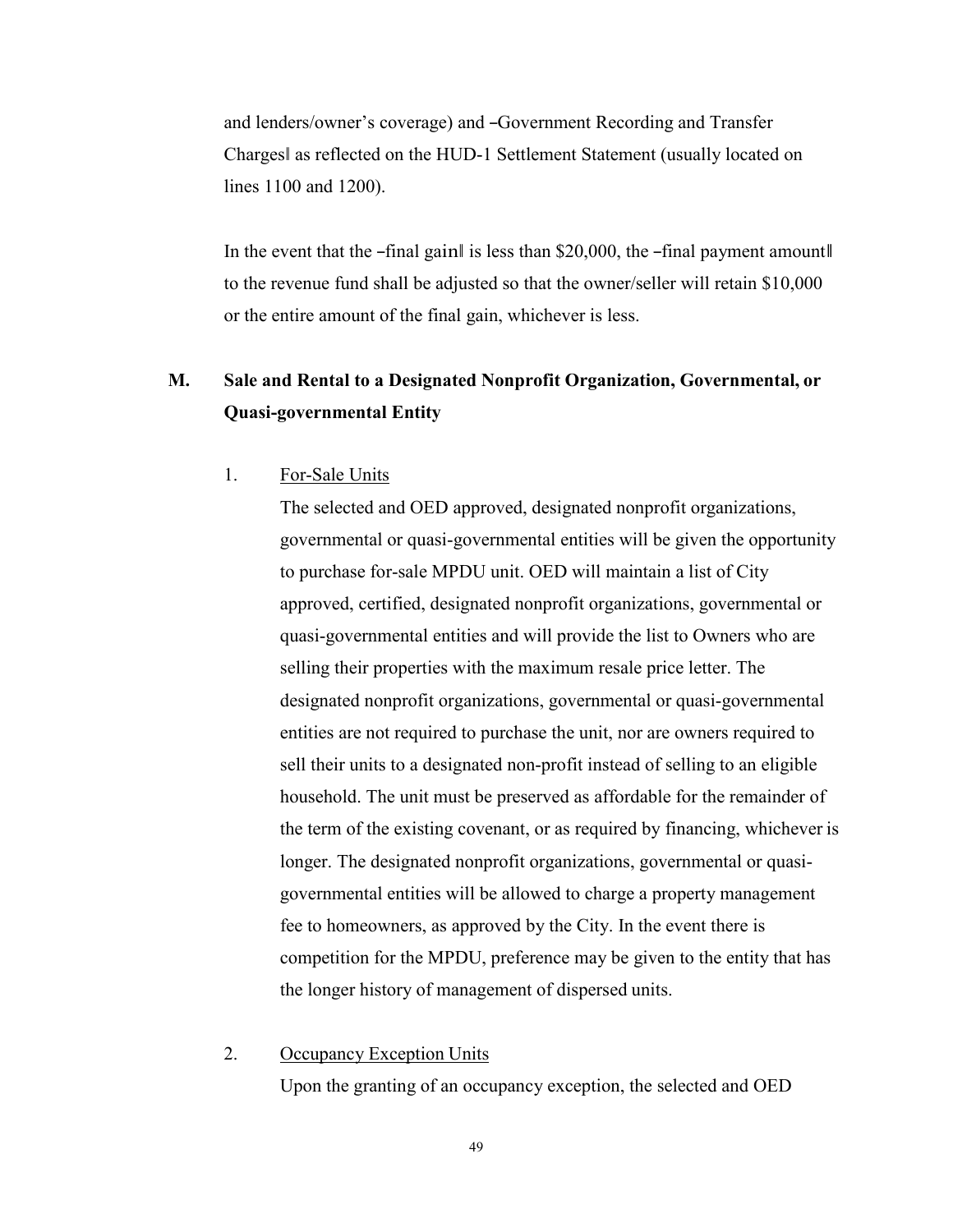approved, designated nonprofit organizations, governmental or quasigovernmental entities will be given the opportunity to provide property management services to affordable homeowner; however, the designated nonprofit organizations, governmental or quasi-governmental entities are not required to manage the unit. The designated nonprofit organizations, governmental or quasi-governmental entities will be allowed to charge a property management fee to homeowners, as approved by the City. Maximum allowable rent will be affordable to households earning no more than 65% AMI, depending on number of bedrooms. Units must be rented to 65% AMI (or below) income eligible households. In the event there is competition for the MPDU, preference may be given to the entity that has the longer history of management of dispersed units.

# <span id="page-49-0"></span>**SECTION 5: REQUIRED DOCUMENTS AND COVENANTS**

## <span id="page-49-2"></span><span id="page-49-1"></span>**I. REQUIRED DOCUMENTS AND COVENANTS**

### **A. Required Agreements**

Restrictive covenants intended to secure the affordability of designated units must be in a form acceptable to the Director and the City Attorney and shall include, without limitation, the following:

- Memorandum of acceptance
- The qualifying household income necessary to purchase or rent the dwelling unit;
- The method by which the maximum allowable purchase price or rent shall be calculated;
- The amount by which the resale price or rent may increase each year; and
- Enforcement mechanisms.

### <span id="page-49-3"></span>**B. Good Faith Marketing and Selection of Eligible Households**

During initial offering or resale of MPDU's, sellers must make a good faith effort to market to eligible households including those on OED's list. Elements of a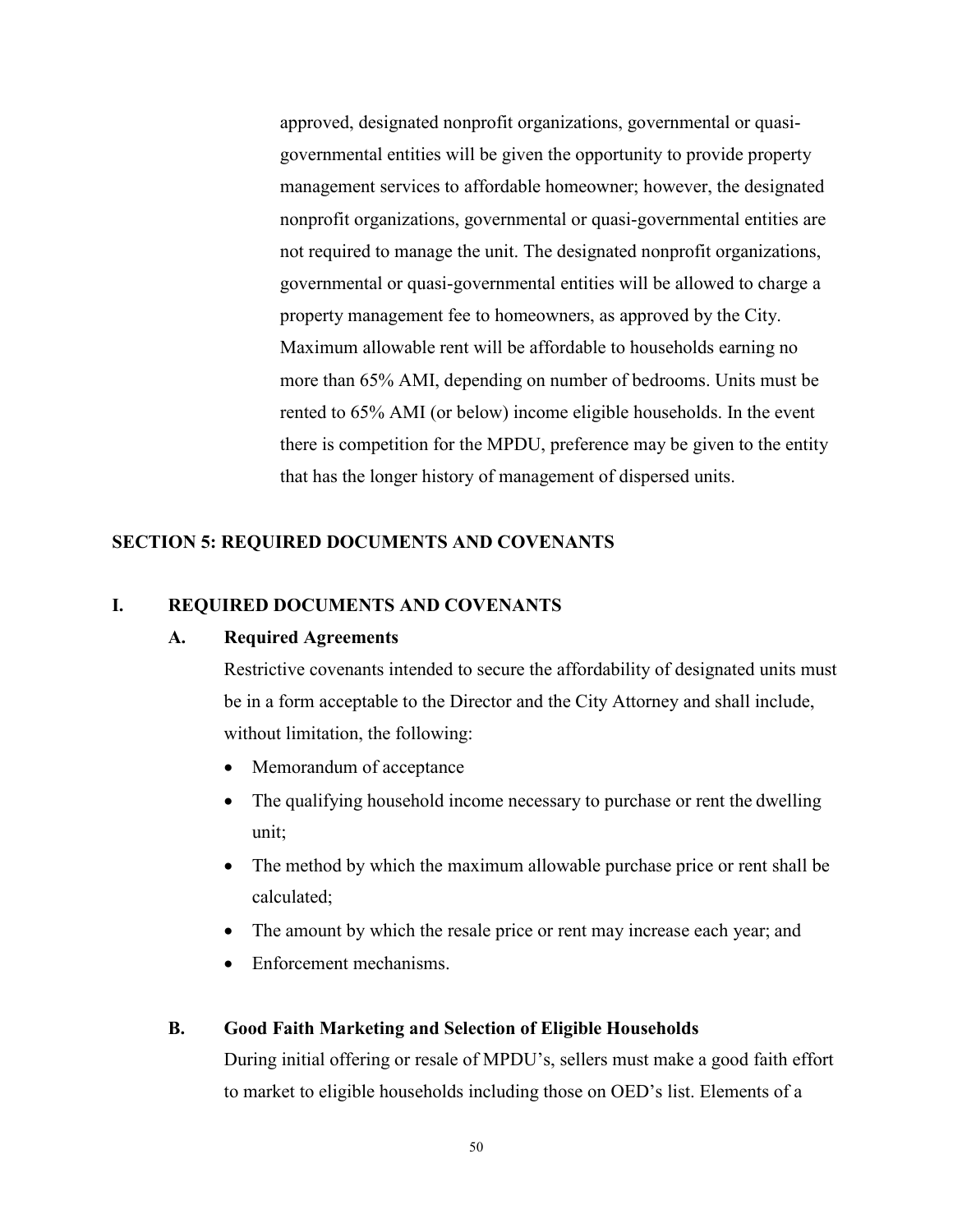good faith marketing effort shall include the following:

- Entering into a contractual agreement with a real estate agent;
- Listing all properties in the MLS and coloradohousing search.com, if maximum resale price does not exceed website allowable limits;
- Hosting at least two open houses, one of which will be on a weekend;
- Showing the MPDU to potential buyers at times other than the open house
- Placement of at least two advertisements during separate weeks in a local newspaper of general circulation, listing on agent's website and/or accessible internet video tour of unit;
- MPDU is advertised –affordable or –income restricted in public marketing of the MPDU and in any optional fields available for such information in the MLS and including price and income requirements;
- Provision of information about each property, including, square foot, number of bedrooms, price and amenities, to OED so that such information may be disseminated by the Director;
- Using a real estate agent;
- Displaying a for sale sign prominently at the MPDU;
- Timely response to all inquiries about the MPDU; and
- Fair consideration of all purchase offers from income eligible buyers

The seller shall maintain a marketing log that shows the advertisements and other information that is disseminated about the project and keep a list of prospective buyers who have expressed interest in an advertised MPDU, including any information provided by such prospective buyers concerning their income, place of work, current residence and household size. The Director, in the Director's sole discretion, may require equivalent or additional marketing efforts. The City of Denver, upon request, shall have a right to review such log and written materials to ensure that a fair marketing effort was implemented.

Upon the expiration of the marketing period, if only one contract is received, the Applicant or seller may accept that offer. If more than one contract has been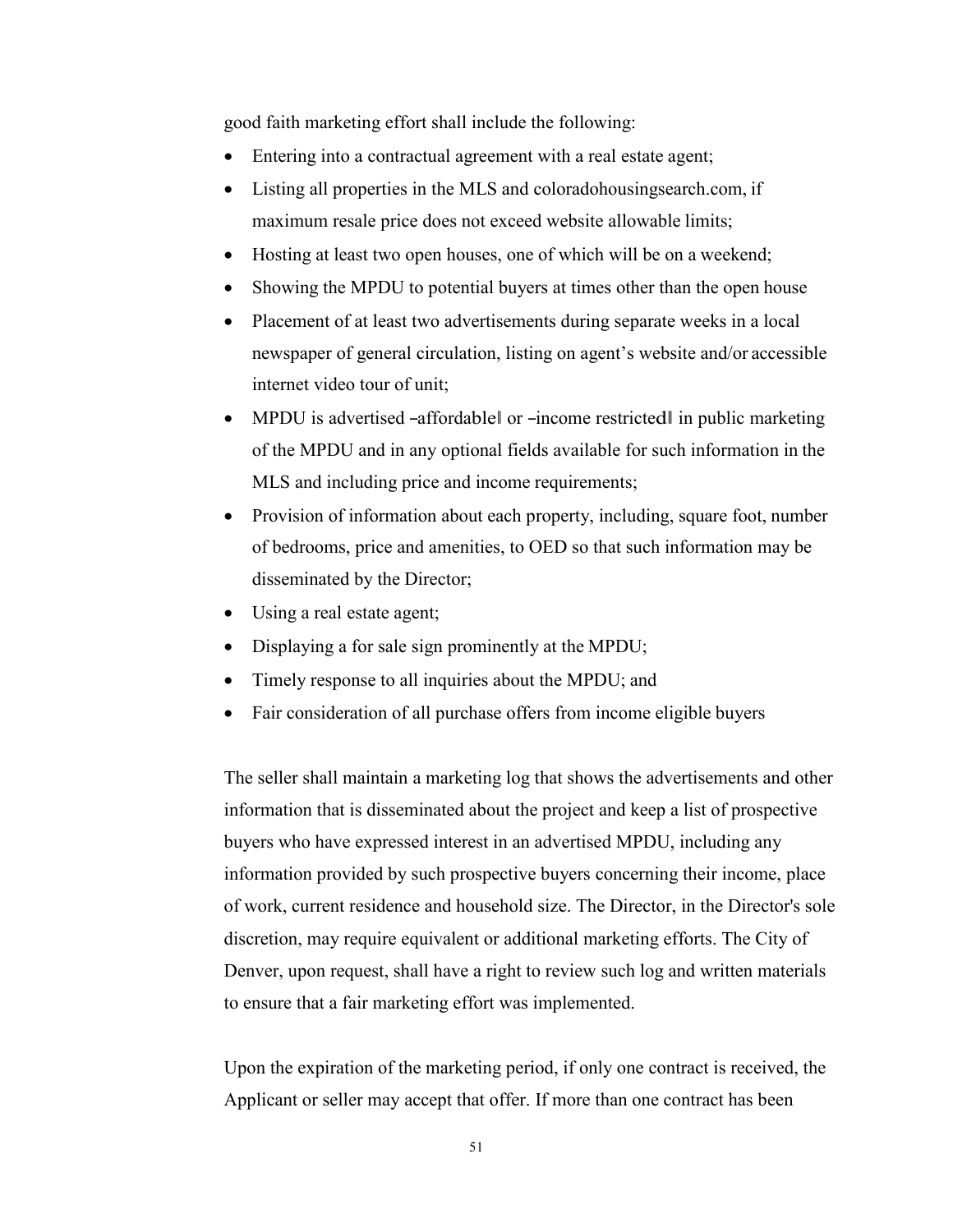received, the developer/seller shall utilize a fair selection process to select among the prospective purchasers. Consideration of the following factors is consistent with a fair selection process:

- Preference may be given to a household that has been income certified and placed on the City of Denver's referral list, if any, for at least one year; and
- Preference may be given to households that can document that at least one member of the household currently works or resides in Denver;
- Preference may be given to households who are first-time homebuyers;
- Preference may be given to households that can document that they have lived or worked in the City of Denver for a minimum of five years; and/or
- Preference may be given to household who have been on the Denver list the longest.

A developer or seller may choose to follow the City's selection process model in lieu of developing his or her own fair selection process.

# <span id="page-51-0"></span>**C. Covenants**

1. OED shall provide a form of covenant at Appendix G. Covenants must be completed by Applicants and recorded by OED at the time condominium declarations are recorded for multifamily units and no later than 60 days prior to closing on an MPDU. In developments containing MPDUs for sale, final, complete, and signed covenants shall be delivered to OED and one original will be recorded by OED no later than the recordation of the final subdivision plat or, in the case of a condominium development, recorded no later than with the condominium declaration. Terms of the covenant may vary from the form with the approval of the CityAttorney's Office and OED; however, all MPDU covenants shall expressly comply with all of the requirements of the Ordinance, these Rules and Regulations, and any and all written policies adopted by OED. Recording fees are to be paid by the Applicant, but recording shall be performed by OED. No final certificate for occupancy for any unit in the development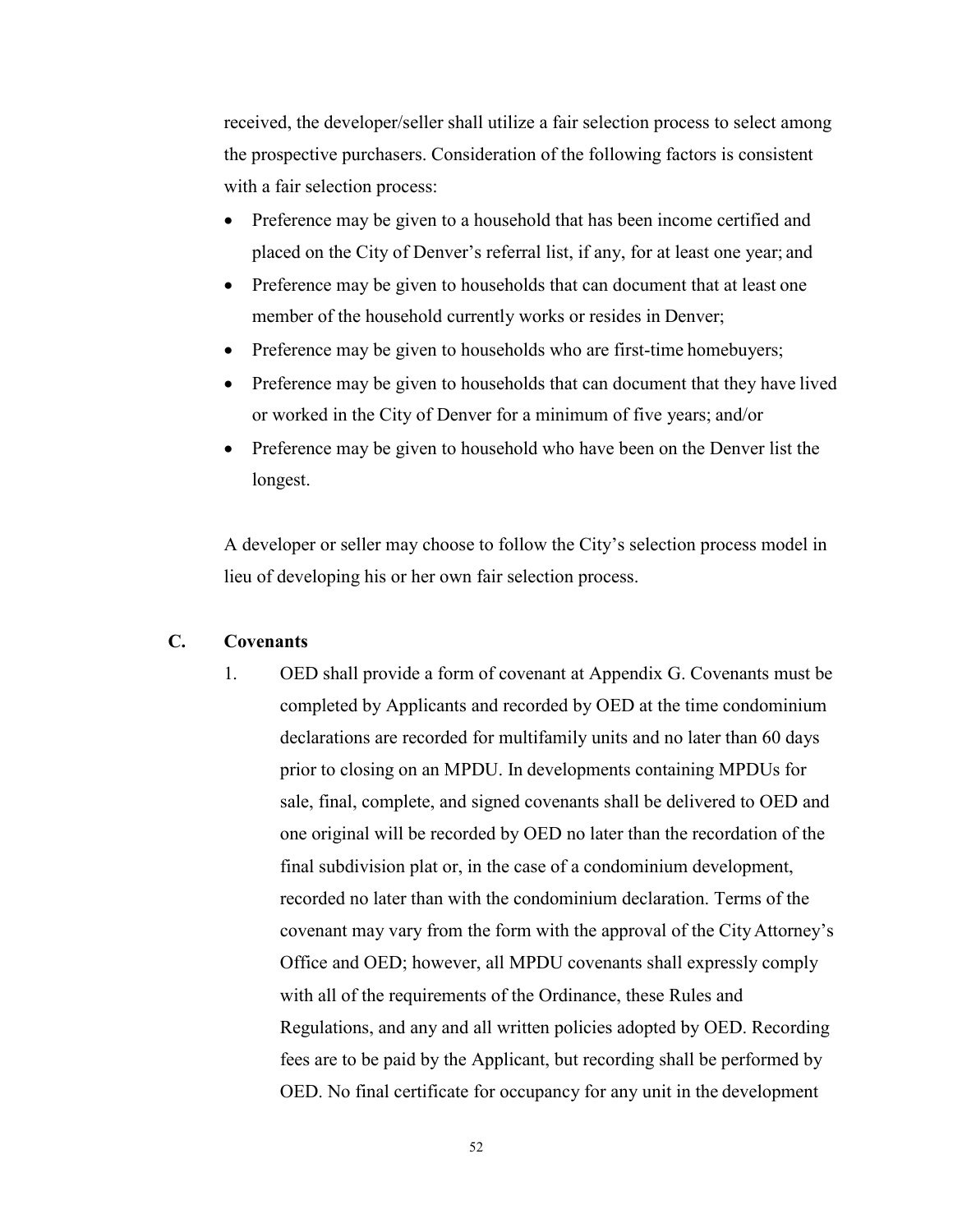shall be issued until an approved covenant signed by the Director has been recorded by OED at the Applicant's expense and then only after all other requirements necessary for the issuance of the certificate for occupancy are satisfied.

- 2. MPDU covenants on for-sale properties shall include the following:
	- a) A statement that the provisions of the Ordinance, shall apply to the property and run with the land for the entire control period;
	- b) A statement that the covenants shall bind the owners of the MPDU property, and all other parties with an interest in title to the MPDU property during the control period and run with the land for the entire control period;
	- c) A statement that these covenants shall be senior to all instruments securing permanent financing, except as provided in the IHO;
	- d) Provisions which govern the first resale within ten (10) years after the end of the control period (―Final MPDU Sale‖) as set forth in the Ordinance;
	- e) A statement defining eligibility such that to be eligible to purchase an MPDU, households must be earning no more than the eligible level of AMI as defined by these rules;
	- f) A statement regarding use as primary residence and the penalties for violation including provisions that:
		- (1) During the control period, every buyer of an MPDU shall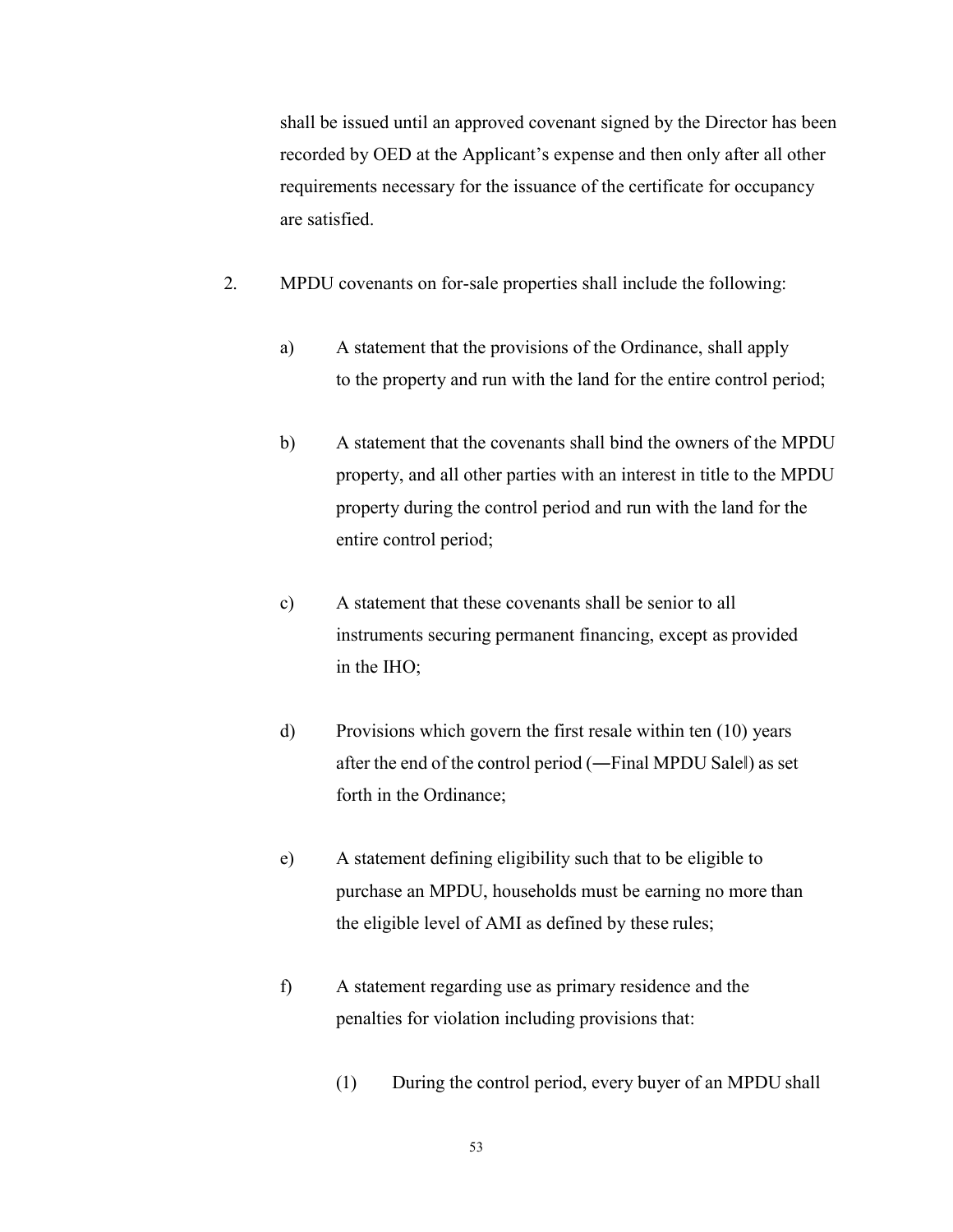occupy the MPDU as the buyer's primary residence during the buyer's ownership, unless an occupancy exception has been granted by OED. During the control period, each buyer shall verify before taking occupancy that the buyer will occupy the MPDU as the buyer's primary residence during the buyer's ownership. The Director shall require an unapproved owner who does not occupy the MPDU as the buyer's primary residence to offer the MPDU for resale to an eligible household under the resale provisions of the IHO. The Director may also require that all rents gained in violation of the occupancy requirement be paid over to the City. The occupancy requirement does not apply to designated nonprofit organizations, governmental entities, quasi-governmental entities, or nonprofit organizations designated by the Director, which entities shall use MPDUs for affordable housing purposes.

- (2) A non-governmental owner of an MPDU, except a nonprofit organization designated by the Director or person obtaining a written occupancy exception from the Director, shall not rent the MPDU to another person. Any rent obtained for an MPDU that is leased in violation of this rule shall be paid into the special revenue fund by the owner within ninety (90) days after the Director notifies the owner or lessee of the rental violation.
- (3) If an MPDU owner dies, at least one person taking title by will or by operation of law, whether eligible or not, either shall occupy the MPDU as his, her, or their primary residence during the control period, or shall sell the MPDU as provided in the ordinance. In no event shall the death of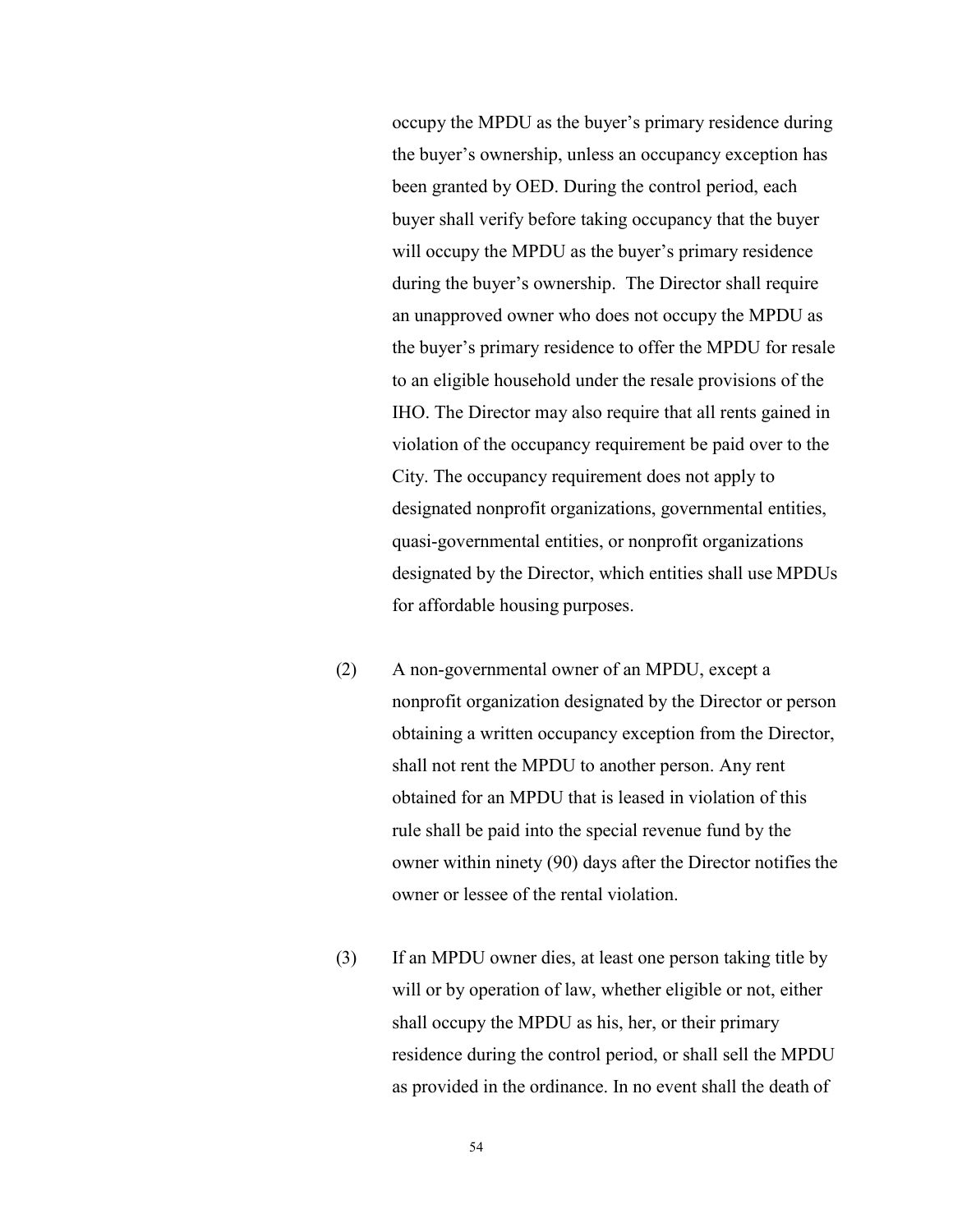an MPDU owner affect the operation of the covenant or this article;

- g) A statement concerning notice of resale during the control period, which requires that ten (10) days before an offering for resale of any MPDU, the owner shall notify OED in writing of the proposed offering and the date on which the owner will be ready to begin the marketing to eligible households. OED shall notify the selling owner as to the maximum resale price and eligibility limitations;
- h) A statement which includes the formula for resale price calculation and terms including the following:
	- 1) Resale price and terms. Except for foreclosure proceedings against the eligible household, any MPDU constructed or offered for sale under the terms of this article may be resold only as provided herein during the control period, with the applicable formula stated either:

### For MPDUs with Covenants created before June 1, 2010

(a) Calculation of appreciation in market value. Each Applicant at the initial sale and owner at the resale shall pay for a current market rate appraisal of the MPDU at the time the MPDU is to be marketed. For the purpose of determining the maximum sales price, appreciation in market value shall be determined by subtracting from the current appraised value, as defined in this section, the prior appraised value calculated at the time of the last sale. The following is a table for calculating appreciation in market value: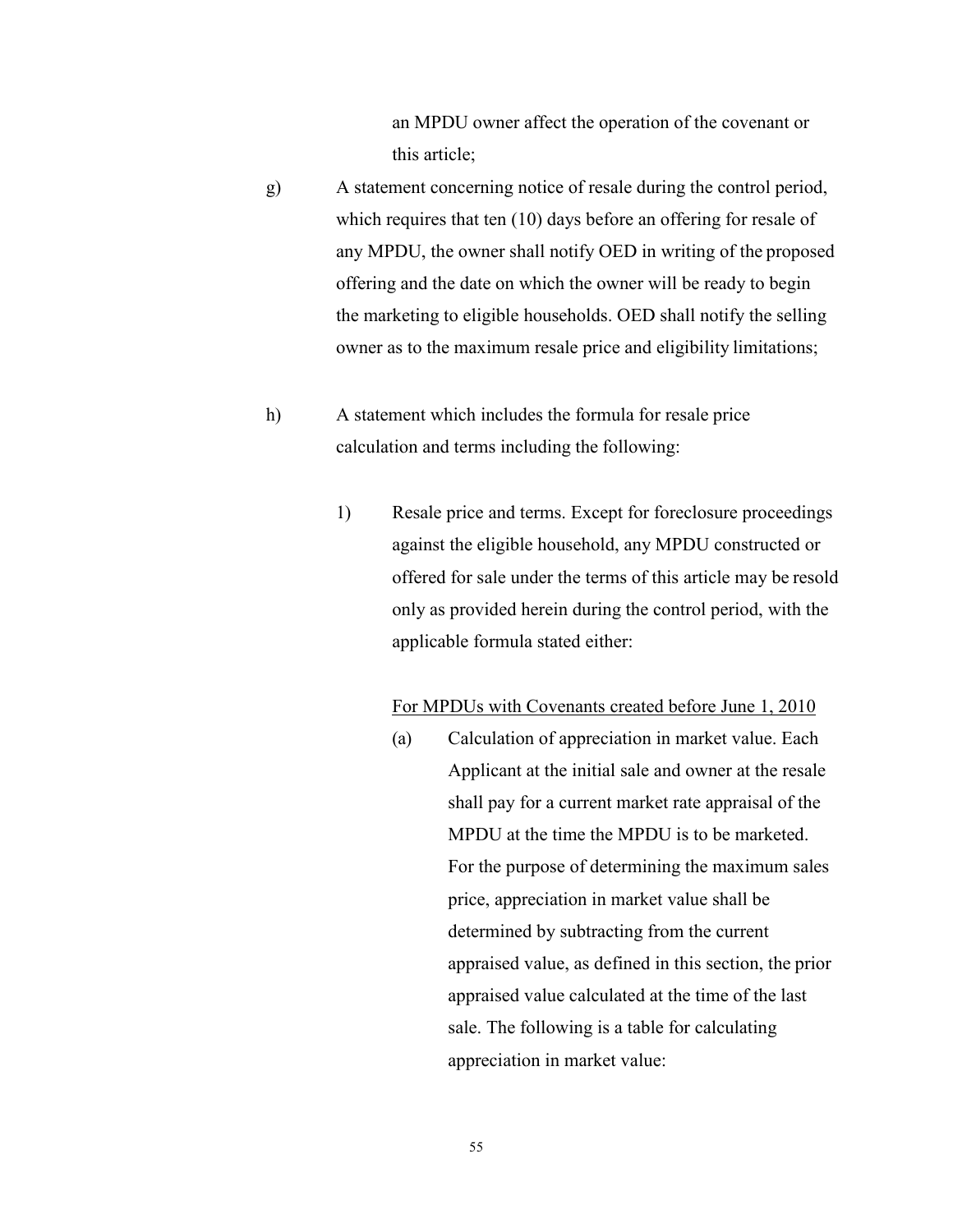*Current appraised value \$ Minus prior appraised value \$ Equals appreciation in market value \$*

b) Calculation of owner's share of appreciation in market value. For the purpose of determining the maximum sales price, the owner's share of appreciation in market value shall be determined by multiplying the appreciation in market value by the allowable percentage set forth under 27-  $111(b)(8)(A)(i)(e)$  (the -shared appreciation factor‖). The following is an example for calculating owner's share of appreciation in market value of the improvements:

> *Appreciation in market value \$ Multiplied by shared appreciation factor \$ Equals the owner's share of appreciation in market value \$*

(b) Calculation of maximum sales price. The maximum sales price shall be determined by adding owner's share of appreciation in market value to the prior purchase price. The following is a table for calculating the maximum sales price: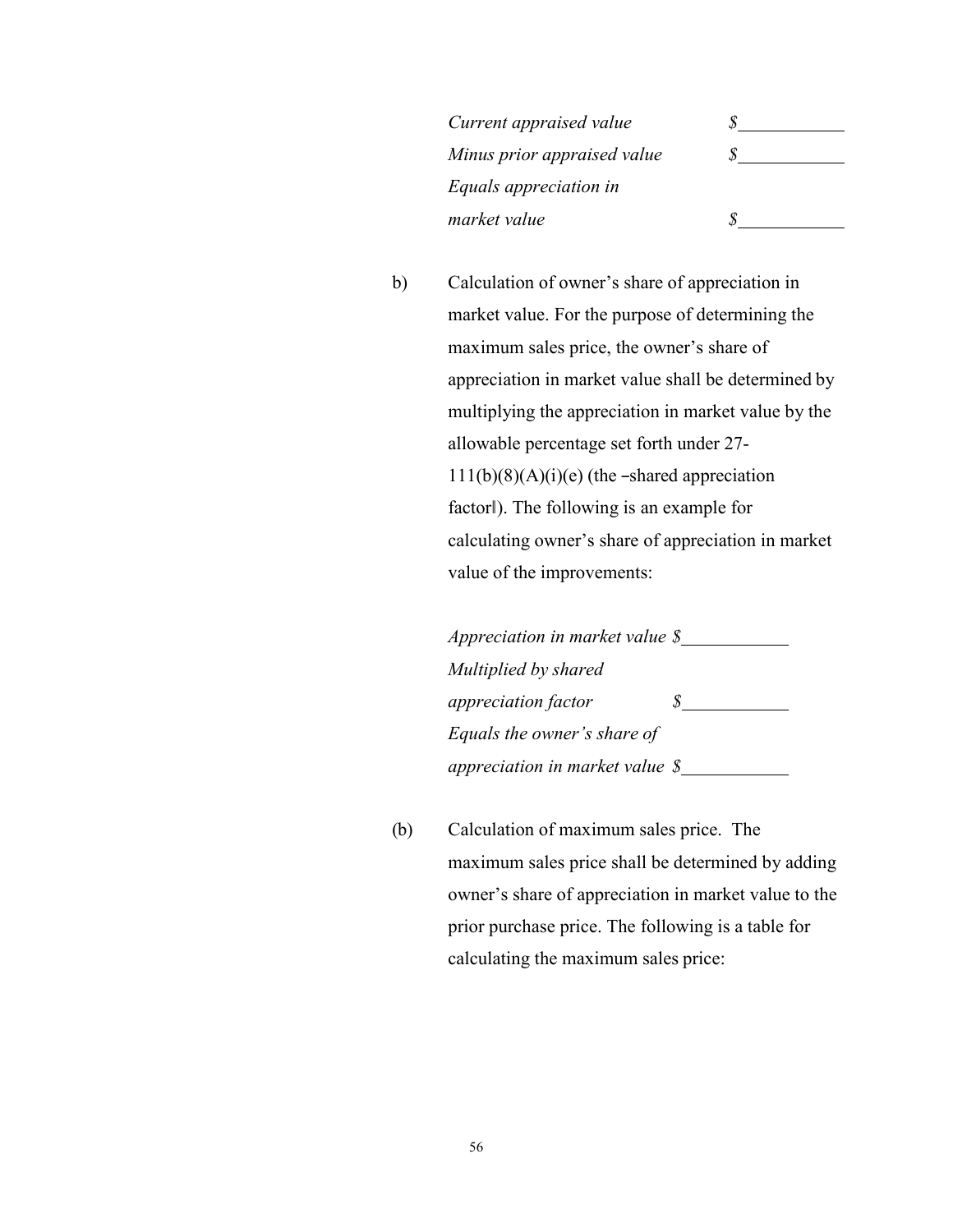*Prior purchase price \$ Plus owner's share of appreciation \$ in market value Equals maximum sales price \$*

d) Under no circumstances shall the cost of the appraisal be passed on to eligible households who are purchasing the MPDU.

e) The shared appreciation factor will increase over the time of ownership of the MPDU up to a maximum of forty percent (40%). The shared appreciation factor will be zero percent (0%) for ownership less than one (1) year; the shared appreciation factor will be ten percent (10%) for ownership of more than one (1) year, but less than two (2) years; the shared appreciation factor will be fifteen percent (15%) for ownership of more than two (2) years, but less than three (3) years; the shared appreciation factor will be twenty percent (20%) for ownership of more than three (3) years, but less than four (4) years; the shared appreciation factor will be twenty-five percent (25%) for ownership of more than four (4) years, but less than five (5) years; the shared appreciation factor will be thirty-five percent (35%) for ownership of more than five (5) years, but less than ten (10) years; and the shared appreciation factor will be forty percent (40%) for ownership of more than ten (10) years.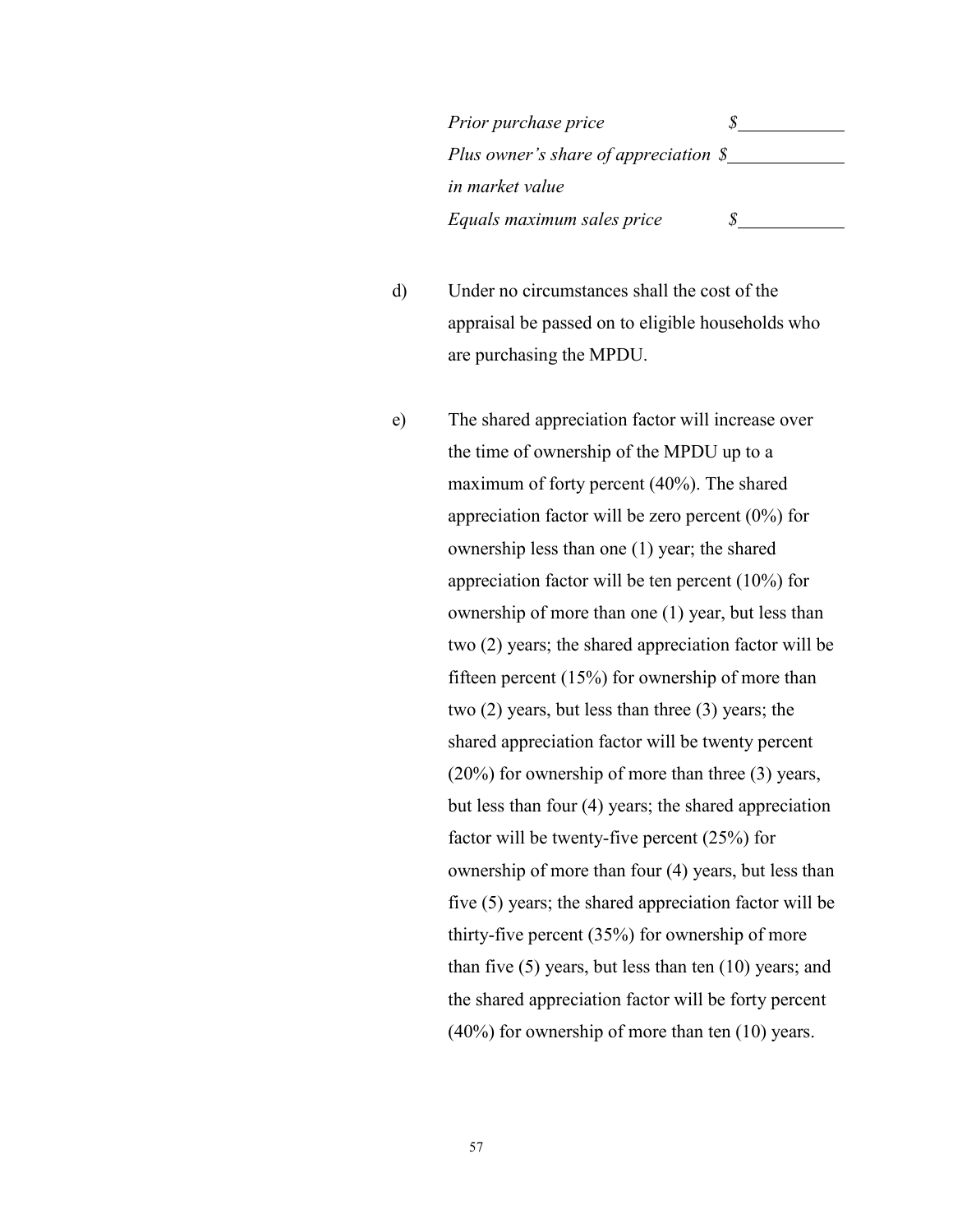| Time of Ownership (Years)           | <b>Shared Appreciation Factor</b> |
|-------------------------------------|-----------------------------------|
| Less than One Year                  | $0\%$                             |
| One Year to Less than Two Years     | 10%                               |
| Two Years to Less than Three Years  | 15%                               |
| Three Years to Less than Four Years | 20%                               |
| Four Years to Less than Five Years  | 25%                               |
| Five Years to Less than Ten Years   | 35%                               |
| More than Ten Years                 | 40%                               |

b) Under no circumstances shall the maximum sales price exceed being affordable to households earning no more than eighty percent (80%) of AMI or no more than ninety-five percent (95%) of AMI for developments in which buildings are greater than three (3) stories, and elevators are provided, and over sixty percent (60%) of the parking is structured.

## **OR**

# For MPDUs with Covenants created or amended after June 1, 2010

- a) Start with the Prior Purchase Price paid for the MPDU;
- b) For each year from the date that the selling Owner acquired the MPDU multiply the selling Owner's Prior Purchase Price by the percentage change over the prior year in the Standard and Poor's Case/Shiller Index up to a maximum increase for any given year of three and a half percent (3.5%). Each year's percent increase is added to the Prior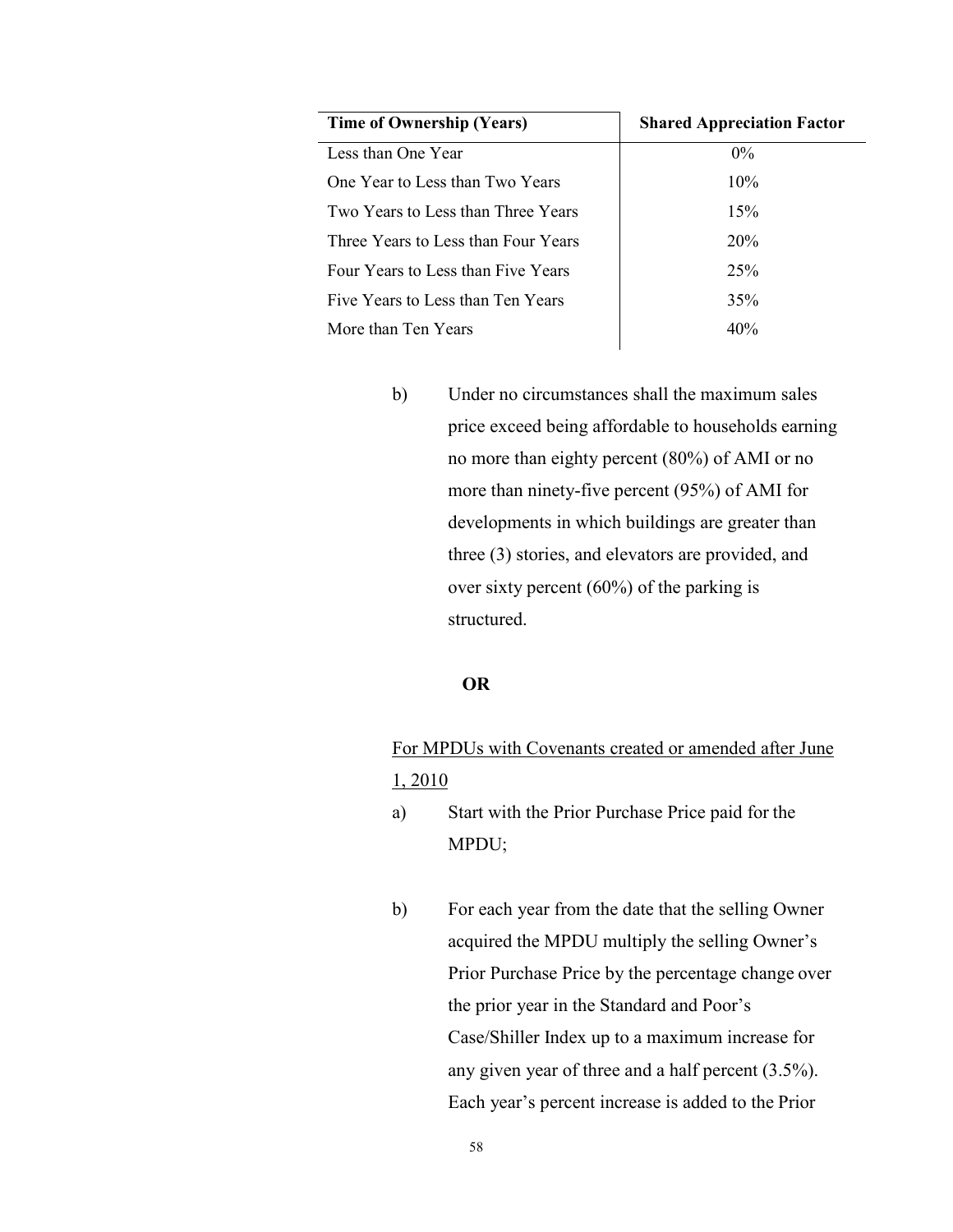Purchase Price and is not compounded from year to year. In years where the Standard and Poor's Case/Shiller Index decreases, there shall be no adjustment to decrease the Prior Purchase Price of the MPDU;

- c) For each year add the product of the multiplication described in (B) above to the selling Owner's purchase price;
- d) Add the costs of Eligible Capital Improvements that have been approved by OED up to the time of Transfer;
- e) Add the amount of the sale commission paid by the Owner; provided that such amount does not exceed the maximum allowable sales commission published by OED on an annual basis; and
- f) Add any accrued negative amortization if the MPDU was financed with a graduated payment mortgage under a federal government program.
- 2) The maximum sales price is only an upper limit on price appreciation for each MPDU, and nothing herein shall be construed to constitute a representation, warranty or guarantee that upon transfer the owner shall obtain the maximum sales price.
- 3) The maximum sales price is only an upper limit on price appreciation for each MPDU, and nothing herein shall be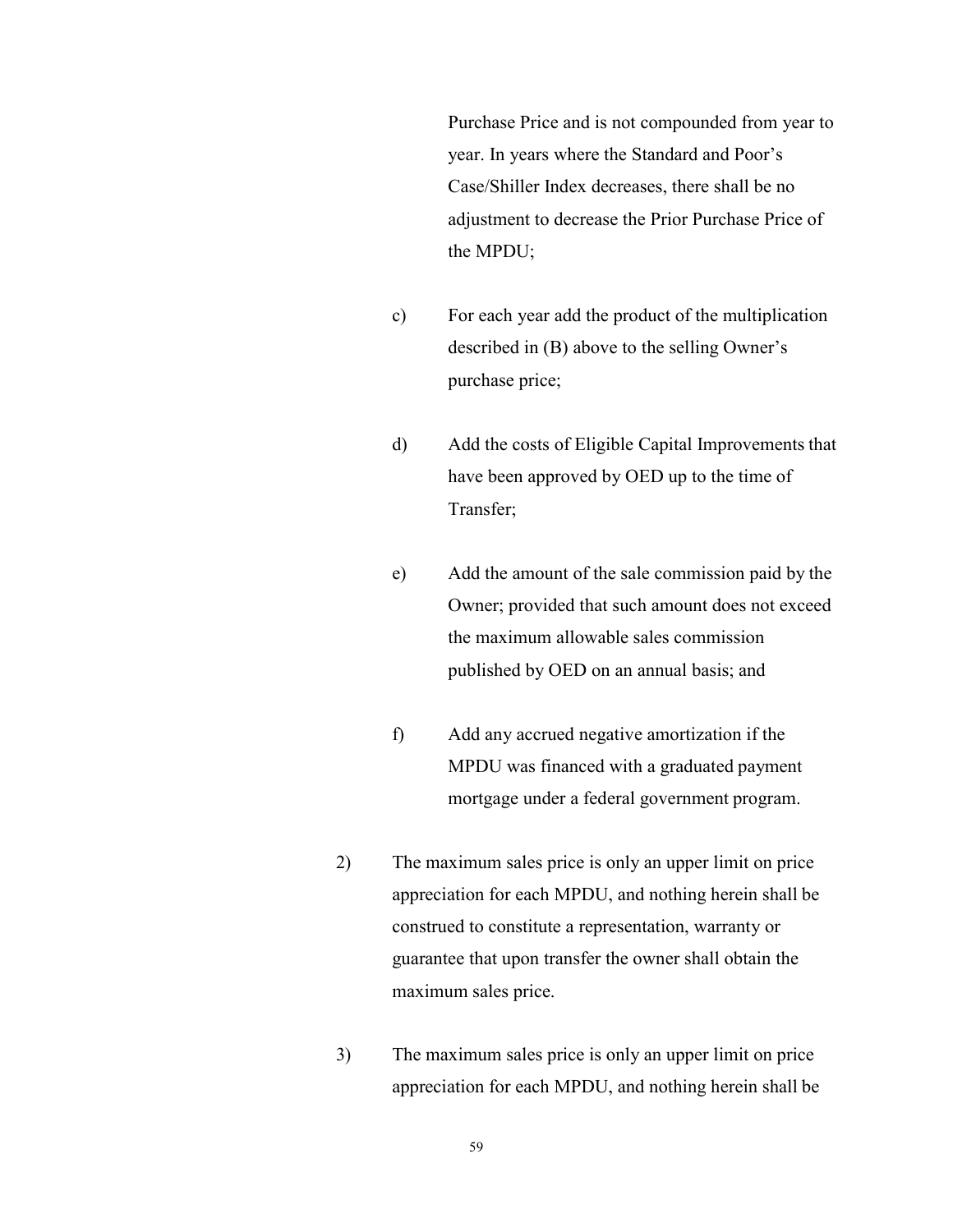construed to constitute a representation, warranty or guarantee that upon transfer the owner shall obtain the maximum sales price.

- f) A statement of the resale requirements during the control period as follows:
	- 1) A resale MPDU may be offered for sale to eligible households only after OED has provided the maximum resale price, and OED has been notified by the owner as required in the IHO and the ten (10) day period thereafter has expired.
	- 2) When the resale MPDU is offered for sale to eligible households, the following conditions apply and must be reflected in all marketing materials reflect:
		- (a) the purchase price shall not exceed the maximum sales price;
		- (b) the purchaser must be verified by OED as an eligible household as defined by the IHO;
		- (c) the selling owner's obligations under the contract are expressly contingent upon the verification that the purchaser is an eligible household that the purchase price does not exceed the maximum sales price as evidenced by issuance of the verification; and
		- (d) all earnest money must be returned in the event that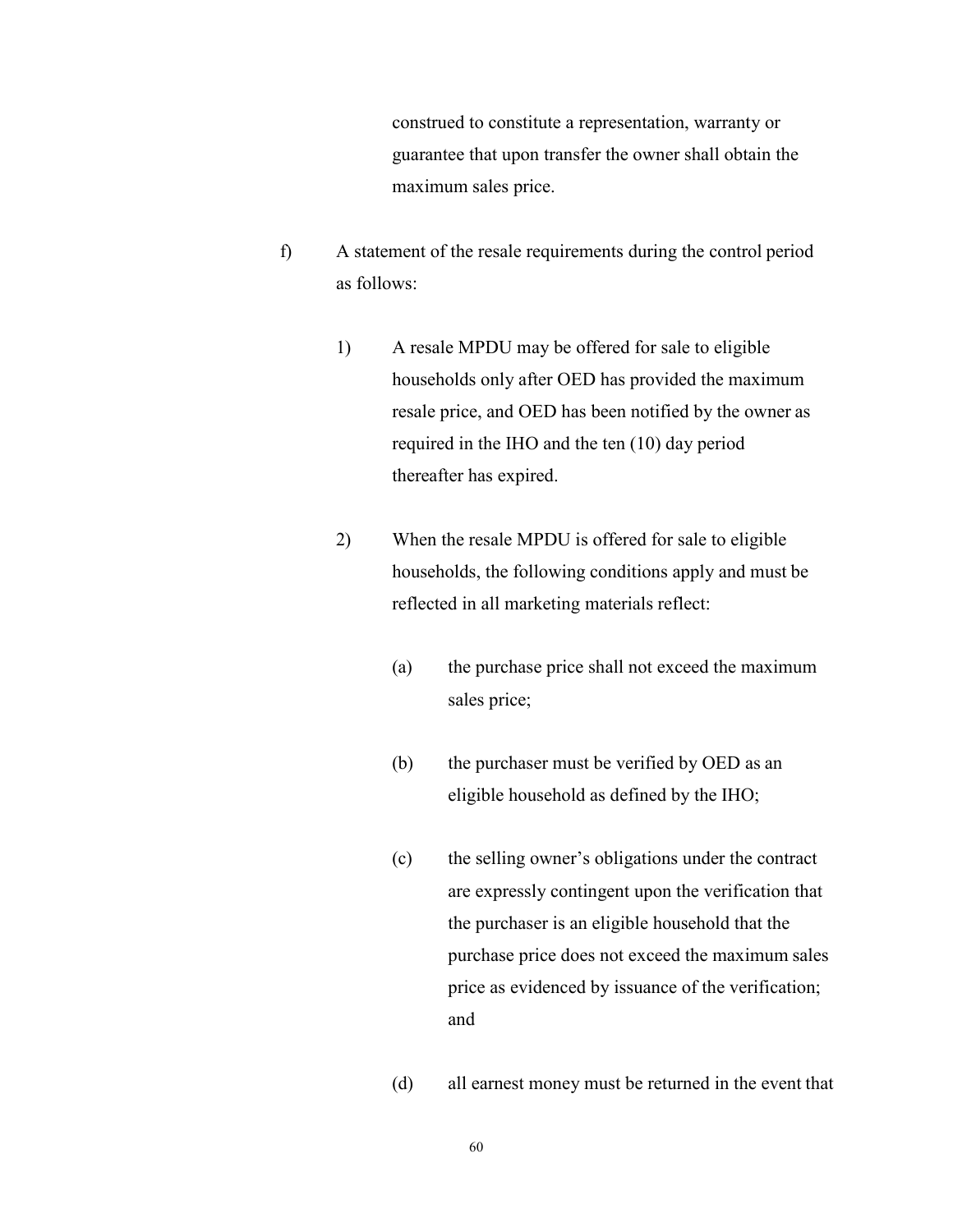the contingencies above are not met.

- 3) Within five (5) days after contract acceptance (defined as the date of last execution of the contract by the purchaser or the selling owner), the purchaser shall complete and submit an application form to OED requesting a determination that the purchaser is an eligible household and that the purchase price does not exceed the maximum sales price.
- 4) Upon the transfer of the MPDU, a memorandum of acceptance shall be recorded in the Clerk and Recorder of the City and County of Denver, along with the deed for the MPDU.
- 5) The Director may waive the restrictions on the resale prices for MPDUs if the Director finds that the restrictions conflict with regulations of federal or state housing programs and thus prevent eligible households from buying dwelling units under the City and County of Denver's affordable housing program. Any waiver shall be in writing, shall reference the recorded covenant, and shall be recorded in the records of the Clerk and Recorder for the City and County of Denver, Colorado;
- c) A statement setting forth the requirement that in the event of notice of default or notice of foreclosure by the first lien holder (including assigns of the first lien holder), the owner shall send a copy of said notice to OED within seven (7) days of receipt;
- d) A statement that the Director shall be authorized to accept and exercise enforcement powers on behalf of the city; and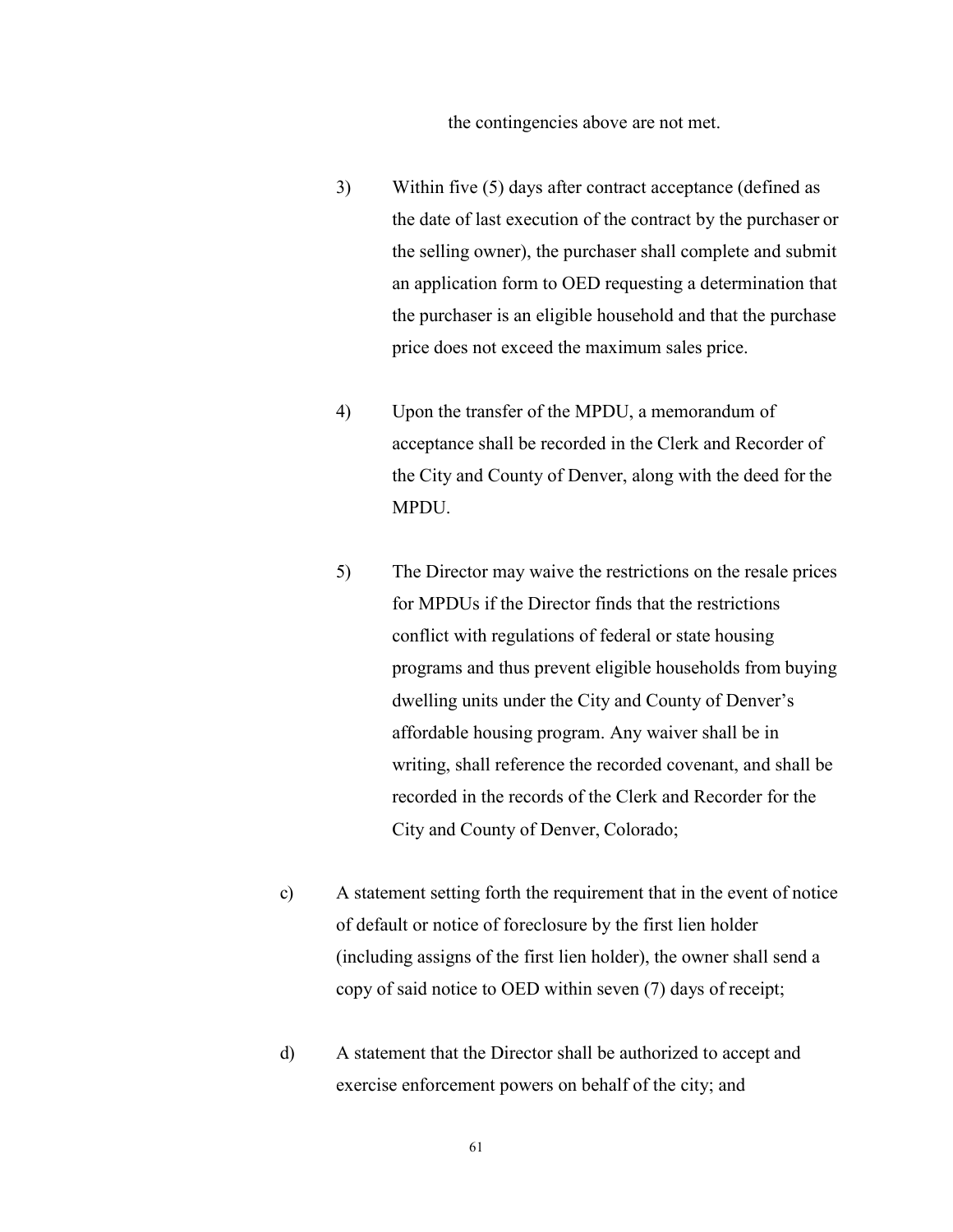- e) A covenant title of: "Notice of Voidable Title Transfer and Master Covenant for the Occupancy and Resale of For-Sale Units".
- 3. Upon the request of the current homeowner, the existing covenant may be replaced by an amended and restated covenant that has been updated or revised since the date of the existing covenant. The request must be made in writing to OED and is subject to the approval of OED, in its sole discretion. The amended and restated covenant must be signed by the current homeowner and by the Director.
- 4. In the case of a rental development, prior to the issuance of the first Residential Use Permit for the development and the offering for rent of any MPDU, the owner shall record a covenant running with the land in favor of OED. The covenant shall provide all of the requirements of the ordinance and these Rules and Regulations, including that for fifteen (15) years from the date of issuance of the first Residential Use Permit for the MPDUs, no such unit may be rented for an amount which exceeds the limits set by OED. OED shall provide a form of covenant. Terms of the covenant may vary from the form with the approval of the City Attorney's office and OED. The covenant shall contain a form of the owner's compliance report. MPDU covenants on rental properties shall include the following:
	- a) A statement that the provisions of this article shall run with the land for the entire control period;
	- b) A statement that the covenants shall bind the owners of the MPDU property, and all other parties with an interest in title to the MPDU property during the control period. These covenants shall be senior to all instruments securing permanent financing, except as provided at section 27-115, Foreclosure;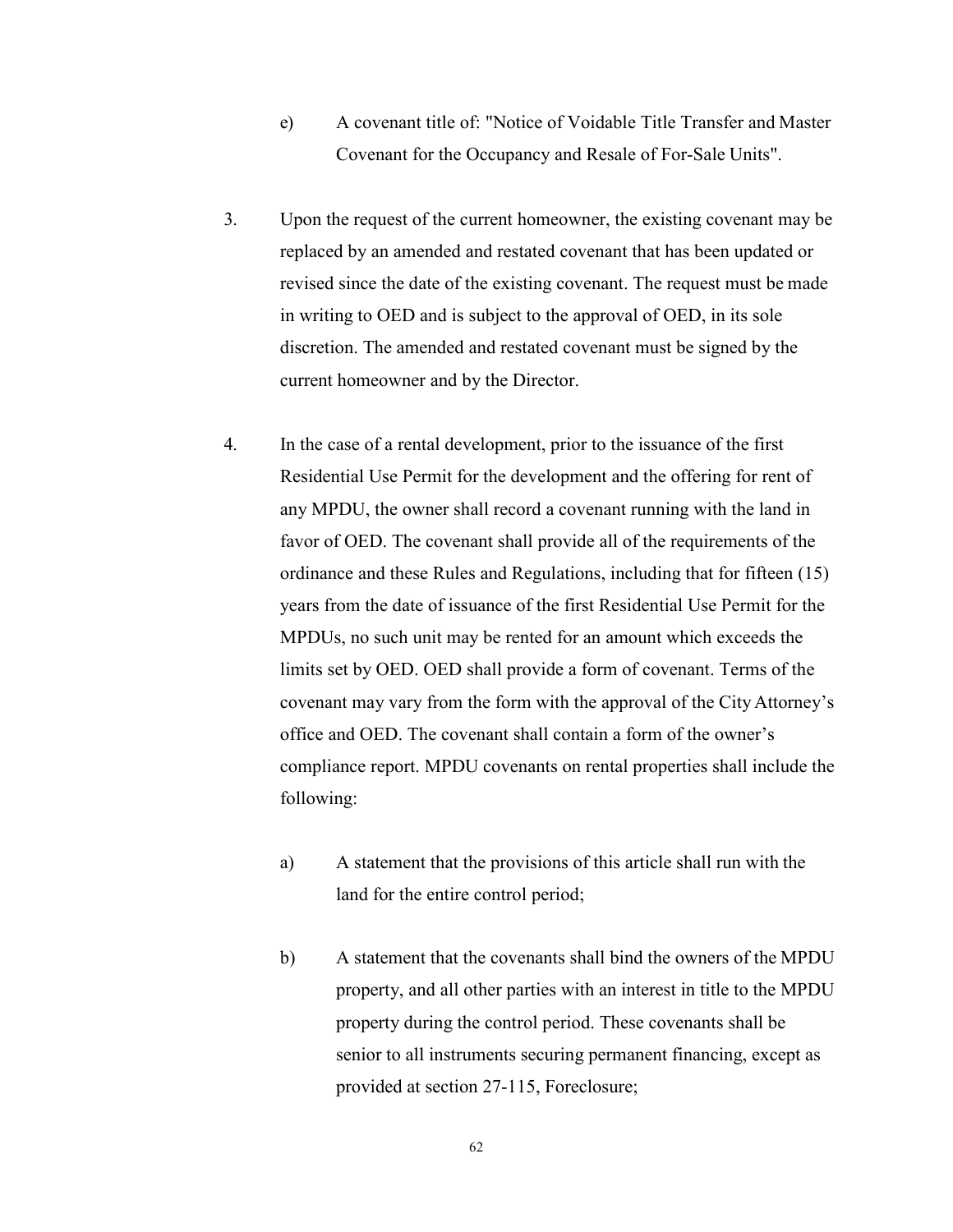- c) A statement defining eligibility such that to be eligible to lease an MPDU, as set forth in an AHP but at a minimum, households must be earning no more than sixty-five percent (65%) of AMI, or no more than eighty percent (80%) of AMI for developments in which buildings are greater than three (3) stories, and elevators are provided, and over sixty percent  $(60\%)$  of the parking is structured;
- d) A statement regarding use as primary residence and the penalties for violation including provisions that:
	- 6) During the control period, every renter of an MPDU shall occupy the MPDU as the renter's primary residence during the renter's tenancy. During the control period, the landlord shall require each renter to verify before taking occupancy that the renter will occupy the MPDU as the renter's primary residence during the renter's tenancy. The Director shall require landlords to evict renters who do not occupy the MPDU as their primary residence and to lease to an eligible household. The occupancy requirement does not apply to governmental entities or nonprofit organizations designated by the Director which rent MPDUs, although such entities shall use MPDUs for affordable housing purposes.
	- 7) A non-governmental lessee of an MPDU, except a nonprofit organization designated by the Director, shall not sublease the MPDU to another person. Any rent obtained for an MPDU that is so subleased shall be paid into the special revenue fund by the sublessor within ninety (90) days after the Director notifies the sublessor of the rental violation;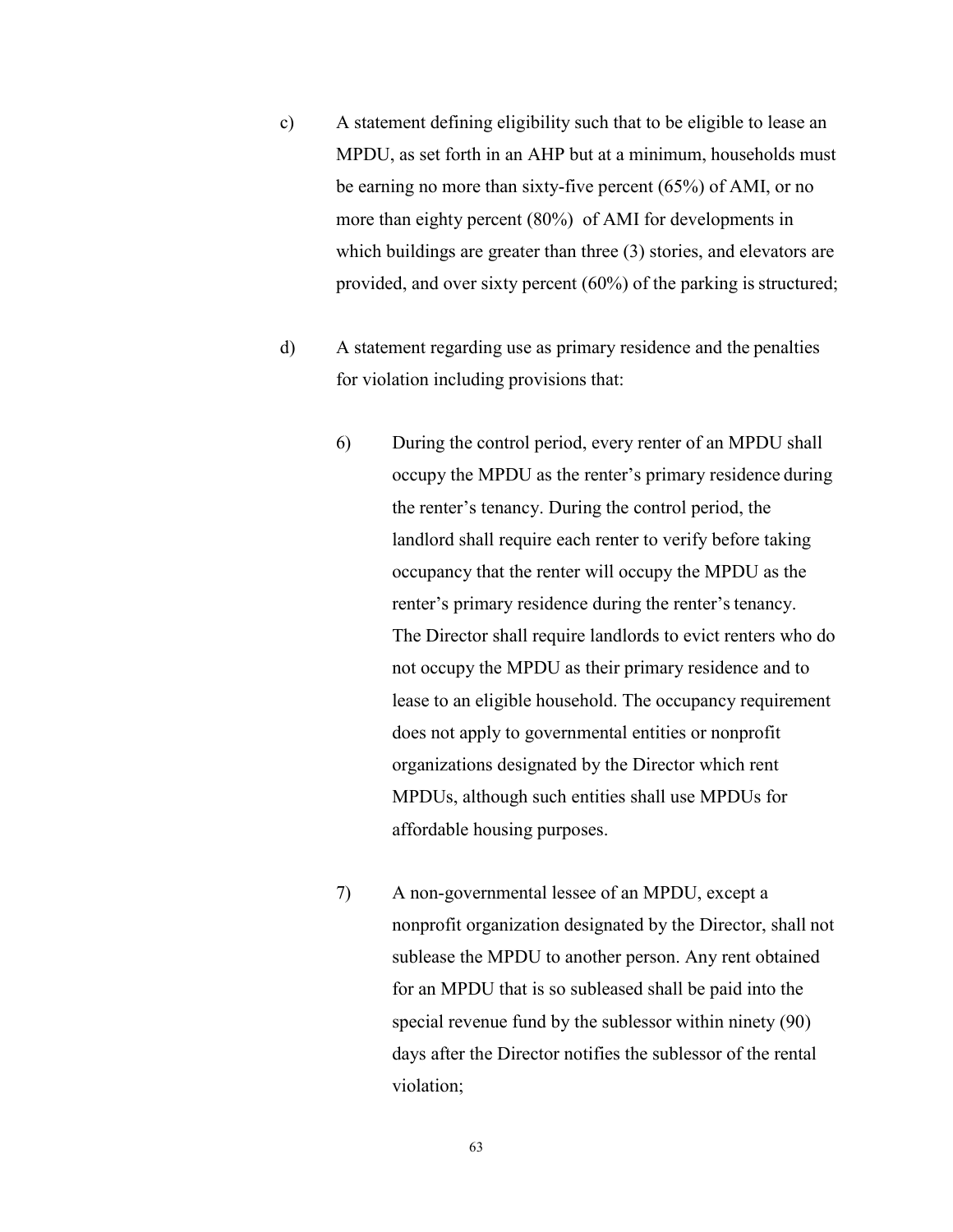- e) A statement which sets forth the limitations as to rental rates including language which specifies that during the control period, no rental MPDU may be leased for more than the maximum rental rate as calculated by this section. Any tenant association fees shall be included in the determination of affordability. Maximum rental rates for MPDUs shall be determined by the Director, including factors such as the number of bedrooms and AMI. OED shall make available tables which show maximum rental rates;
- f) A statement that the Director shall be authorized to accept enforcement powers on behalf of the city;
- g) A copy of each verification of eligibility shall be promptly furnished to OED and maintained on file by OED;
- h) A statement that compliance report shall be provided to OED by the landlord during the initial leasing on a quarterly basis. Upon full leasing of the units, the landlord shall provide compliance reports on an annual basis. Compliance reports shall, at a minimum verify the percentage of total units which are being leased at MPDU rates to eligible households;
- i) A covenant title of: "Notice of Voidable Title Transfer and Master Covenant for the Occupancy and Resale of Building with Affordable Rental Units";
- j) A statement of restrictions that rental shall be to eligible households, every rental MPDU provided under this section shall be offered solely to eligible households for rental to be used for the renter's own primary residence, the rental MPDUs shall be offered to the eligible households by the landlord through a fair and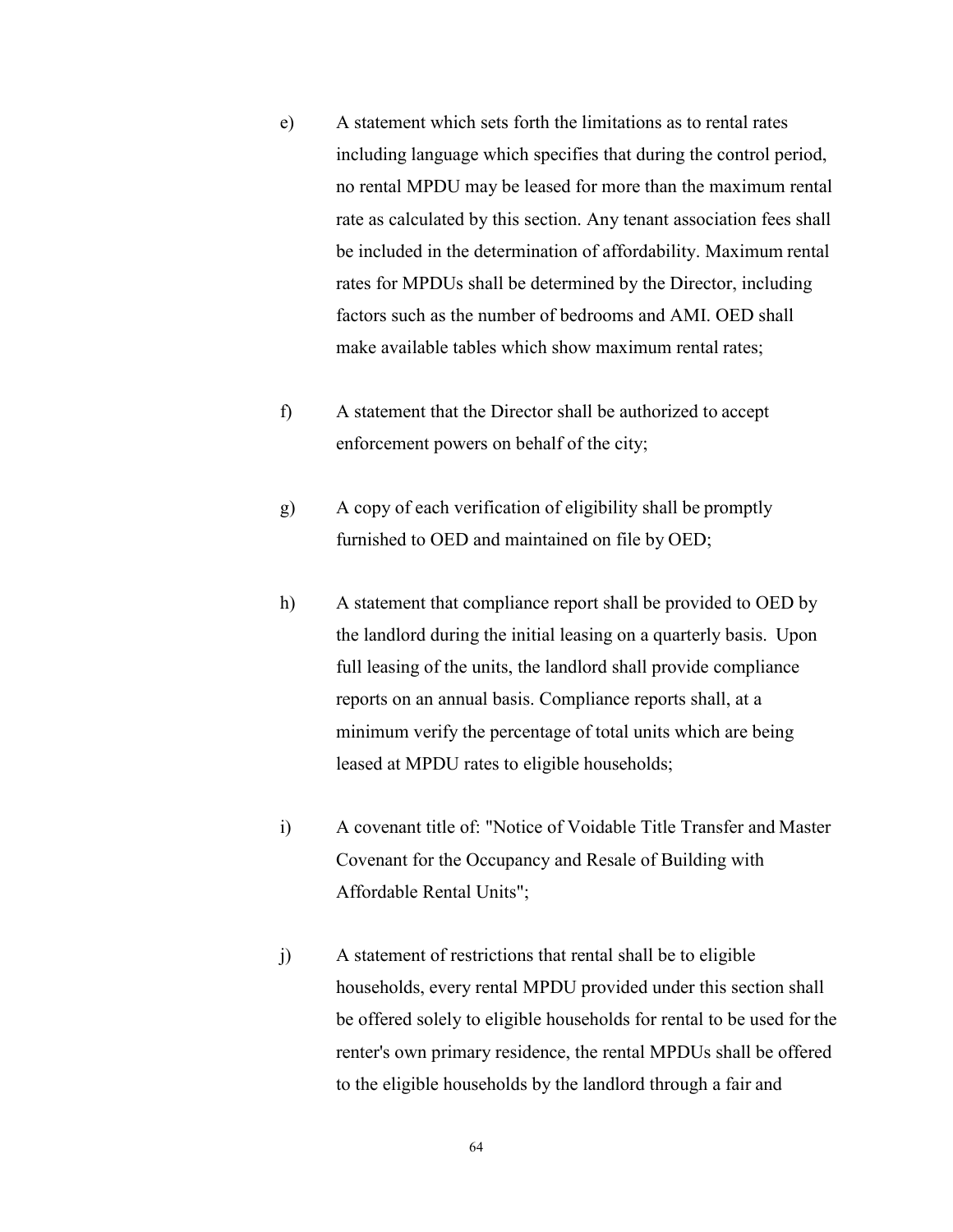equitable system the landlord shall use reasonable, good-faith efforts to enter into leases with eligible households and in marketing to eligible households, and landlord shall not lease any unit without first verifying eligibility of the renter; and

k) A statement that transfers of the apartment buildings shall require a Memorandum of Acceptance of the Covenant in order to transfer the building to a new owner.

## <span id="page-64-0"></span>**SECTION 6: COMPLIANCE, ENFORCEMENT AND PENALTIES**

### <span id="page-64-2"></span><span id="page-64-1"></span>**II. COMPLIANCE, ENFORCEMENT AND PENALTIES**

## **A. Compliance**

Purchasers or renters of MPDUs shall occupy the units as their principal place of residence, except in the event the Director has provided an effective occupancy exception. The occupancy exception policy is set forth in Section 4 of these Rules and Regulations and forms to request an occupancy exception are attached as Appendix H hereto.

In all cases, the compliance of an Applicant, seller, owner, or renter of an MPDU will be determined in accordance with its obligations under the terms of the Inclusionary Housing Ordinance, covenants, and any deed restrictions. In order to ensure compliance with the letter and spirit of the IHO, OED shall:

- Maintain a list of all MPDUs constructed, sold or built as an affordable rental project during the period the IHO is in effect.
- Periodically confirm occupancy and ownership for MPDUs.
- Seek permission to enter an MPDU, if necessary to determine compliance.

### <span id="page-64-3"></span>**B. Violations and Penalties**

If an Applicant, seller, owner, or renter is found to be in violation of its obligations under the IHO, OED staff will issue a notice of violation to the party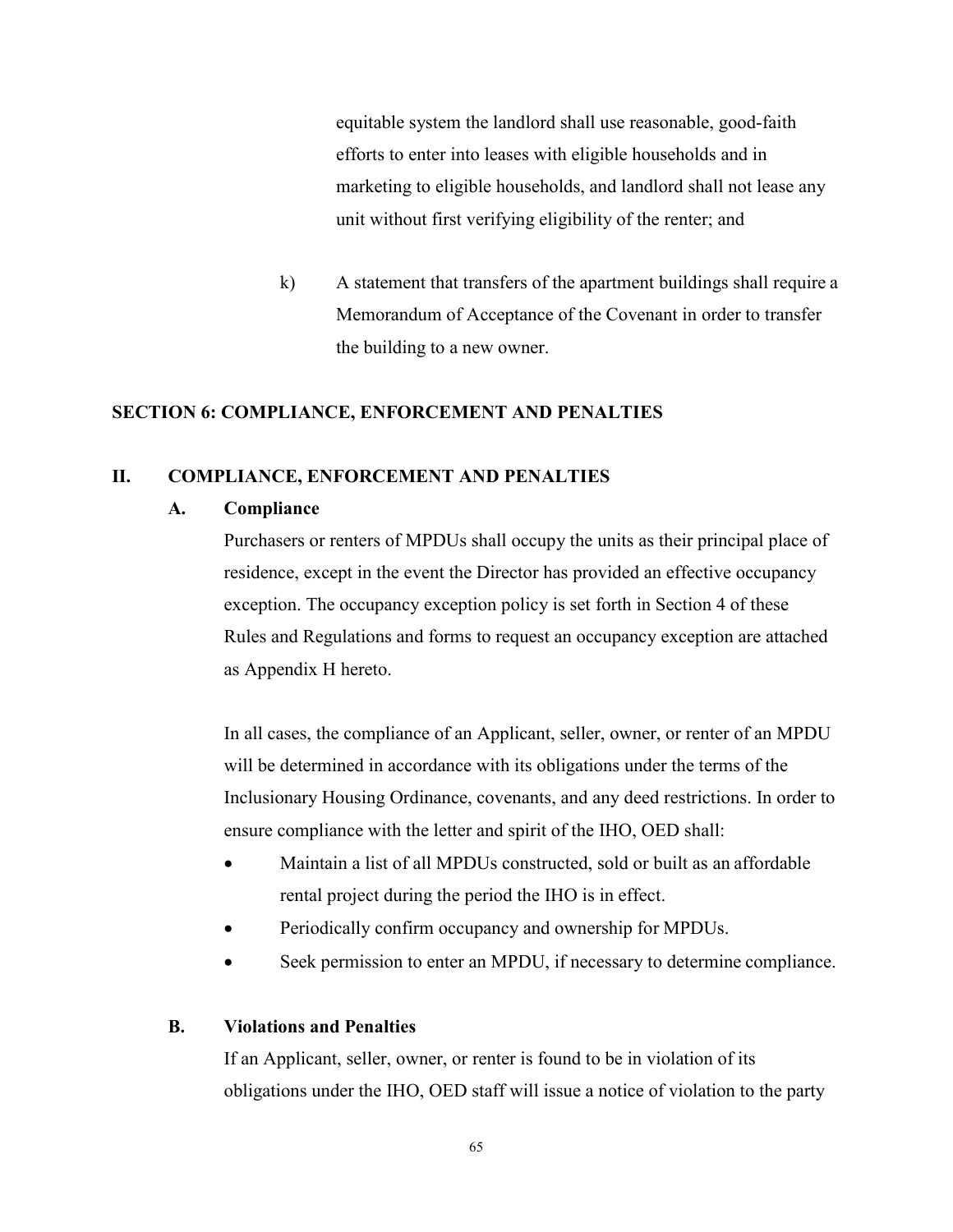demanding corrective action. Upon issuance of Notice of Violation by OED, the Owner has fifteen (15) days to respond to the notice and thirty (30) days to cure the violation. Failure to take corrective action within thirty (30) days will subject the party in violation of these terms to penalties described in the IHO, including lawsuit to obtain all excessive amounts paid for MPDUs and all rents obtained in violation of the IHO. In the event the City resorts to litigation with respect to any or all provisions of the Covenant and the City prevails, the City shall be entitled to recover damages and costs, including reasonable attorneys' fees. Pursuant to D.R.M.C. § 1-13(c), the city may impose a civil fine on any Applicant in an amount up to one hundred fifty percent (150%) of the value of the housing required but not provided. Covenant violations shall be enforceable through the district court.

In addition to the provisions set forth in Section 27-116 of the Ordinance, whenever any person or entity violates any provision of the Ordinance, or permits any such violation, or fails to comply with any of the requirements hereof that person or entity shall be given written notice of the violation and a reasonable time to comply. A person who or entity which fails to comply with the written request thirty (30) days after it was issued shall be subject to penalties under the covenant, the IHO, or as otherwise provided by law.

- 1. It shall be a violation of the IHO for an Applicant or owner to sell or rent an MPDU to an individual or household who has not been income-verified by OED.
- 2. In the event a renter of an MPDU shall no longer meet the eligibility criteria established by the IHO, as result of increased income or other factor, then at the end of the lease term, the unit will cease to be counted as an MPDU.
- 3. In the event a renter fails to occupy a unit for a period in excess of sixty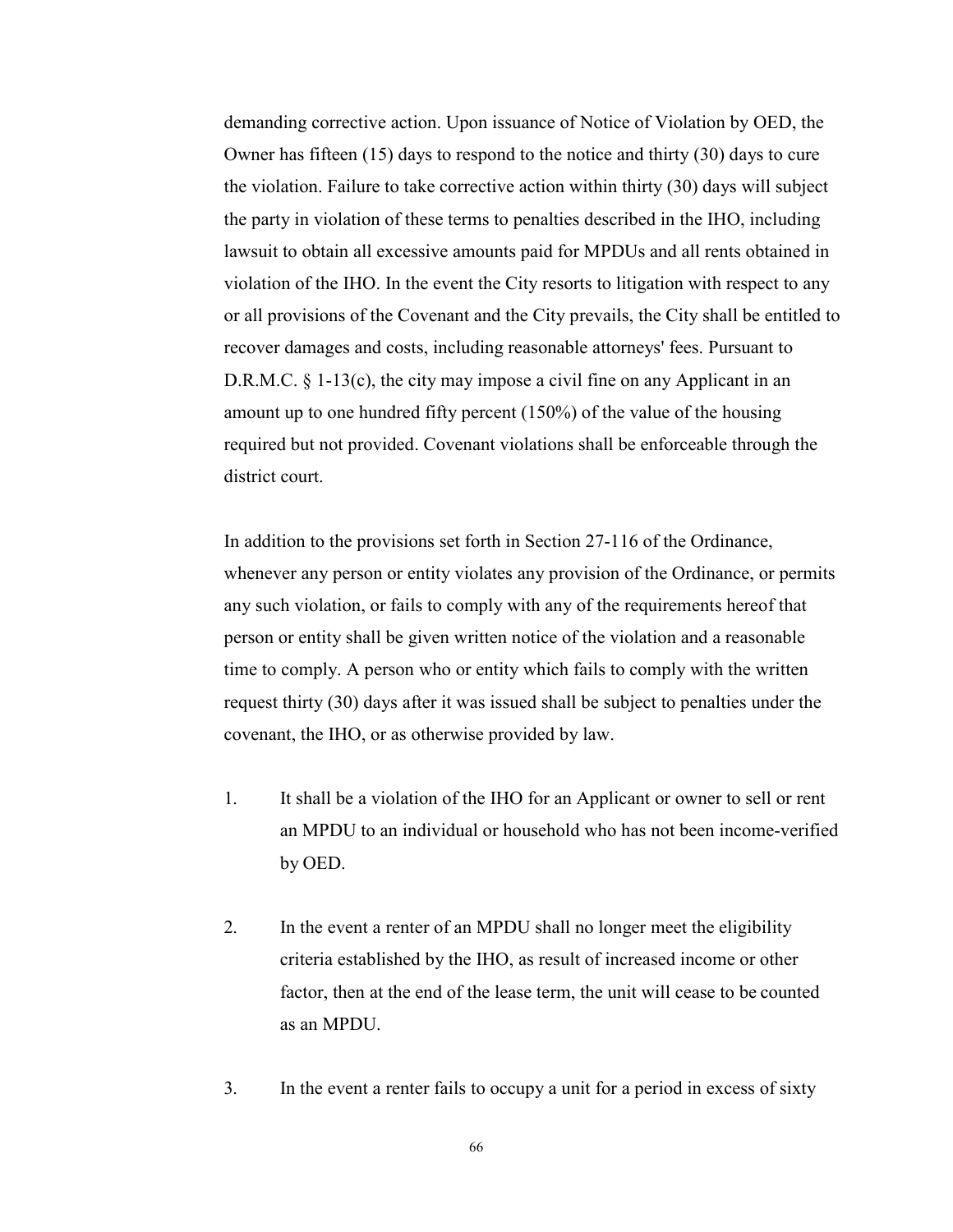(60) days, the unit will cease to be counted as an MPDU, unless OED determines that a good faith marketing effort is occurring.

- 4. Notwithstanding the provisions of the preceding paragraph, the landlord/owner shall immediately designate the next available unit as an MPDU to be leased under the controlled rental price and requirements, and the landlord shall be deemed in compliance.
- 5. During the term of the covenant of for-sale MPDUs, no second mortgage, re-finance mortgage, or equity mortgage greater than the then current restricted Maximum Resale Price shall be legal. Failure to abide by that restriction may subject owner to criminal and civil fraud penalties. The provisions of the IHO and the Rules hereunder do not in any way limit the types of claims or damages which may be sought against the owner by any injured mortgage, banking, or financial institution. Remedies sought by the City and County of Denver against the owner are not limited by the actions which may be taken by any injured mortgage, banking, or financial institution.
- 6. Owners or renters of MPDUs who fail to submit requested documentation, executed affidavits or certifications as required shall be subject to penalties under the covenant or otherwise provided by law.
- 7. Owners and renters of MPDUs who execute a required affidavit or certification knowing the statements contained therein to be false shall be subject to penalties under the covenant or otherwise provided by law.
- 8. Renters of MPDUs who execute an affidavit or certification knowing the statements contained therein to be false may be subject to lease termination and eviction procedures.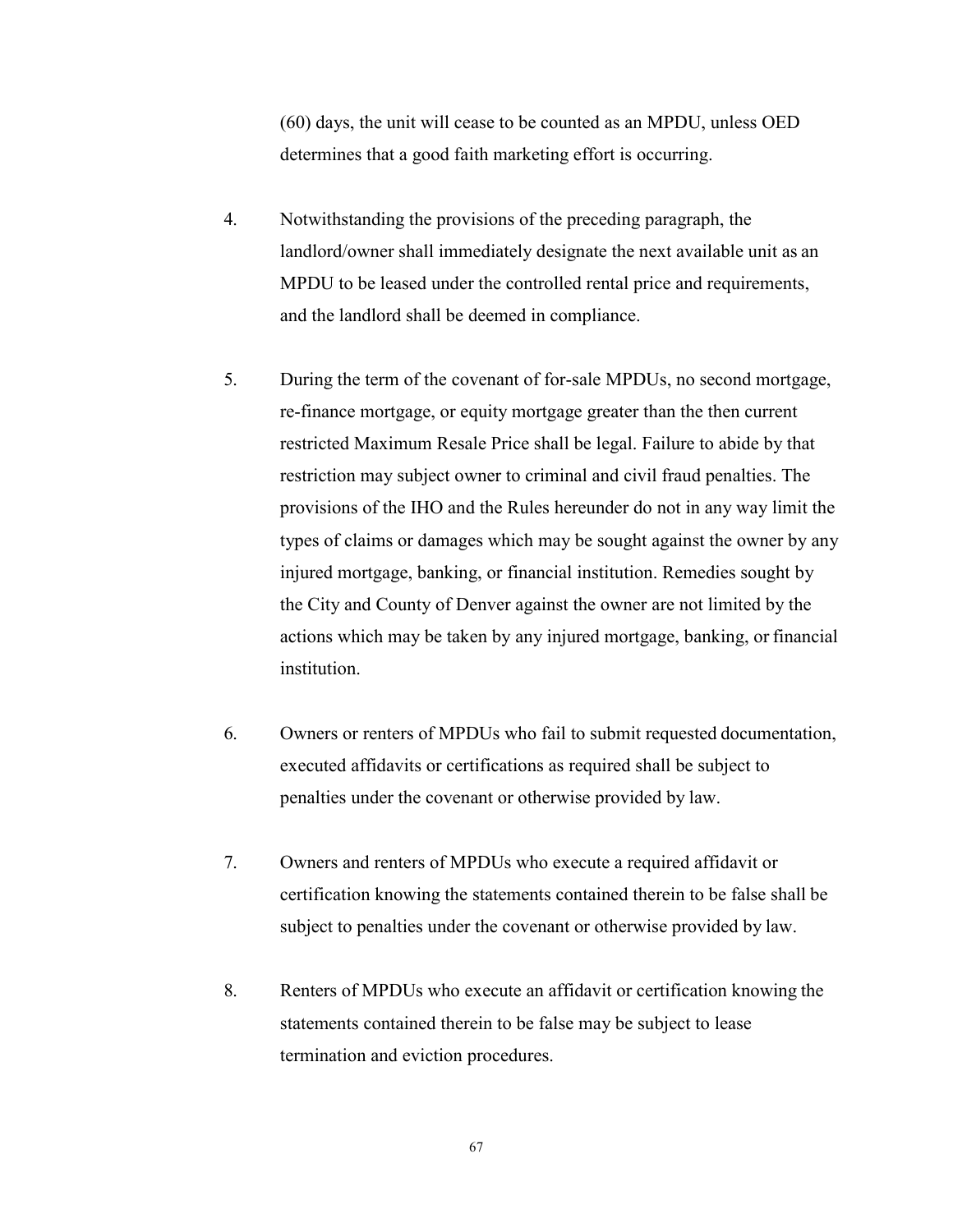9. Owners of individual MPDUs who do not continue to occupy their respective unit as their domicile without receiving an occupancy grant of exception from OED may be subject to legal action or proceeding under the covenant, including OED may require such owner to turn over rents received in violation of this provision and to either sell the unit to someone who meets the eligibility requirements established by the Ordinance or to occupy such affordable dwelling unit as a domicile.

### <span id="page-67-0"></span>**C. Enforcement and Appeal**

OED shall have all the enforcement authority provided under D.R.M.C. , including CPD's Zoning and Subdivision Ordinances to enforce the provisions of the IHO. Appeals shall be conducted in accordance with the Denver Revised Municipal Code, Section 56-106 - Administrative review and court proceedings and Rules and Regulations promulgated by the City's Department of Public Works.

In order to enforce the IHO and investigate alleged violations, OED may:

- Maintain a list of all MPDUs constructed, sold or rented during the period the IHO is in effect.
- At its discretion, request periodic readings of utility meters installed in MPDUs.
- Periodically request copies of any documentation relevant to residency for households owning MPDUs.
- Seek permission to enter an MPDU.

Any person aggrieved by any decision made by the OED staff in the administration or enforcement of the IHO, may appeal such decision to the Housing and Neighborhood Development Director (―HAND Director‖) within fifteen (15) days of receipt of notice. The HAND Director will schedule an appeal hearing at the earliest possible date upon receipt of the appeal request (―HAND Appeal‖). The HAND Director shall issue a determination within fifteen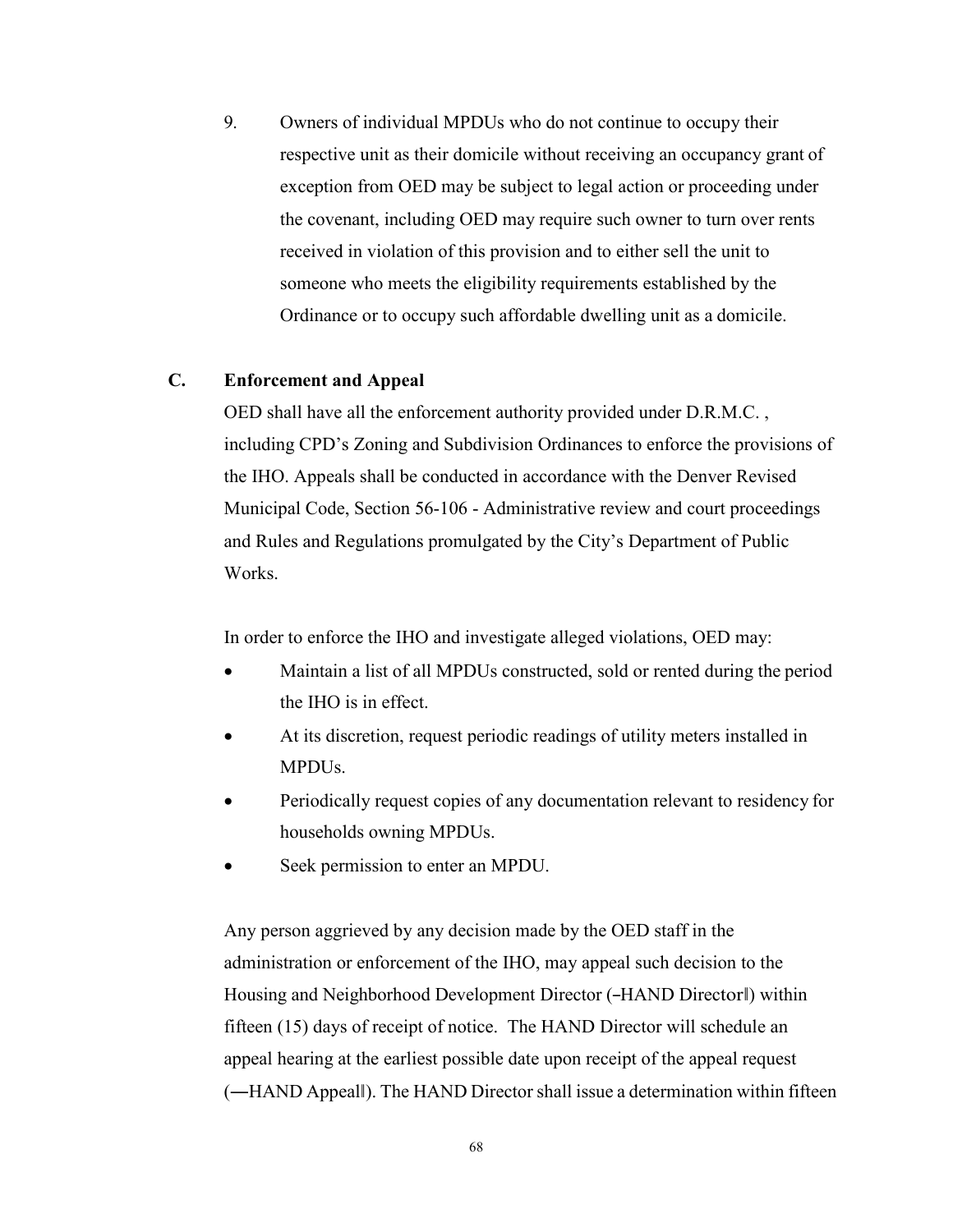(15) days of the conclusion of the HAND Appeal.

If the owner wishes to appeal the HAND determination, by filing a petition of appeal to the OED Director which specifies the grounds upon which aggrieved and must be filed within thirty (30) days from the date of the HAND decision. The OED Director will schedule an appeal (―OED Appeal‖) hearing at the earliest possible date upon receipt of the request. The OED Director may preside over the OED Hearing or may select a Hearing Officer to commence the hearing in the Director's stead. The OED Director or Hearing Officer shall issue a determination within a reasonable time following the conclusion of the OED Appeal. This final determination of the Director, based on the record of such hearing shall be considered a final order of the Director and may be reviewed under Rule 106 of the Colorado Rules of Civil Procedure. A request for reconsideration of the determination may be made if filed with the Director of OED within fifteen (15) days of the date of the final determination on OED appeal. In which case, the Director of OED shall review the record (if the proceedings were conducted by a Hearing Officer) and the determination shall be considered a final order of reconsideration of the Director of OED on the date the Director of OED rules on the request for reconsideration.